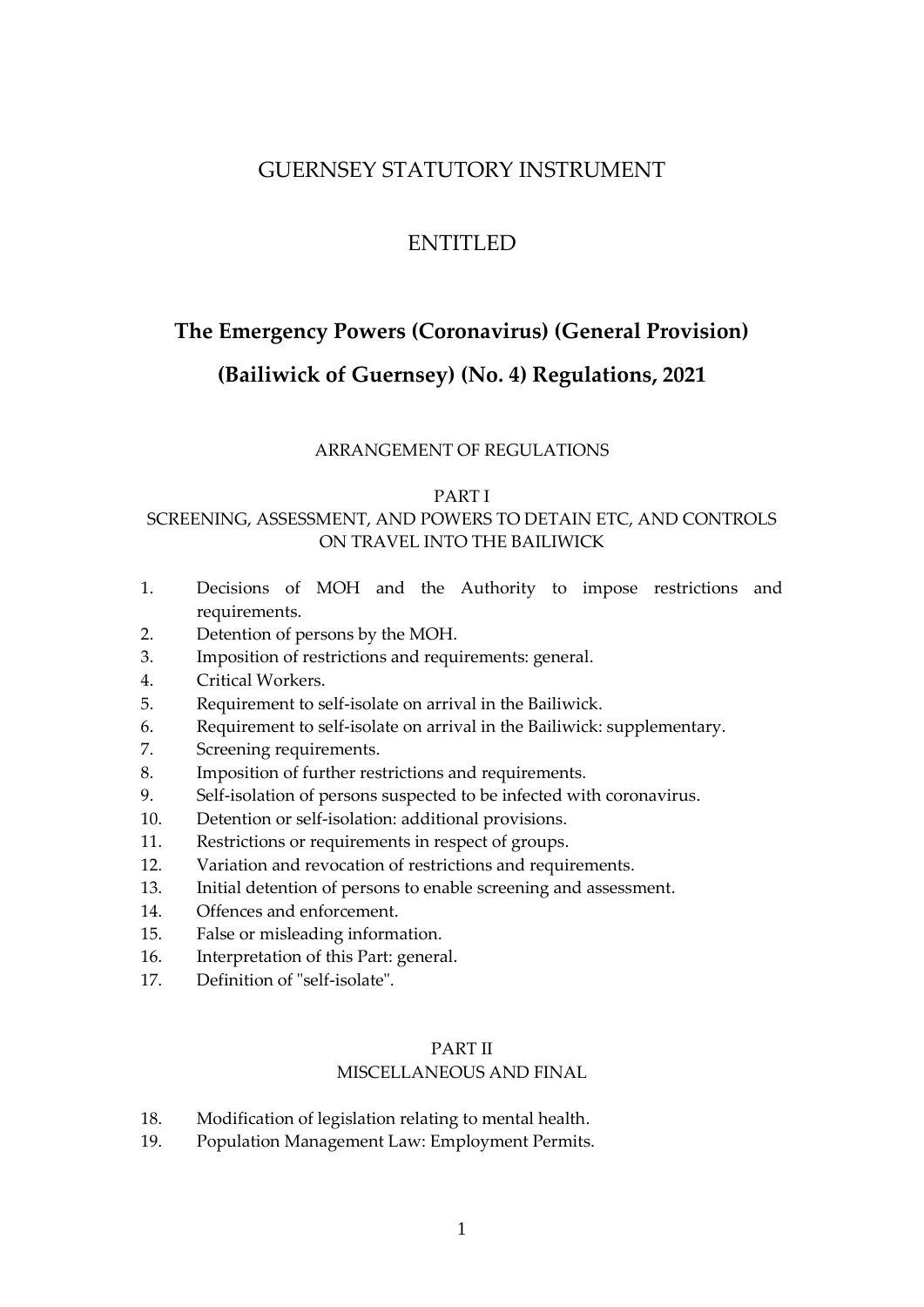- 20. [Court of Appeal.](#page-36-0)
- 21. [Offences by legal persons and unincorporated bodies.](#page-37-0)
- 22. Revocation and savings.
- 23. Interpretation.
- 24. [Citation.](#page-40-0)
- 25. [Extent.](#page-40-1)
- 26. [Commencement.](#page-41-0)

# SCHEDULE 1 Exception to requirement to self-isolate on arrival in the Bailiwick: Critical Workers.

SCHEDULE 2 [Modification of legislation relating to mental health.](#page-55-0)

[Explanatory Note.](#page-58-0)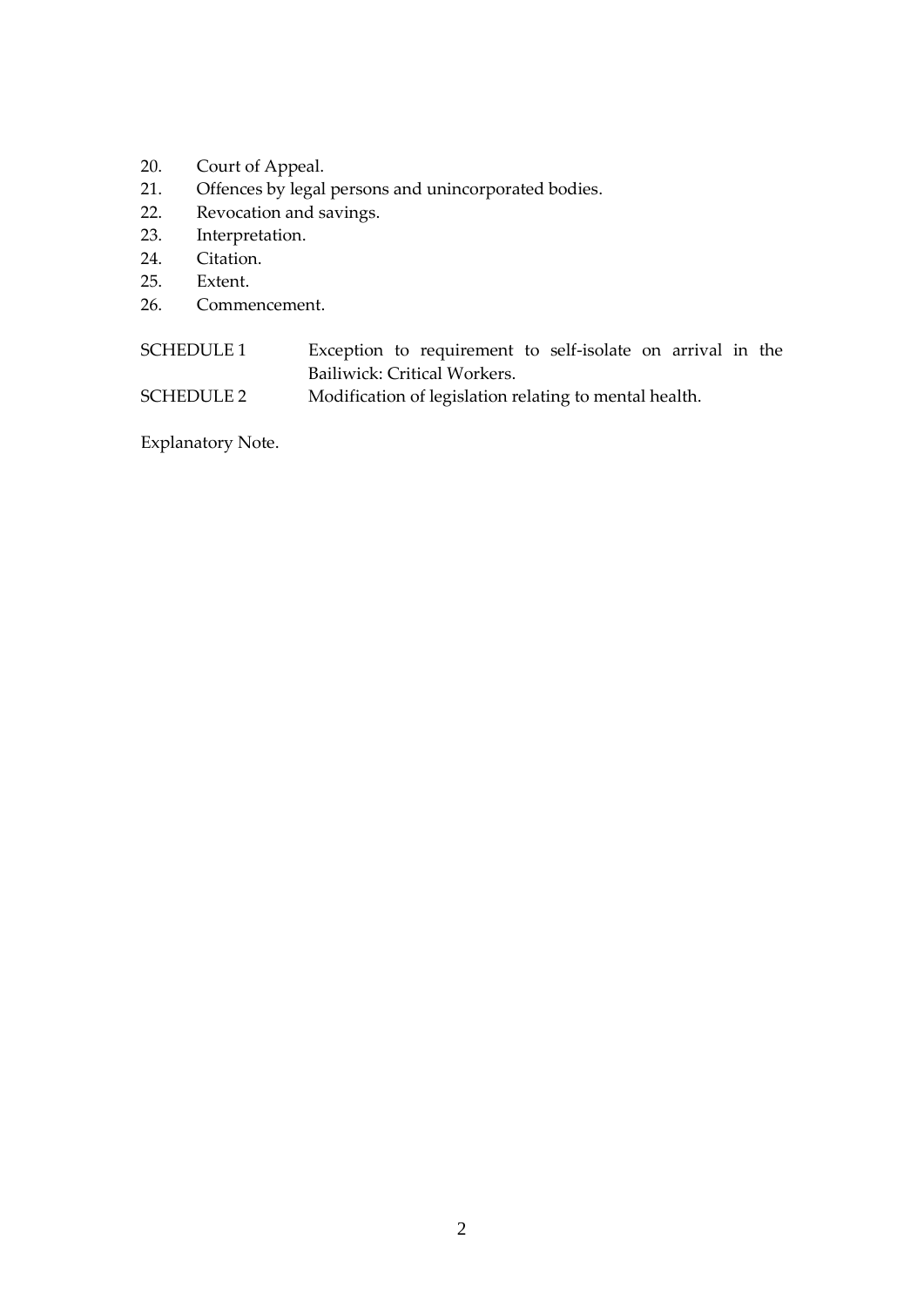# GUERNSEY STATUTORY INSTRUMENT 2021 No.

# **The [Emergency Powers \(Coronavirus\) \(General](#page-0-0)  [Provision\) \(Bailiwick of Guernsey\) \(No. 4\) Regulations,](#page-0-0)  [202](#page-0-0)1**

| Made                   | $1^{st}$ April, 2021 |
|------------------------|----------------------|
| Coming into operation  | $2nd$ April, 2021    |
| Laid before the States | 2021                 |

**WHEREAS** there are one or more persons within the Bailiwick, or who may enter the Bailiwick, who may be infected with Severe Acute Respiratory Syndrome Coronavirus 2, resulting in the occurrence of an emergency within the meaning of the Civil Contingencies (Bailiwick of Guernsey) Law, 2012**<sup>a</sup>** ;

**AND WHEREAS** one or more persons within the Bailiwick have died after being infected with Severe Acute Respiratory Syndrome Coronavirus 2;

**AND WHEREAS** there has been a recent surge of infections of several different variants of Severe Acute Respiratory Syndrome Coronavirus 2 in Europe;

**<sup>a</sup>** Order in Council No. XIV of 2012; amended by Ordinance No. IX of 2016; and No. II of 2017.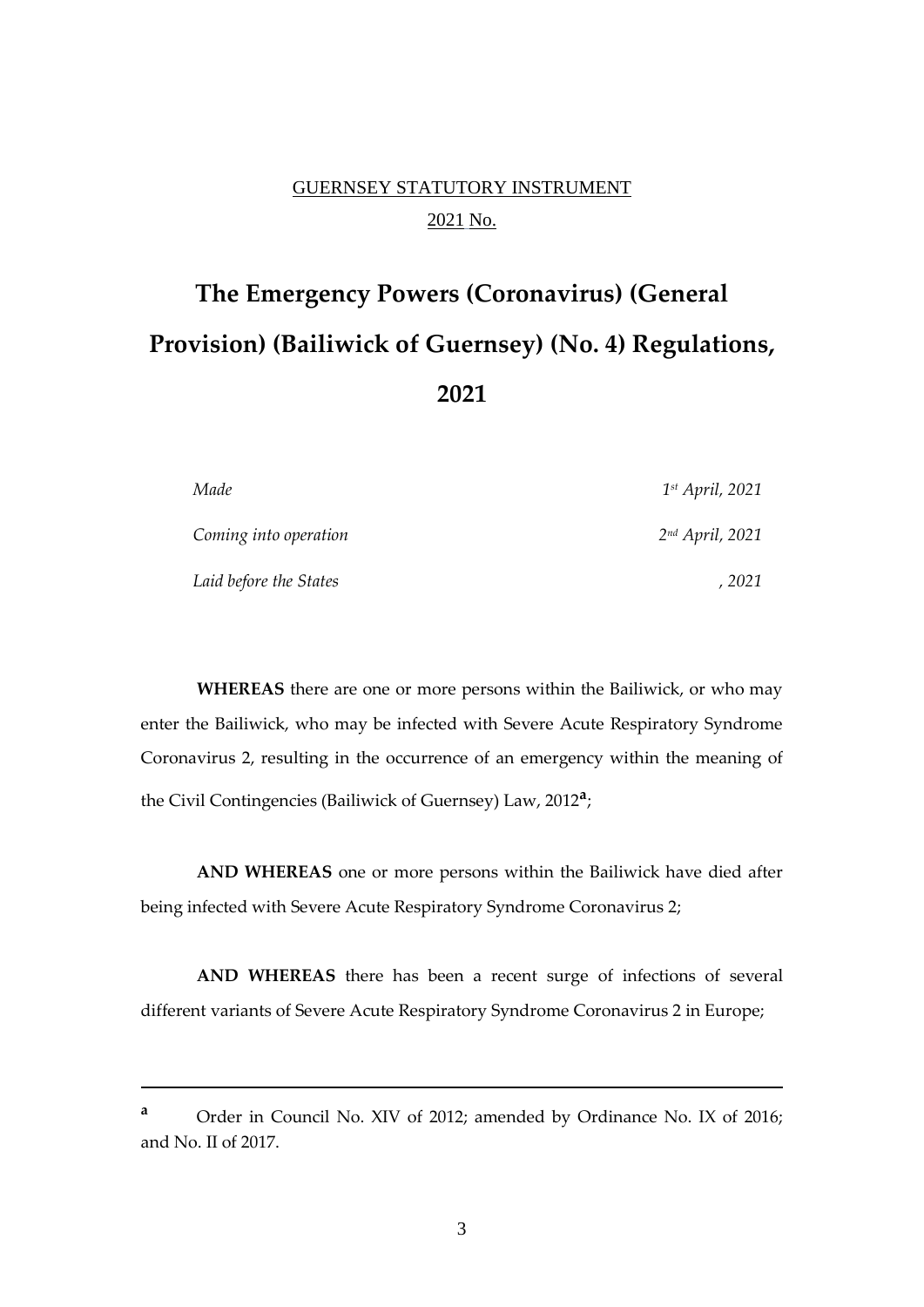**AND WHEREAS** the Civil Contingencies Authority (**"the Authority"**) (having consulted the Medical Officer of Health in respect of the risk to public health created thereby and by the spread of Severe Acute Respiratory Syndrome Coronavirus 2, the virus causing the disease COVID-19, and in respect of the measures necessary to prevent or slow the spread of infection) is satisfied that the conditions set out in section 13 of the Law are satisfied, and that the following regulations contain only provisions which are appropriate for and proportionate to the purpose of preventing, controlling or mitigating the emergency referred to above;

**AND WHEREAS** the Authority is satisfied that the effect of the following regulations is in due proportion to that emergency, and that they are compatible with the Convention rights within the meaning of section 1 of the Human Rights (Bailiwick of Guernsey) Law**,** 2000**<sup>b</sup>** ;

**NOW THEREFORE THE AUTHORITY,** in exercise of the powers conferred upon it by sections 12(1), 14 and 19 of the Law, and of all other powers enabling it in that behalf, hereby makes the following regulations: –

# PART I

# <span id="page-3-0"></span>SCREENING, ASSESSMENT, AND POWERS TO DETAIN ETC, AND CONTROLS ON TRAVEL INTO THE BAILIWICK

#### <span id="page-3-1"></span>**Decisions of MOH and the Authority to impose restrictions and requirements.**

**1.** (1) Subject to paragraph (3), the Medical Officer of Health ("**the MOH**") may not impose a restriction or requirement under this Part unless the MOH <u>.</u>

**<sup>b</sup>** Order in Council No. XIV of 2000; amended by No. I of 2005; Ordinance No. XXXVII of 2001; No. XXXIII of 2003; No. XX of 2015; No. IX of 2016; No. XXVI of 2018; and G.S.I. No. 27 of 2006.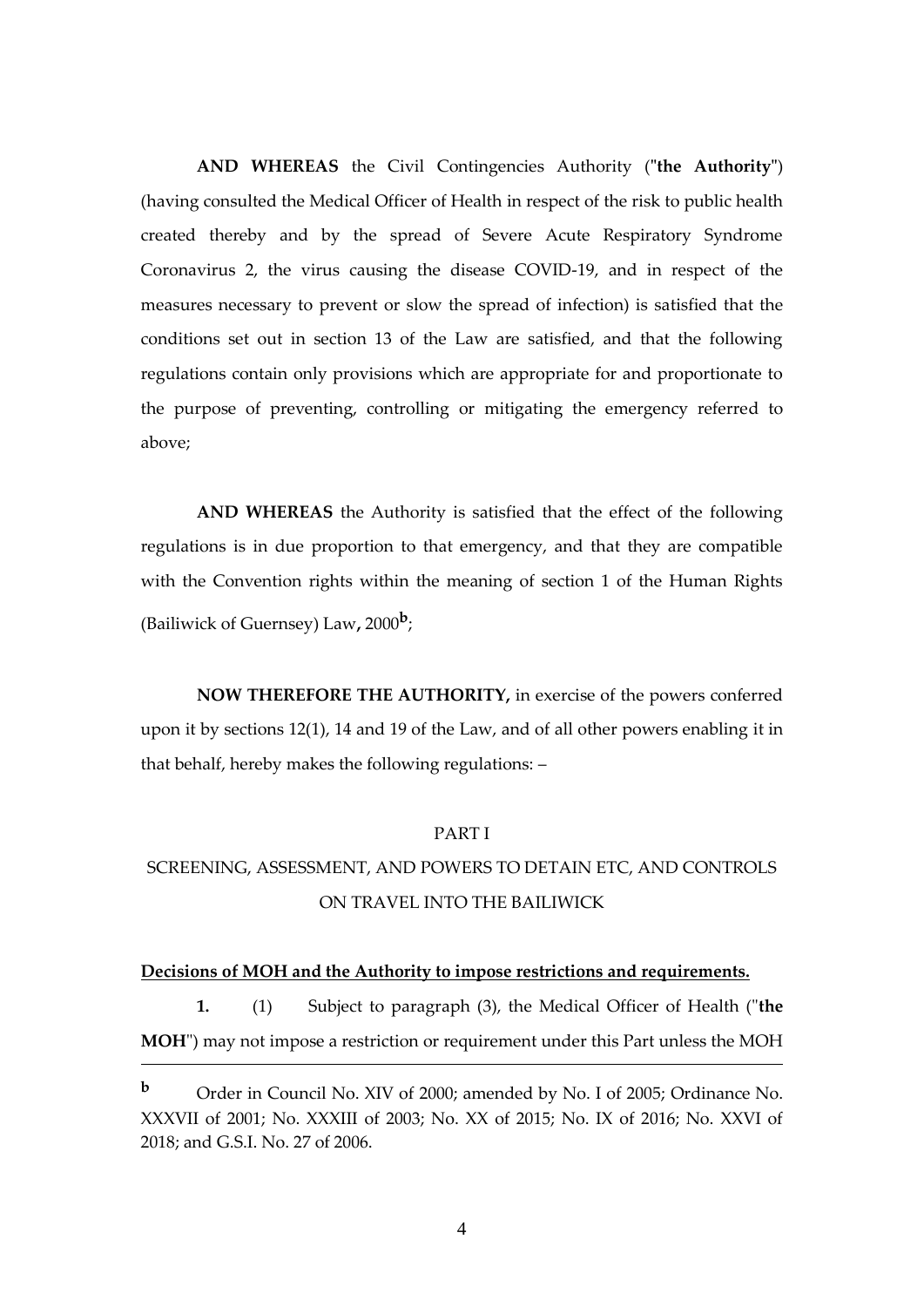has sought the advice of Her Majesty's Procureur in relation to the appropriateness and proportionality of the proposed requirement or restriction, and has taken account of that advice.

(2) Subject to paragraph (3), the Civil Contingencies Authority (**"the Authority"**) may not impose a requirement under regulation 6(2) unless the Authority has sought the advice of the MOH in relation to the appropriateness of the proposed requirement and has taken account of that advice.

(3) Neither the requirement in paragraph (1) nor the requirement in paragraph (2) applies where the MOH or the Authority (as the case may be) considers that, in all the circumstances, it would be impracticable to comply with it.

(4) Where the MOH imposes a restriction or requirement under these Regulations without seeking the advice of Her Majesty's Procureur, in reliance on paragraph (3), the MOH shall, as soon as reasonably practicable, give notice that he or she has done so to Her Majesty's Procureur.

(5) Where the Authority imposes a requirement under regulation 6(2) without seeking the advice of the MOH, in reliance on paragraph (3), the Authority shall, as soon as reasonably practicable, give notice that it has done so to the MOH.

#### <span id="page-4-0"></span>**Detention of persons by the MOH.**

**2.** (1) This regulation applies where the MOH has reasonable grounds to believe that a person (**"P"**) –

> (a) is, or may be, infected or contaminated with, or is suspected or confirmed to be suffering from,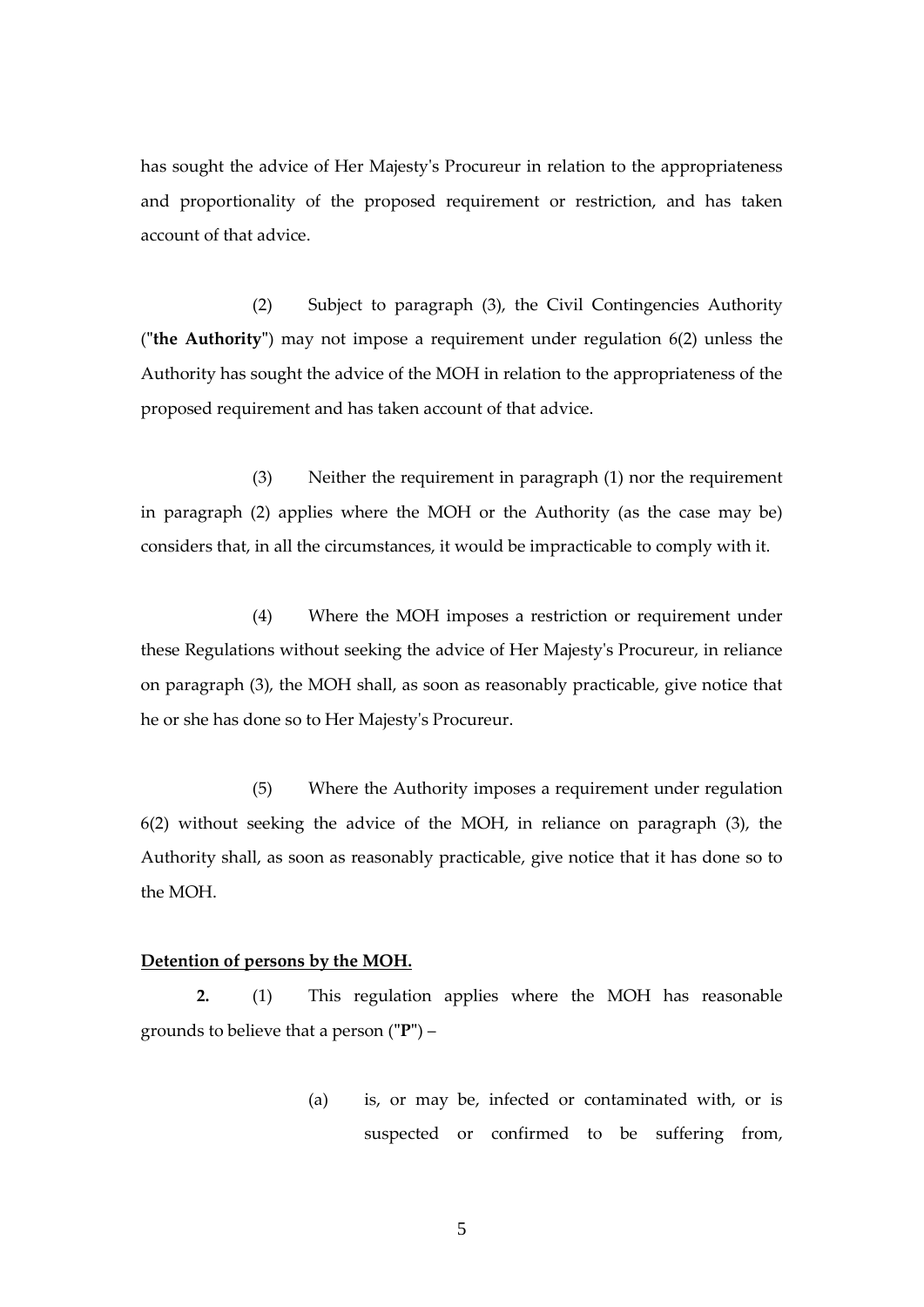coronavirus, and there is a risk that P might infect or contaminate others, or

(b) has arrived in the Bailiwick by air or sea and has left an infected area within the 14 day period immediately preceding the date of P's arrival in the Bailiwick.

(2) Where paragraph  $(1)(a)$  or  $(b)$  is met in relation to P, the MOH may, for the purposes of screening, assessment or the imposition of any restriction or requirement under regulation 3, impose on P a requirement to be detained until the later of –

- (a) the end of the period of 48 hours beginning with the time from which P's detention under this regulation begins,
- (b) such time as any screening requirements imposed on or in relation to P under regulation 3 have been complied with and the assessment referred to in that regulation carried out in relation to P.

# <span id="page-5-0"></span>**Imposition of restrictions and requirements: general.**

**3.** (1) Where regulation 2(1)(a) or (b) is met in relation to a person (**"P"**), the MOH may –

> (a) (orally or in writing) impose on or in relation to  $P$  one or more screening requirements to inform an assessment by the MOH of whether P presents, or could present, a risk of infecting or contaminating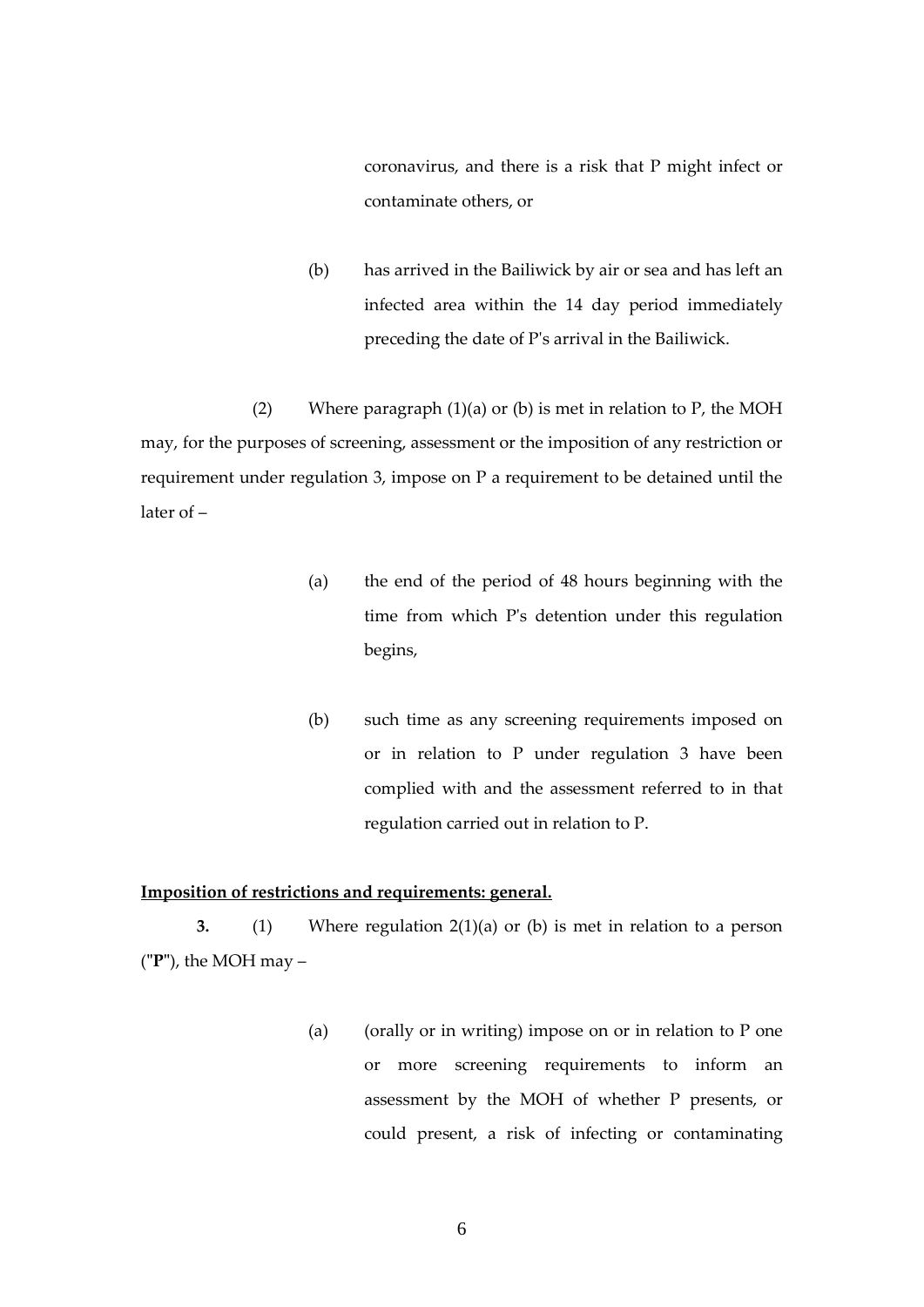others,

- (b) carry out such an assessment in relation to P, and
- (c) following such an assessment, (orally or in writing) impose on or in relation to P any other restriction or requirement which the MOH considers necessary for the purposes of removing or reducing the risk referred to in subparagraph (a), including (without limitation) the restrictions or requirements set out in paragraph (2).
- (2) The restrictions or requirements are
	- (a) that P submit to medical examination,
	- (b) that P be removed to a hospital or other suitable establishment,
	- (c) that P be detained in a hospital or other suitable establishment,
	- (d) that P self-isolate,
	- (e) that P be disinfected or decontaminated,
	- (f) that P wear protective clothing,
	- (g) that P provide information or answer questions about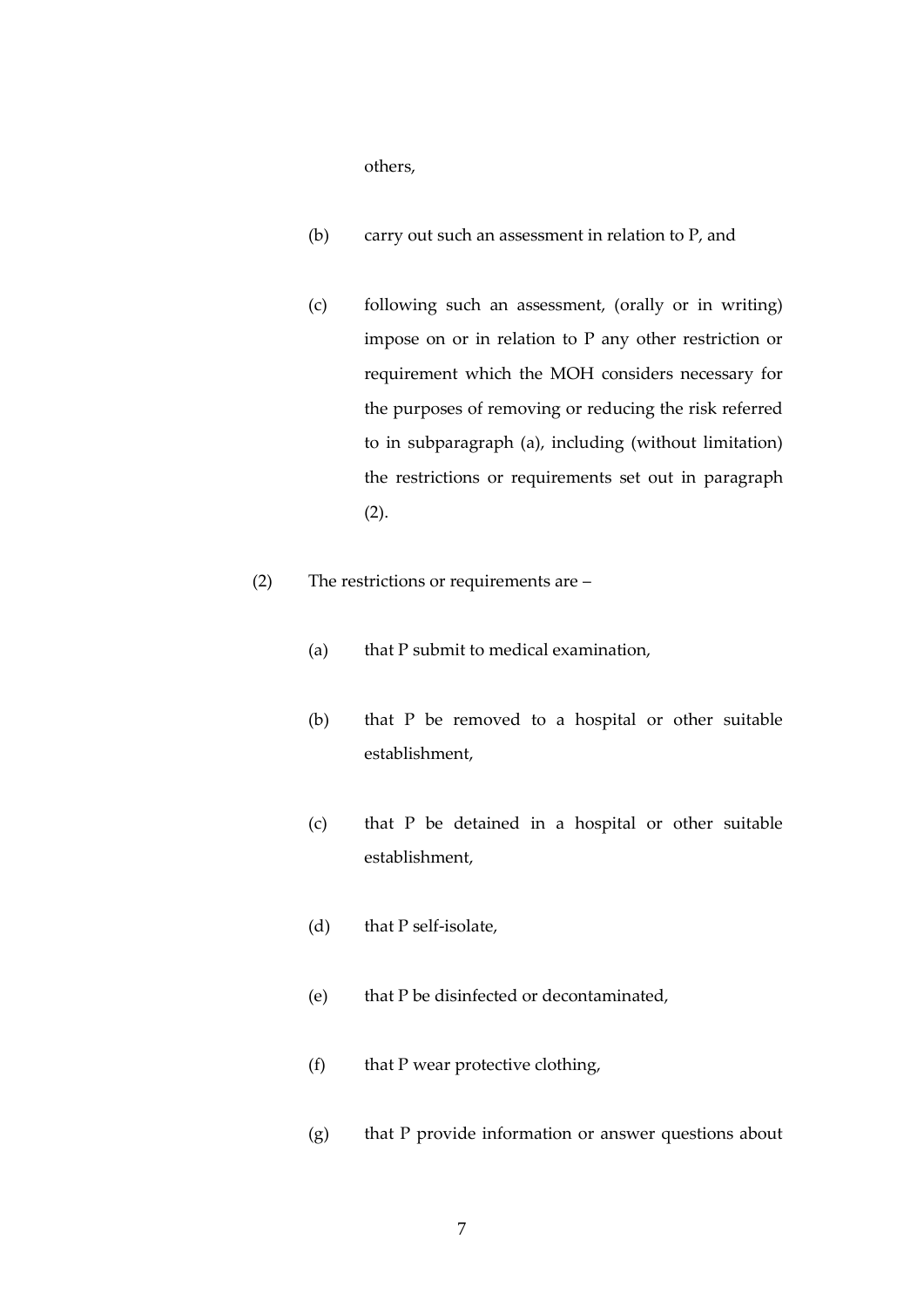P's health or other circumstances,

- (h) that P's health be monitored and the results reported,
- (i) that P attend training or advice sessions on how to reduce the risk of infecting or contaminating others,
- $(i)$  that P be subject to restrictions on where P goes or with whom P has contact,
- (k) that P abstain from working or trading.

 (3) For the avoidance of doubt, a requirement to self-isolate imposed under paragraph (1) may be for such period as the MOH thinks necessary in all the circumstances, and may include provision for that period to be shortened in circumstances where P undergoes a test for COVID-19 and the result of that test is negative.

(4) A restriction or requirement imposed under paragraph (1) may be varied by the MOH orally or in writing.

(5) Neither paragraph (1) nor regulation 5 or 6 affects the exercise of any powers under regulation 10; and nothing in this regulation (or in any other provision in these Regulations) affects the MOH's powers under any other enactment.

(6) In this regulation and regulation 6 a power to vary a requirement or restriction includes a power to revoke it.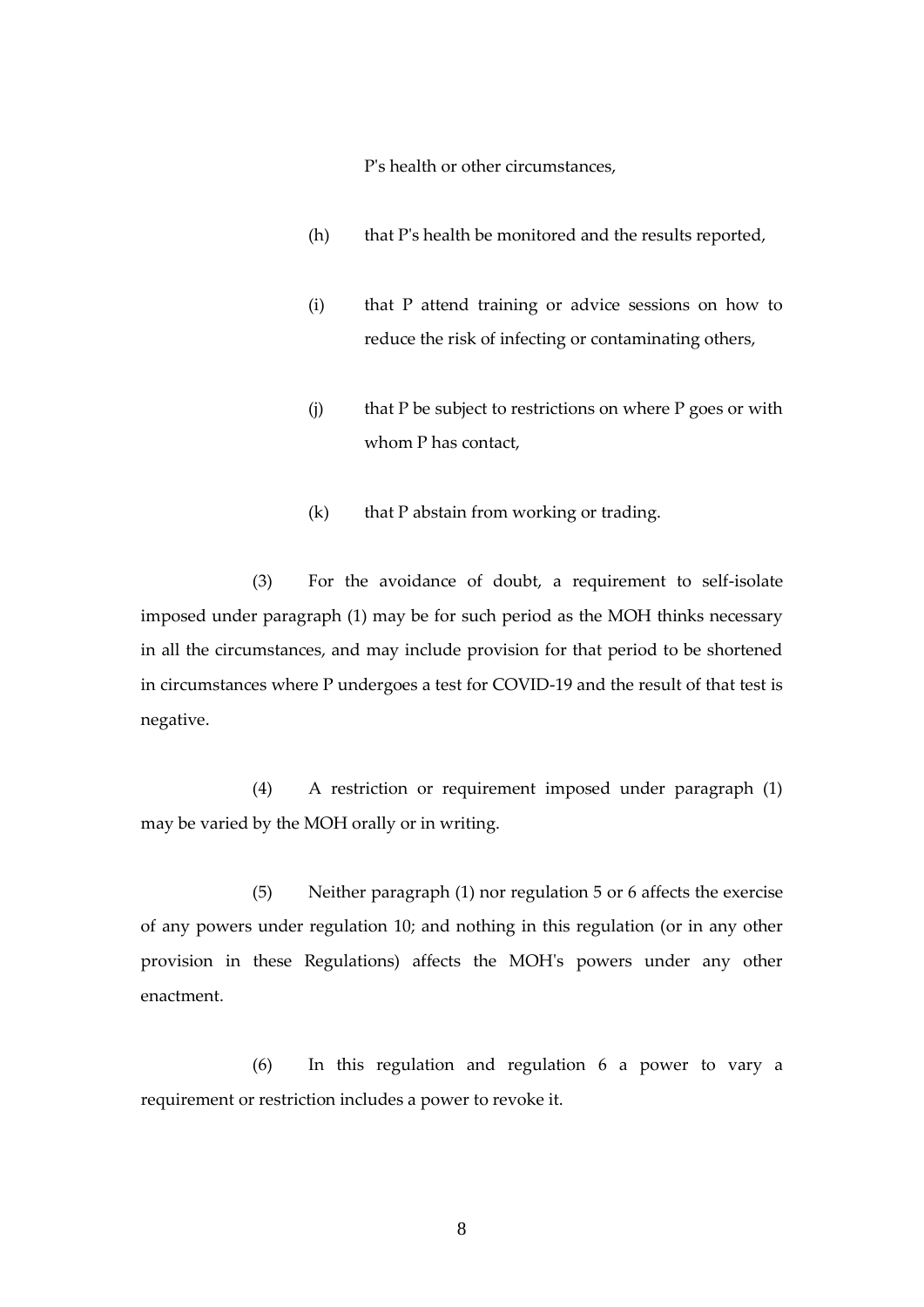#### **Critical Workers.**

**4.** Schedule 1 (concerning Critical Workers) has effect.

#### <span id="page-8-0"></span>**Requirement to self-isolate on arrival in the Bailiwick.**

- **5.** (1) Subject to
	- (a) provision made in or under Schedule 1 (concerning Critical Workers), and
	- (b) paragraphs (2) to (7),

a person who has arrived in the Bailiwick from outside by air or sea must self-isolate for 21 days.

 (2) If a person falling within paragraph (1) who underwent a test for COVID-19 directly on arrival in the Bailiwick undergoes a test for COVID-19 13 days after his or her date of arrival (or at such other time as the MOH may direct under this paragraph) (in this regulation, a **"Day 13 test"**), and the result of that Day 13 test is negative, that person will not be required to self-isolate for the remainder of the 21 day period.

(3) If a person falling within paragraph (1) undergoes a Day 13 test, and the result of that Day 13 test is positive, he or she will be required to selfisolate in accordance with instructions from the MOH and to comply with all other restrictions and requirements imposed on him or her by the MOH.

 (4) Subject to where paragraph (6) applies, a child under the age of 12 who has arrived in the Bailiwick by air or sea must self-isolate for 14 days.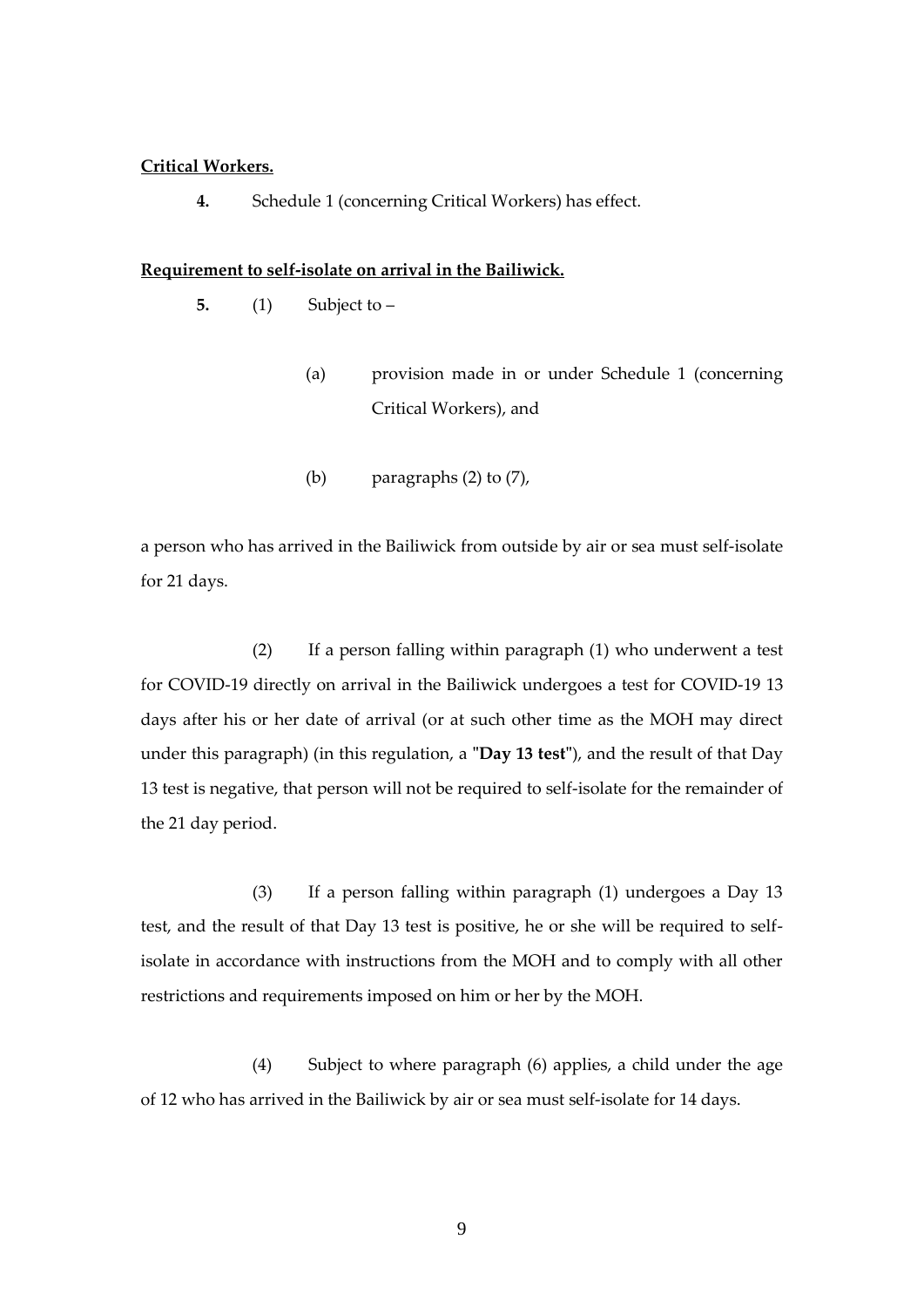(5) Paragraph (6) applies where a child (**"C"**) has been selfisolating in a household bubble.

(6) Where this paragraph applies, even after the cessation of the requirement on C to self-isolate, C may not attend college, school, nursery or childcare (as the case may be) until every other member of C's household bubble has either –

- (a) undergone a Day 13 test and received a negative result, or
- (b) self-isolated for 21 days.
- (7) In this regulation
	- (a) **"childcare"** means such types of arrangement for the care of children under school age as the MOH may specify by direction from time to time, and
	- (b) **"self-isolating in a household bubble"** means selfisolating with other members of the same household in such a way that household members –
		- (i) do not keep themselves separated from other household members, but
		- (ii) do keep themselves separated from any other person, in such a manner as to prevent infection or contamination,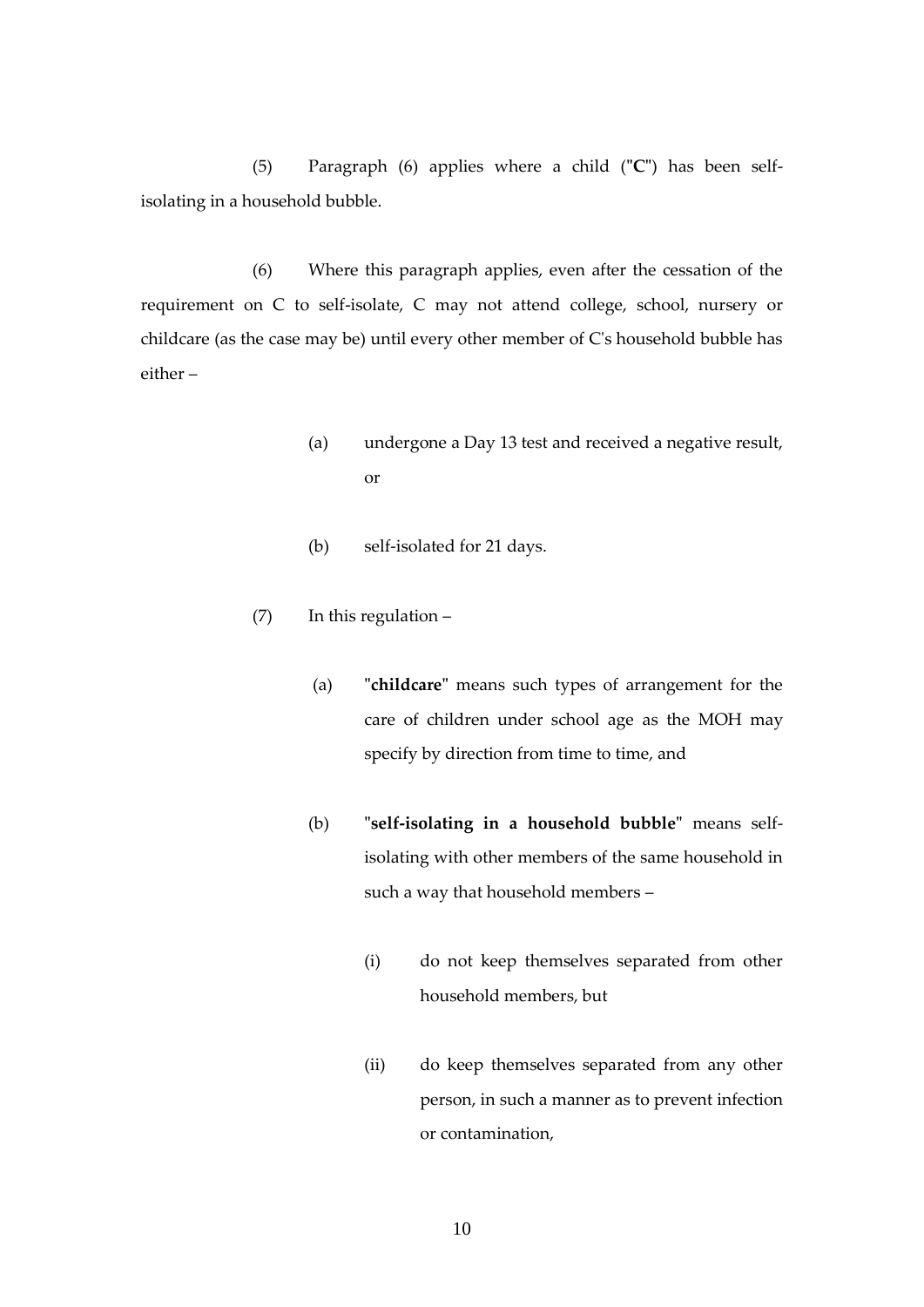and references to members of a household bubble (and the definition of "self-isolate" in regulation 17) shall be construed accordingly.

#### **Requirement to self-isolate on arrival in the Bailiwick: supplementary.**

**6.** (1) On arrival in the Bailiwick from any place outside the Bailiwick, a person must, if required –

- (a) answer any question put to him or her by a relevant officer relating to his or her travel, and the travel of any child travelling with that person, during the 14 day period immediately preceding the date of his or her arrival in the Bailiwick,
- (b) provide any travel document specified by a relevant officer relating to that person, or a child travelling with that person, for inspection,
- (c) provide his or her Critical Worker Exemption (if any) for inspection, and
- (d) answer any question put to him or her by a relevant officer relating to that travel document and travel authority.

(2) The Authority may, by publication on the relevant States of Guernsey website, impose a requirement that any person who has arrived in one Island in the Bailiwick from another Island in the Bailiwick must (subject to provision made in or under Schedule 1) self-isolate for 14 days.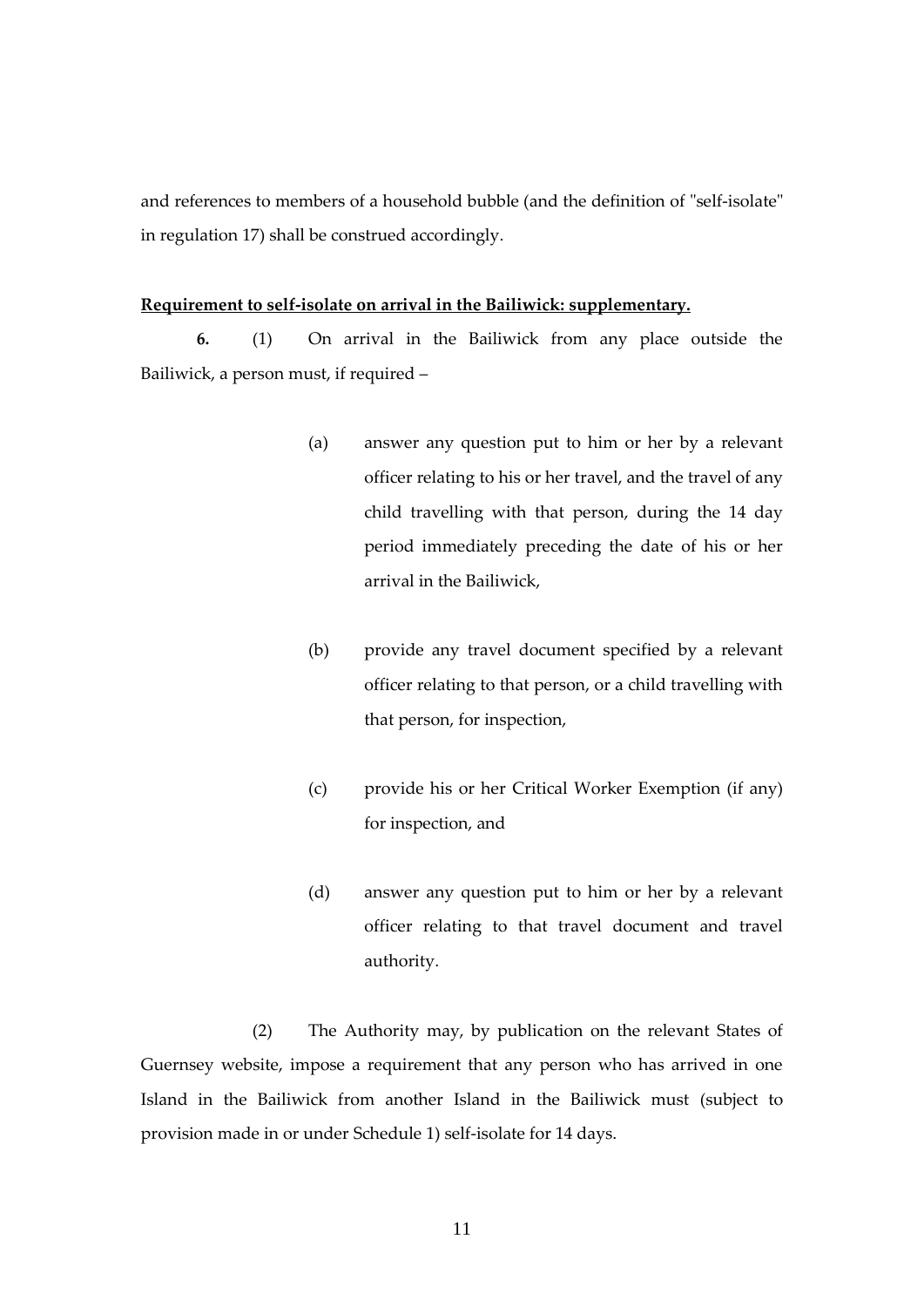(3) The requirement to self-isolate under regulation 5(1) and 5(2) may be varied by the MOH in relation to a particular case, orally or in writing, and a requirement to self-isolate imposed under paragraph (2) may be varied by the MOH-

- (a) by writing in relation to categories of case, and
- (b) orally or in writing in relation to a particular case.

(4) The powers of the MOH under paragraph (3) to vary the requirement under regulation  $5(1)$  and  $5(2)$  or a requirement imposed under paragraph (2) include (but are not limited to) powers to –

- (a) specify exceptions to the requirement to self-isolate, and
- (b) shorten the duration of the requirement to self-isolate, either unconditionally or on the MOH being satisfied that one or more specified conditions have been met.

(5) For the avoidance of doubt, and without prejudice to the generality of paragraphs (3) and (4), in any case where the MOH varies the requirement to self-isolate under regulation 5(1) or 5(2) or a requirement to selfisolate imposed under paragraph (2), that variation may be amended in accordance with paragraph (6), and if so amended shall be treated for all purposes as continuing to have effect in accordance with its terms.

(6) In any case where the MOH has varied such a requirement to self-isolate, the MOH may amend or revoke that variation orally or in writing (in a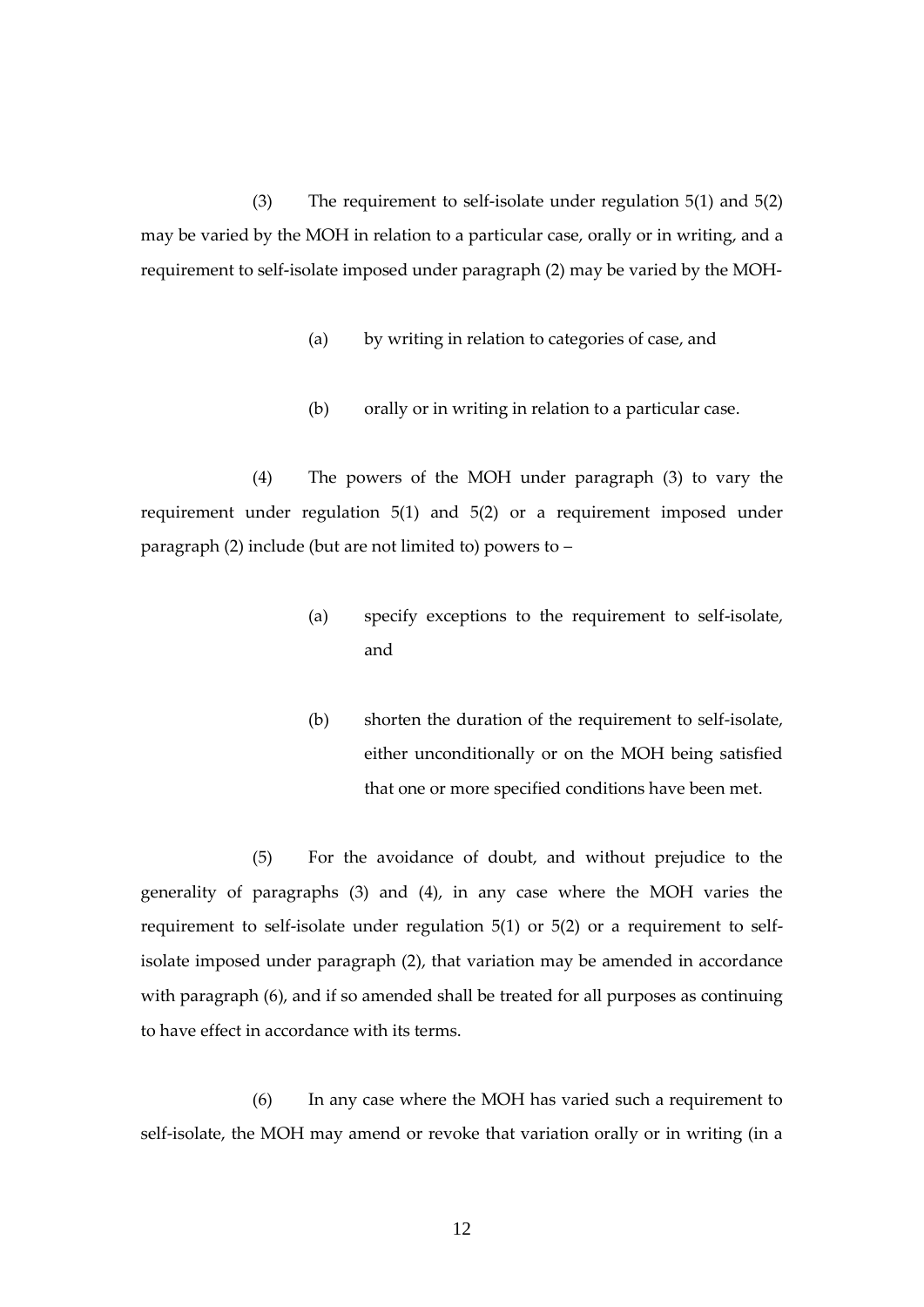case where the requirement was varied orally), and in writing (in a case where the requirement was varied in writing); and the amendment or revocation (as the case may be) shall have effect from such time as the MOH may specify.

(7) Where a restriction or requirement is imposed on or in relation to a child under regulation 5 or this regulation (including the requirement to selfisolate under regulation  $5(1)$  and  $5(2)$ ), a person who is a responsible adult in relation to the child must ensure that the child complies with the restriction or requirement, insofar as that person is reasonably able to do so.

(8) Where a restriction or requirement is imposed orally on a person under regulation 3, regulation 5 or this regulation, or a restriction or requirement is orally varied, the person (or, in the case of a child, a person who is a responsible adult in relation to the child) must be provided with a written notification of the restriction or requirement that has been imposed or varied as soon as reasonably practicable.

# <span id="page-12-0"></span>**Screening requirements.**

**7.** (1) For the purposes of these Regulations, the screening requirements in relation to a person (**"P"**) are requirements to the effect that P must –

- (a) answer questions about P's health or other relevant circumstances (including travel history and information about other individuals with whom P may have had contact),
- (b) produce any documents which may assist the MOH in assessing P's health,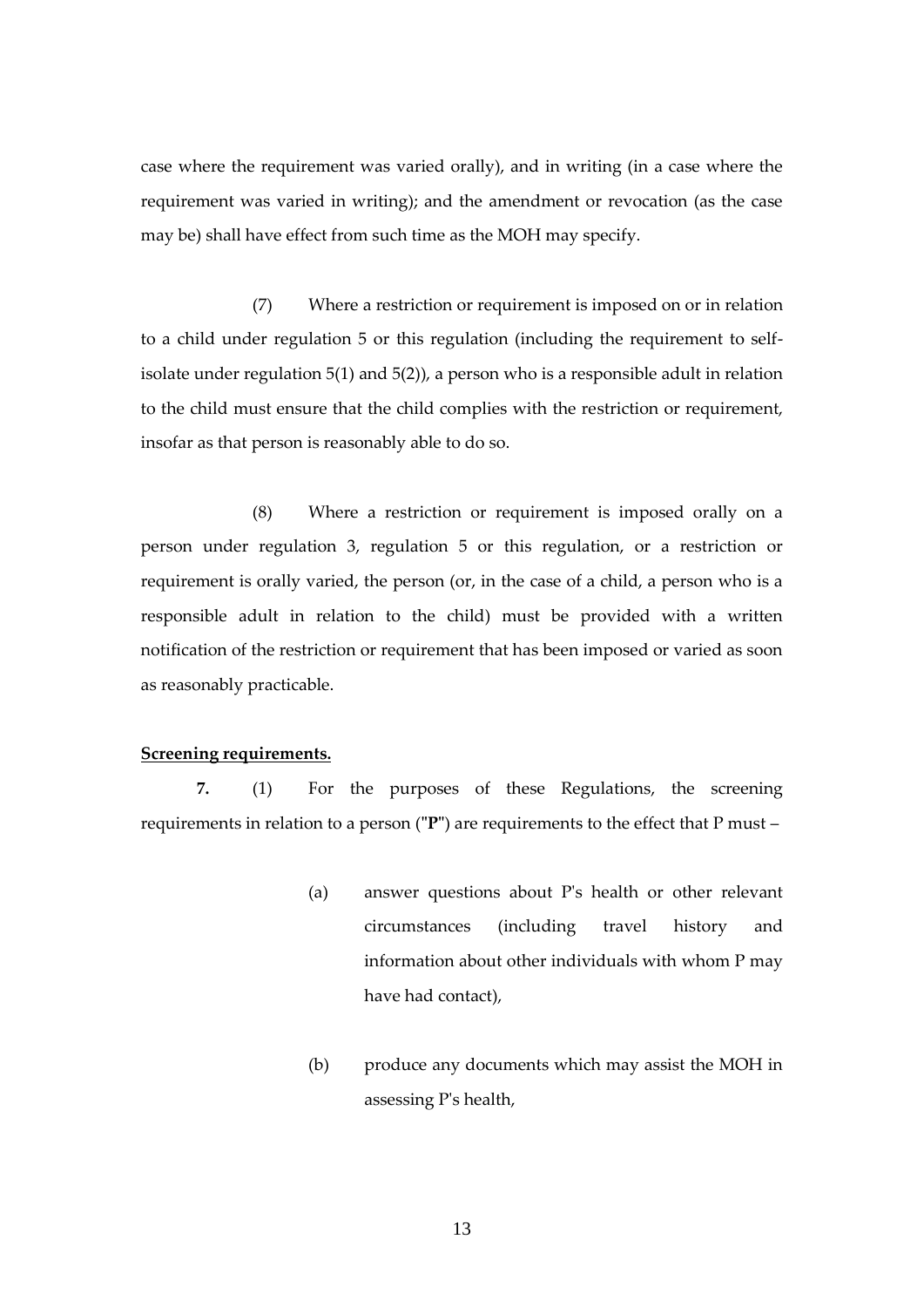- (c) at such a time as the MOH may specify, allow a biological sample of P to be taken, including a biological sample of P's respiratory secretions or blood, by appropriate means including by swabbing P's nasopharyngeal cavity, or provide such a sample, and
- (d) provide sufficient information to enable P to be contacted immediately by the MOH during such period as the MOH may specify, where the MOH considers that such provision of information is necessary in order to reduce or remove the risk of P infecting or contaminating others.

(2) Where P is a child who is accompanied by a responsible adult, the responsible adult must –

- (a) ensure that P answers questions in accordance with paragraph (1)(a),
- (b) answer the questions if P is unable to do so or cannot reliably do so,
- (c) produce any documents, required under paragraph  $(1)(b)$ , on P's behalf,
- (d) allow a biological sample of P to be taken, including a sample of P's respiratory secretions or blood, by appropriate means including by swabbing P's nasopharyngeal cavity, or provide such a sample, and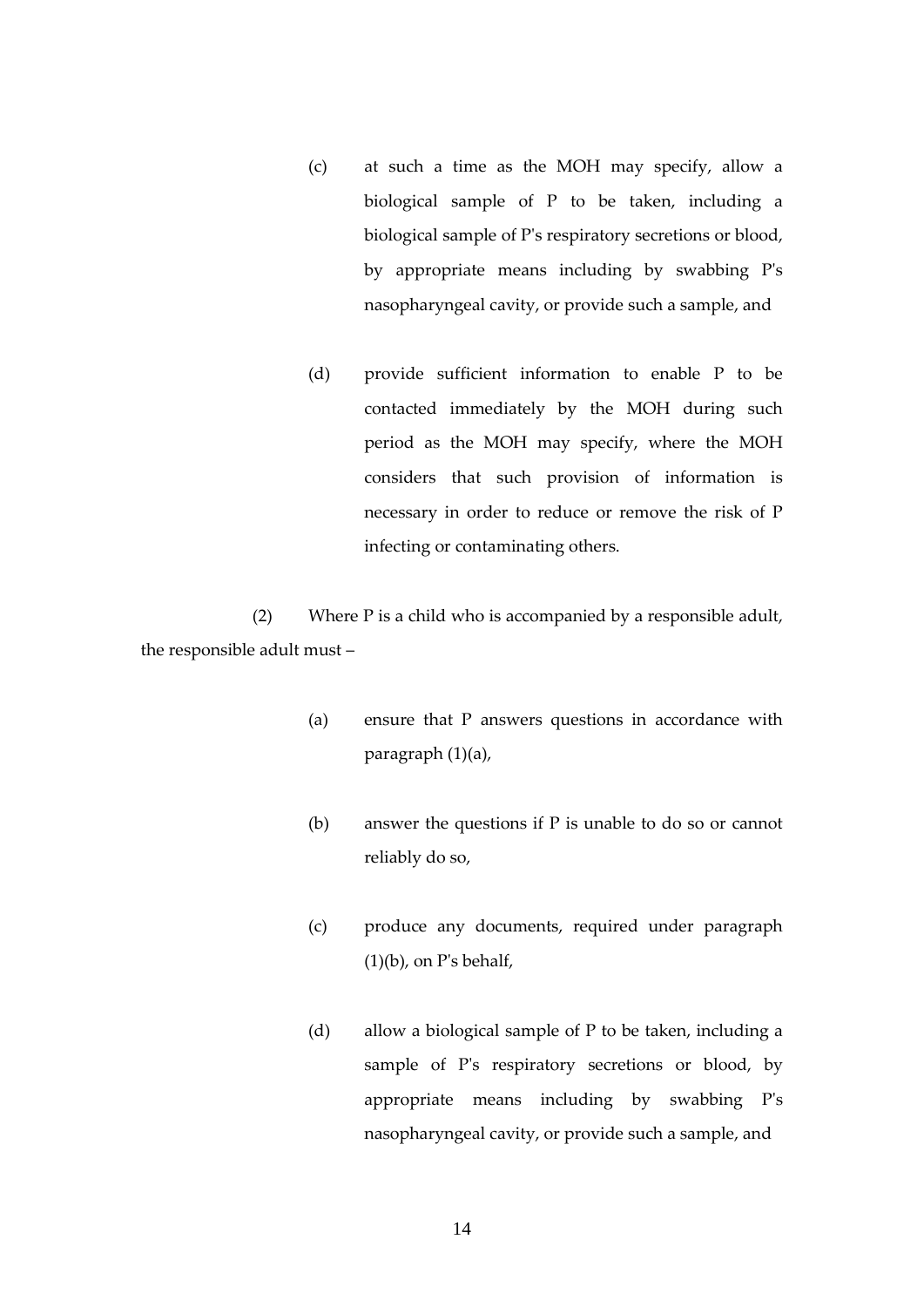(e) provide information where required by the MOH under paragraph (1)(d).

# <span id="page-14-0"></span>**Imposition of further restrictions and requirements.**

**8.** (1) Where regulation 2(1)(a) or (b) is met in relation to a person (**"P"**) –

- (a) following an assessment by the MOH of the risk presented by P in accordance with regulation 3(1), or
- (b) following P's release from detention under regulation 2, or from self-isolation under regulation 9,

the MOH may (orally or in writing) impose on P any one or more of the requirements specified in paragraph (2) where the MOH considers that it is necessary to do so in order to reduce or remove the risk of P infecting or contaminating others.

(2) The requirements specified for the purposes of paragraph (1) are for P to –

- (a) provide P's contact details to the MOH,
- (b) supply information to the MOH which may assist in assessing P's health,
- (c) at such time as the MOH may specify, allow a biological sample of P to be taken, including a sample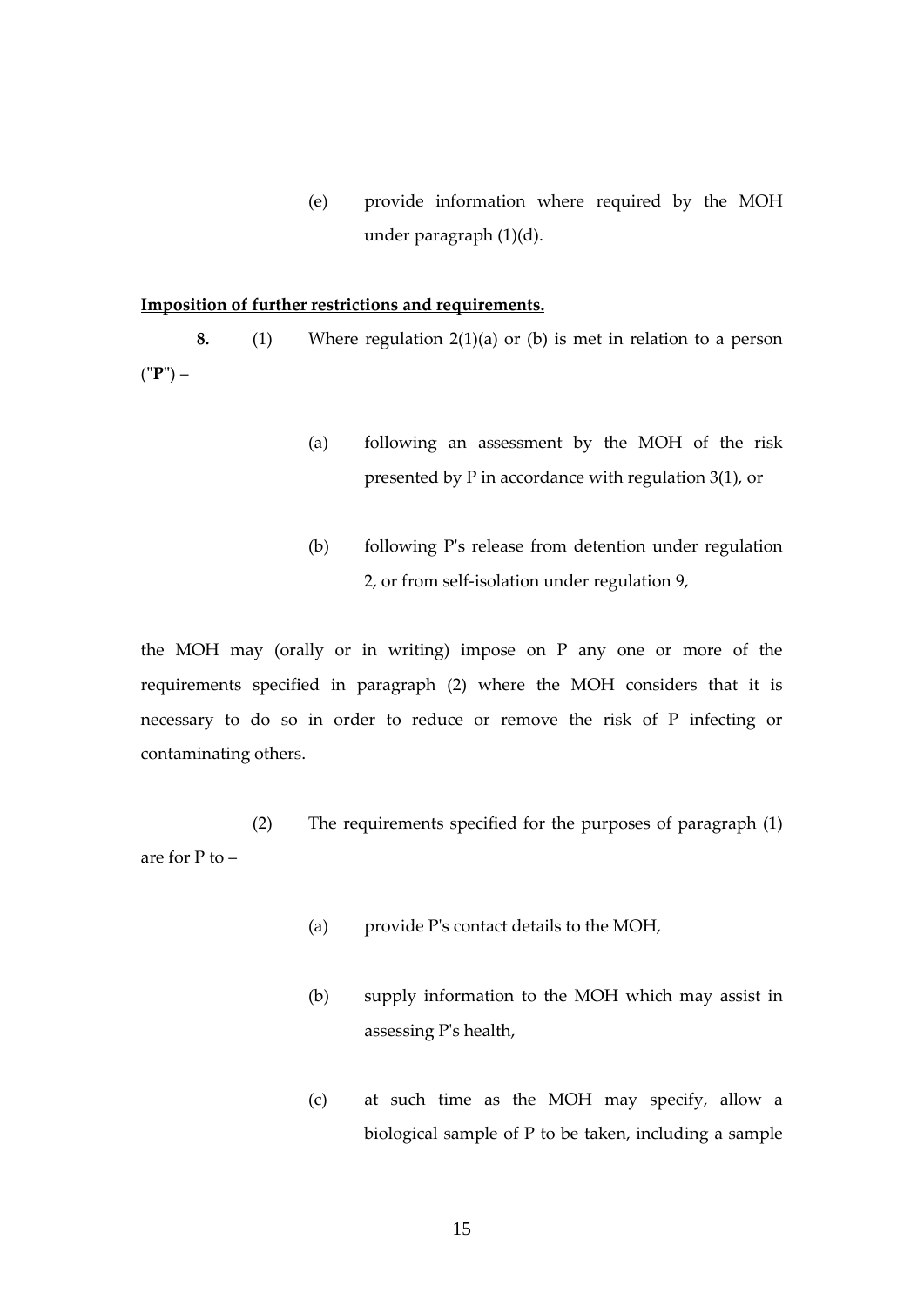of P's respiratory secretions or blood, by appropriate means including by swabbing P's nasopharyngeal cavity, or provide such a sample,

(d) comply with any other specified condition or to take any other specified measure.

(3) The conditions or measures which may be specified under paragraph (2)(d) include –

- (a) a restriction on P's travel,
- (b) a restriction on P's activities,
- (c) a restriction on P's contact with specified persons.

(4) The MOH may (orally or in writing) revoke or vary any requirement or restriction imposed under this regulation, including by imposition of a restriction specified in paragraph (3).

(5) Subject to paragraph (6), the period for which a restriction set out in paragraph (3) is imposed may not exceed 14 days beginning with the day on which the restriction is imposed.

(6) Where a restriction set out in paragraph (3) is imposed, or the period of a restriction is extended under this paragraph, the MOH may (orally or in writing) extend the period of the restriction for a further specified period not exceeding 14 days if the MOH considers that the restriction is still necessary and proportionate.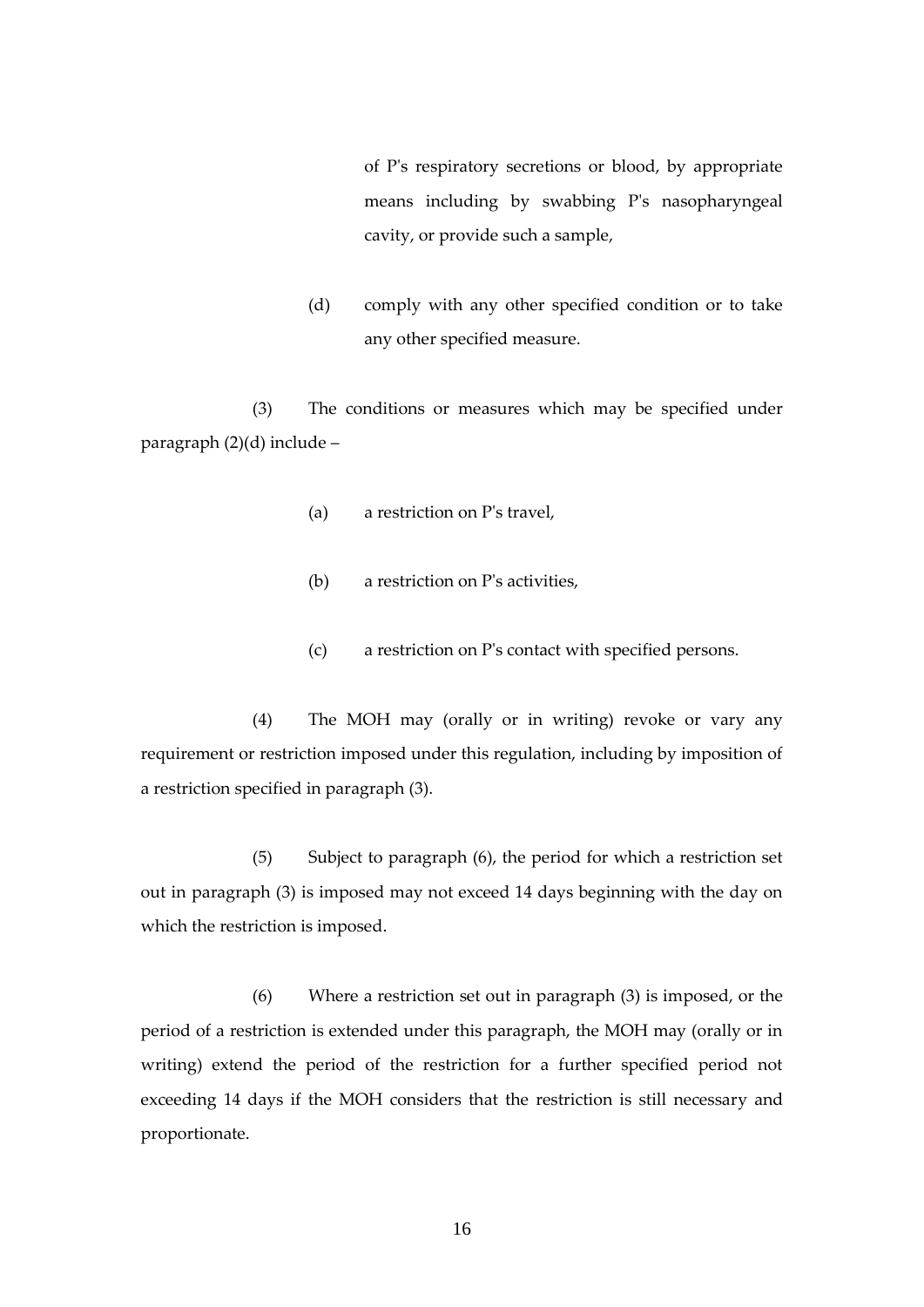(7) Before imposing or varying a requirement or restriction under this regulation, the MOH must –

- (a) inform  $P$  (or, where  $P$  is a child, a person who is a responsible adult in relation to P) of the requirement or variation that the MOH is minded to impose or make, and
- (b) have regard to any relevant representations by P (or, where P is a child, a person who is a responsible adult in relation to P), as to its suitability.

(8) When imposing or varying a requirement or restriction under this regulation, the MOH must inform P that it is an offence to fail to comply with the requirement.

(9) Where a requirement or restriction under this regulation is imposed on or in relation to a child, or varied in relation to a child, a person who is a responsible adult in relation to the child must ensure that the child complies with the requirement or restriction, insofar as that person is reasonably able to do so.

(10) Where the MOH orally imposes a requirement or restriction on P under this regulation, or orally varies such a requirement or restriction, the MOH must provide P (or where P is a child, a person who is a responsible adult in relation to P) with a written notification of the requirement or restriction that has been imposed or varied.

(11) Paragraph (1) does not affect the exercise of any powers under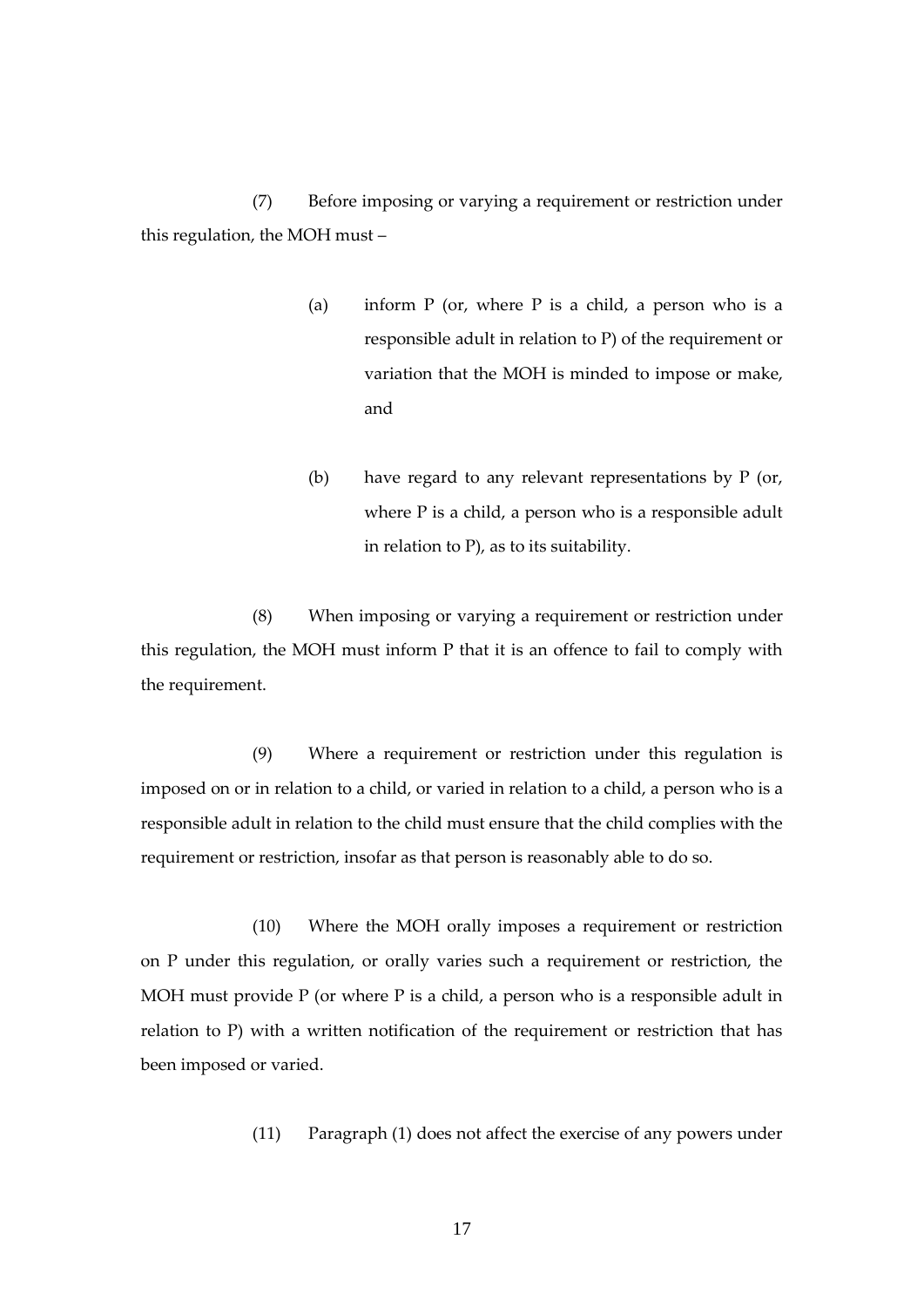regulation  $3(1)(c)$ .

#### <span id="page-17-0"></span>**Self-isolation of persons suspected to be infected with coronavirus.**

**9.** (1) This regulation applies where regulation 2(1)(a) or (b) is met in relation to a person (**"P"**).

- (2) The MOH may require P to self-isolate if the MOH
	- (a) has reasonable grounds to believe that P is, or may be, infected or contaminated with coronavirus, and
	- (b) considers that it is necessary to do so in order to reduce or remove the risk of P infecting or contaminating others.

(3) Where the MOH has reasonable grounds to believe that P is, or may be, infected or contaminated with coronavirus, the MOH may detain P pending the decision of the MOH whether to require P to self-isolate under paragraph (2).

(4) Where the MOH has detained P under paragraph (3) or has required P to self-isolate under paragraph (2), the MOH may impose on or in relation to P one or more screening requirements.

(5) When imposing a requirement under this regulation, the MOH must inform P that it is an offence to fail to comply with the requirement.

(6) Where a requirement under paragraph (2) is imposed on or in relation to a child, a person who is a responsible adult in relation to the child must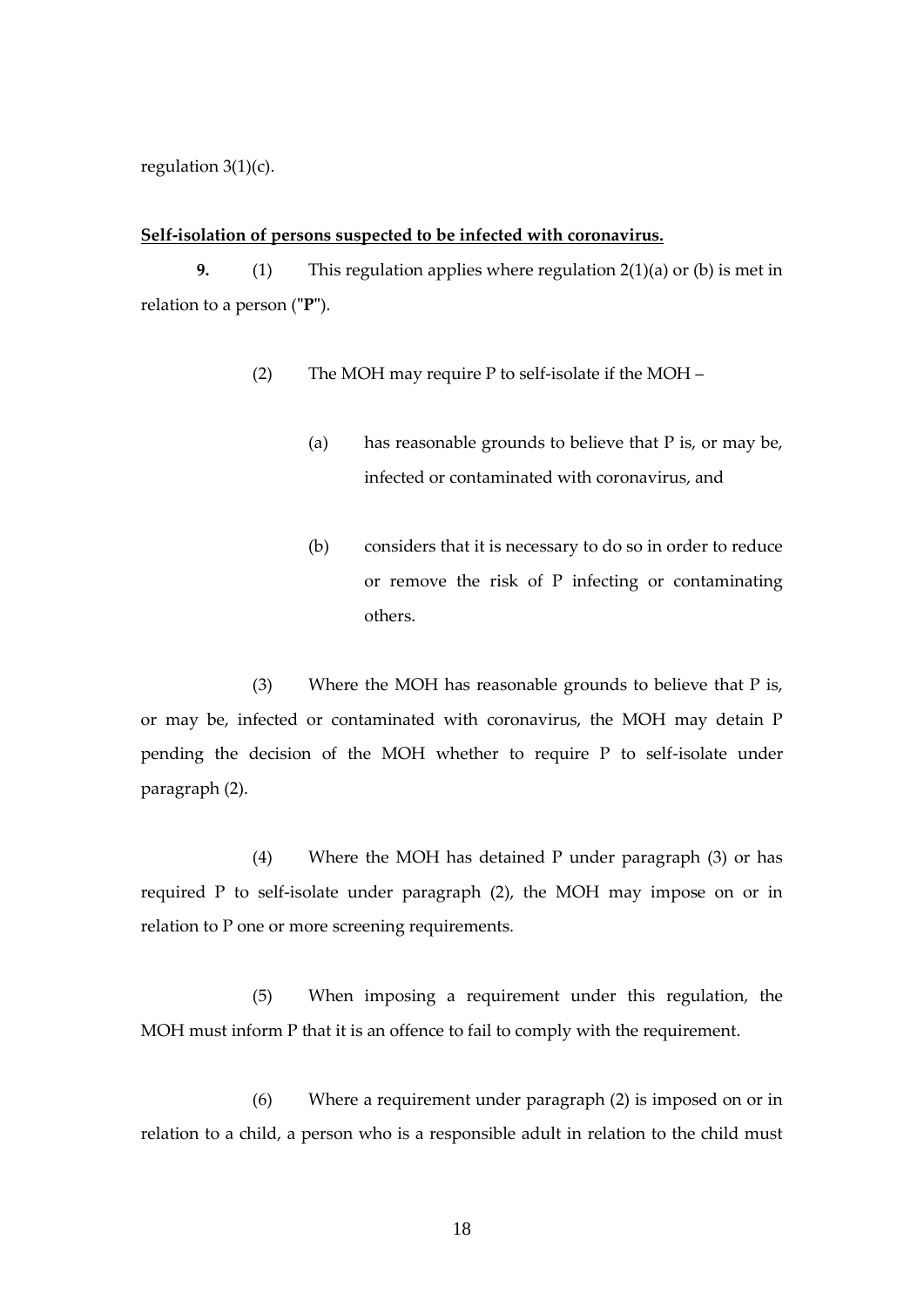ensure that the child complies with the requirement, insofar as that person is reasonably able to do so.

(7) This regulation does not affect the exercise of any powers under regulation 3(1)(c).

#### <span id="page-18-0"></span>**Detention or self-isolation: additional provisions.**

**10.** (1) Where a person (**"P"**) is required to be detained or to selfisolate under regulation 3 or 9 or subjected to restrictions or requirements under regulation 8, the MOH must have due regard to P's well-being.

(2) Where P is detained or required to self-isolate under regulation 3 or 9 or subjected to restrictions or requirements under regulation 8 for a period exceeding 14 days, the MOH must review the continuation of P's detention or self-isolation by reference to the provisions of those regulations.

(3) After each subsequent interval of 24 hours during which P is detained or required to self-isolate under regulation 3 or 9 or subjected to restrictions or requirements under regulation 8, the MOH must review the continuation of P's detention or self-isolation by reference to the provisions of those regulations.

(4) Where P is detained or required to self-isolate under regulation 3 or 9 or subjected to restrictions or requirements under regulation 8, the MOH may require P to comply with screening requirements if the MOH considers that it is necessary and proportionate to do so in order to reduce or remove the risk of P infecting or contaminating others.

(5) Where P is detained under regulation 2, the MOH may require P to move to a suitable place.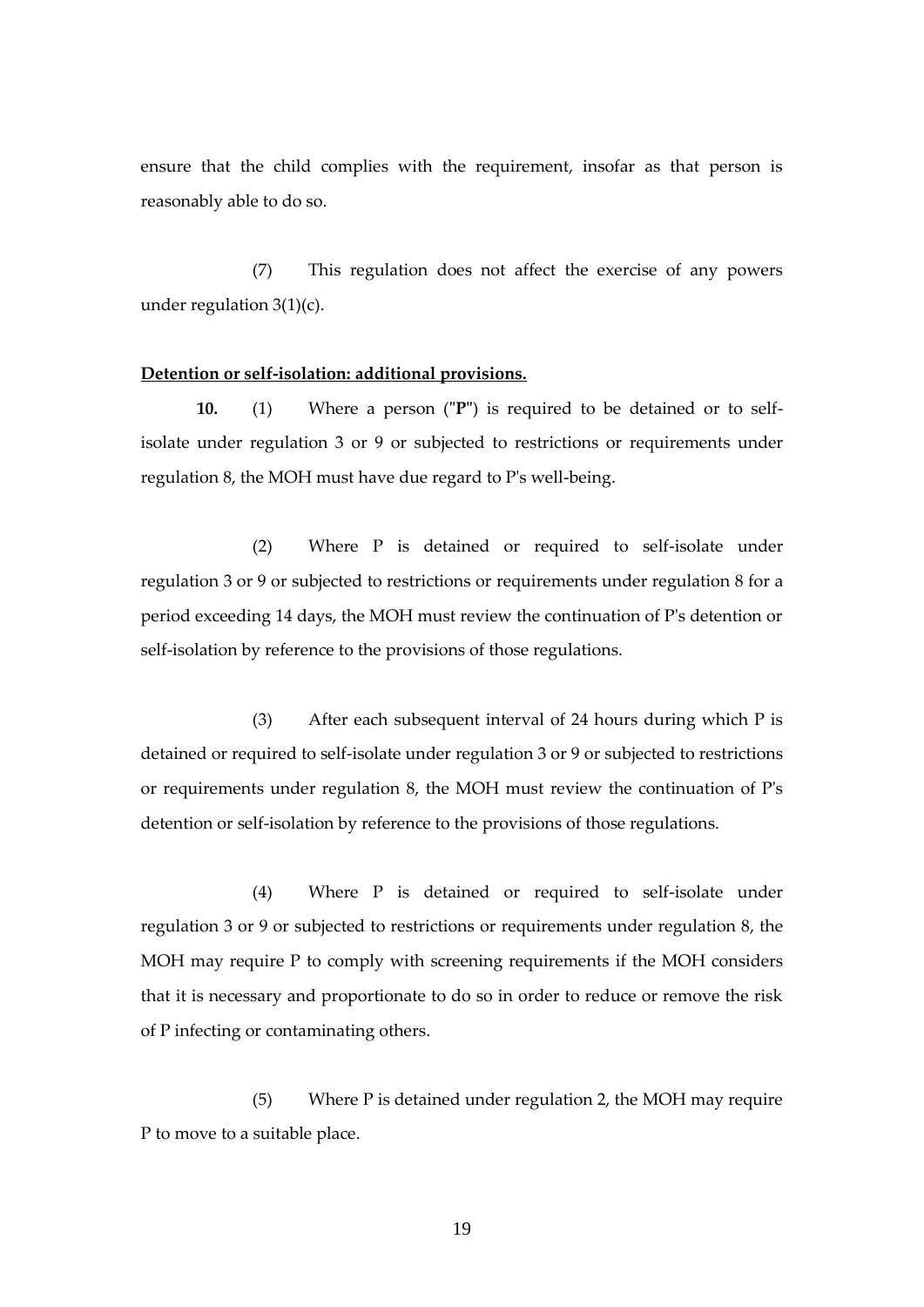(6) The MOH must notify  $P$  (or, where  $P$  is a child, a person who is a responsible adult in relation to P), as soon as P's detention under regulation 3 starts, or as soon as it is decided to require P to self-isolate under regulation 9, of –

- (a) the fact of P's detention or requirement to self-isolate,
- (b) the powers under which P is detained or required to self-isolate,
- (c) the reason for P's detention or self-isolation,
- (d) the next steps that may be taken and by whom,
- (e) the obligation to keep the need for P's detention or selfisolation under review,
- (f) the penalty for obstructing a person carrying out a function under these Regulations under regulation 14(4), and
- (g) the right to apply for revocation or variation under regulation 12, where applicable.

## <span id="page-19-0"></span>**Restrictions or requirements in respect of groups.**

**11.** (1) The powers in regulations 2, 3 and 9 include powers to impose a restriction or requirement in relation to a group of persons and, for this purpose, those regulations have effect as follows.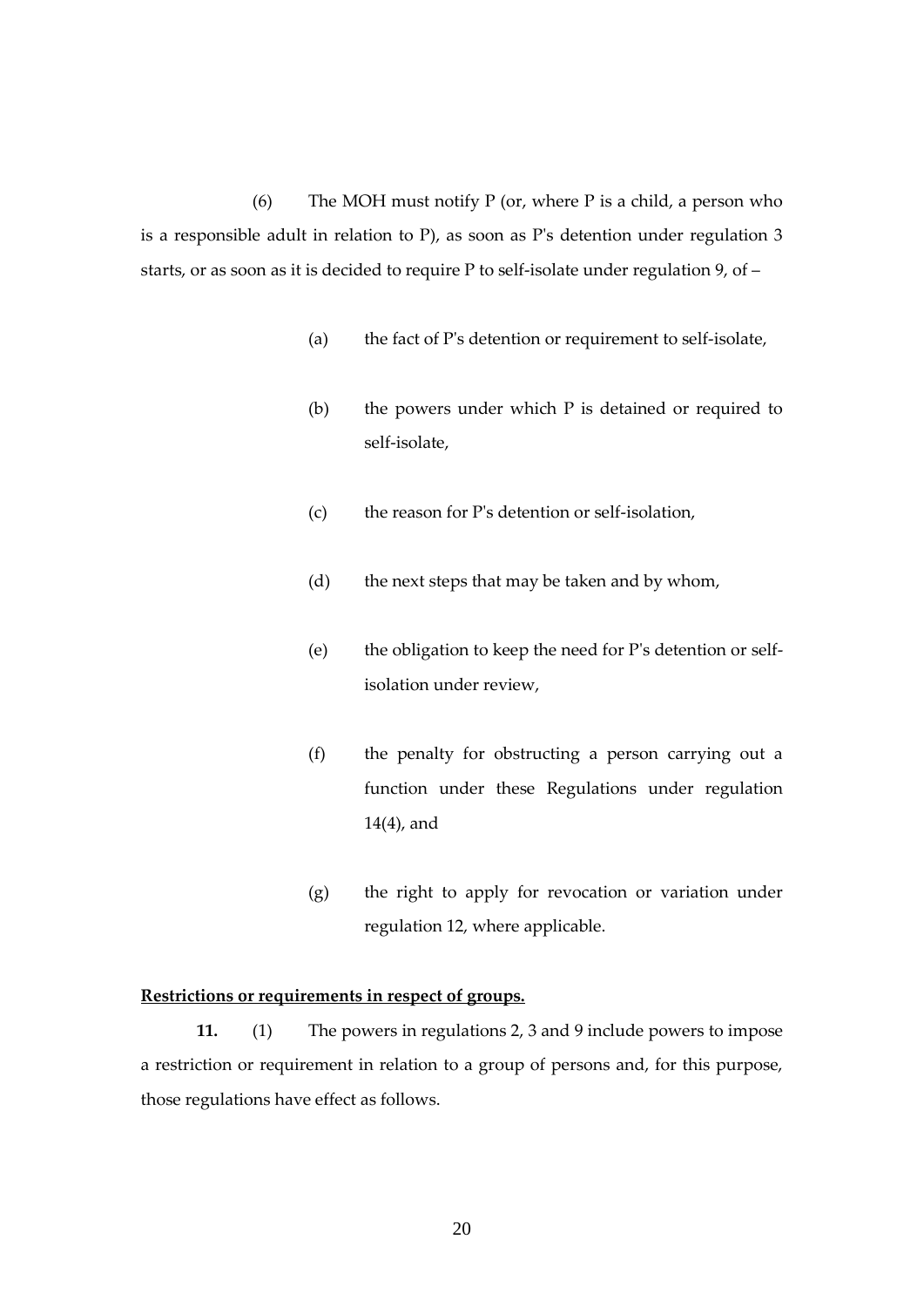- (2) In regulation 2, the references to **"a person"** and to P
	- (a) as they apply in paragraph  $(1)(a)$  are to each person in the group,
	- (b) as they apply in paragraph (1)(b) are to each person in the group who has arrived on the same aircraft or ship and left the same area,

and the power to impose a requirement to be detained in paragraph (2) of regulation 2 is to be read as a power to impose that requirement on any one or more of the persons in the group in question.

- (3) In regulation 3
	- (a) in paragraph (1), the reference to **"a person"** is to be read in accordance with paragraph (2) of this regulation,
	- (b) in the rest of that regulation, the references to P are to one or more persons in the group in question.
- (4) In regulation  $9 -$ 
	- (a) in paragraph (1), the reference to **"a person"** is to be read in accordance with paragraph (2) of this regulation,
	- (b) in the rest of that regulation, references to  $P$  are to one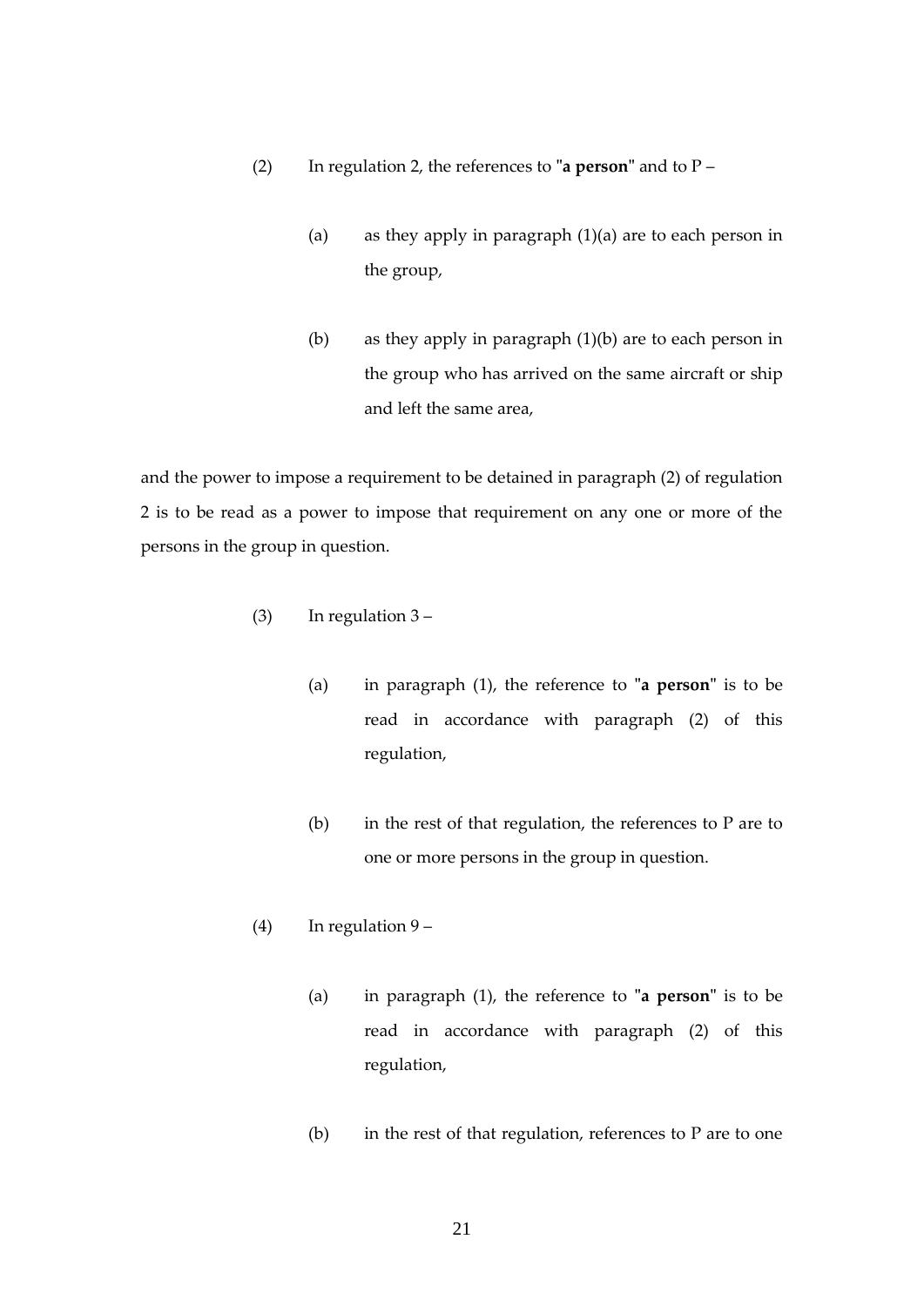or more of the persons in the group in question.

#### <span id="page-21-0"></span>**Variation and revocation of restrictions and requirements.**

**12.** (1) A requirement, restriction or condition imposed under this Part or Schedule 1 may be varied or revoked by the Royal Court on the application of an affected person.

- (2) The following persons are affected persons
	- $(a)$   $P$ ,
	- (b) a person having parental responsibility (within the meaning of the Children (Guernsey and Alderney) Law, 2008**<sup>c</sup>** , the Children (Sark) Law, 2016**<sup>d</sup>** , or the Child Protection (Sark) Law, 2020**<sup>e</sup>** , (as the case may be) for P,
	- (c) a person who has been appointed Guardian of P,
	- (d) P's spouse or civil partner,
	- (e) a person living with P as P's spouse, and

**<sup>c</sup>** Order in Council No. XIV of 2009; amended by No. IV of 2018; Ordinance Nos. XI and XLVIII of 2009; Nos. IX and XX of 2016; and No. VI of 2017.

**<sup>d</sup>** Order in Council No. VIII of 2016; amended by Ordinance No. IX of 2016; and Sark Ordinance No. I of 2017.

**<sup>e</sup>** Order in Council No. XIII of 2020.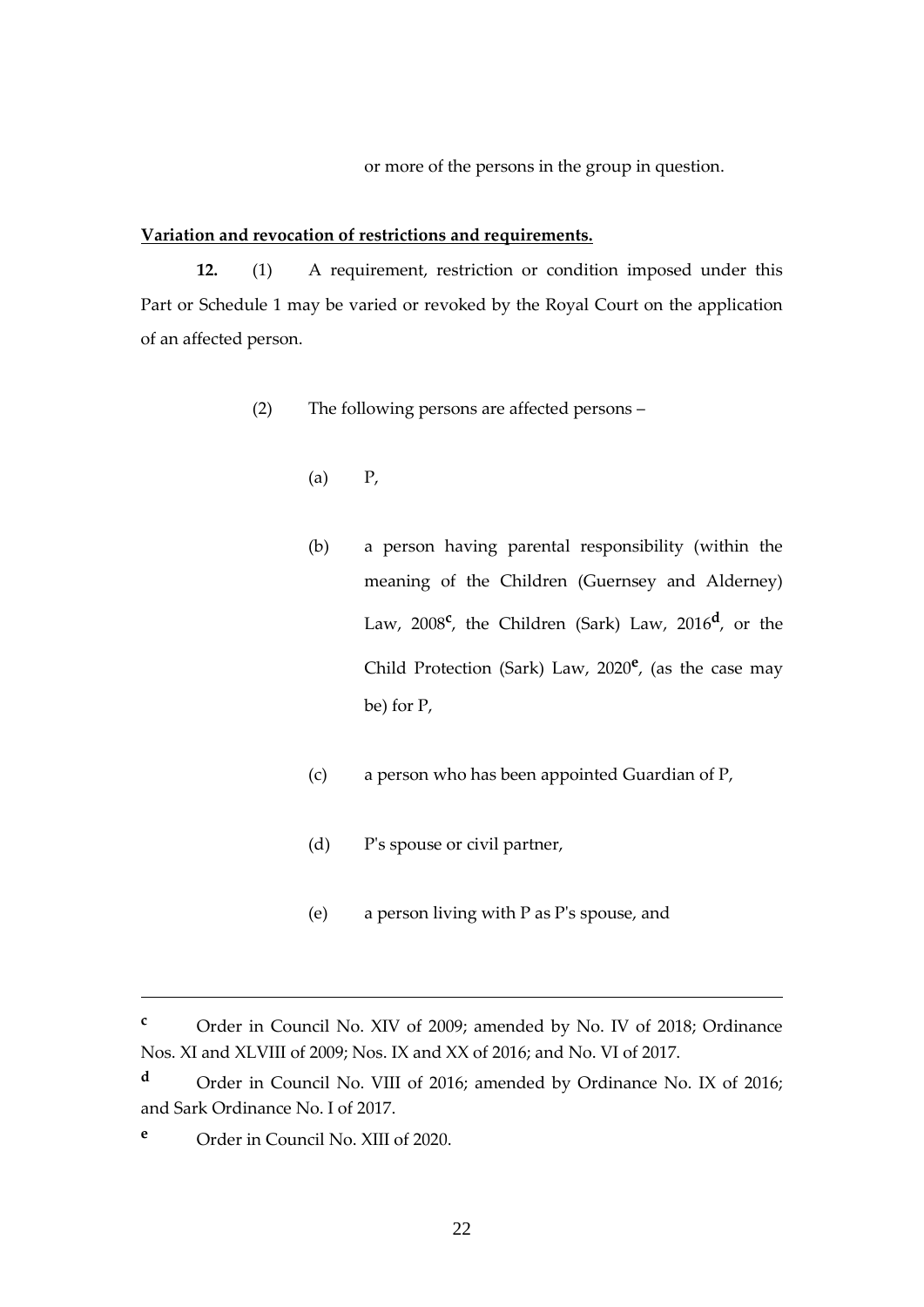(f) a person in respect of whom a Critical Worker Exemption has been granted under, and within the meaning of, Schedule 1,

and for the purposes of this paragraph, P includes a person subject to the requirement under regulation 5(1) and 5(2) or to a requirement imposed under regulation 6(2).

(3) For the avoidance of doubt, an application under this regulation may be made in such manner as the Court thinks fit.

## **Initial detention of persons to enable screening and assessment.**

**13.** (1) This regulation applies if a police officer has reasonable grounds to suspect that –

- <span id="page-22-0"></span>(a) a person (**"P"**) is, or may be, infected or contaminated with coronavirus,
- (b) there is a risk that P might infect or contaminate others, and
- (c) it is necessary to direct, remove or detain P in the interests of P, for the protection of other persons or for the maintenance of public safety.

(2) This regulation also applies if a police officer has reasonable grounds to suspect that P is in breach of the requirement to self-isolate under regulation 5(1) or 5(2) or a requirement to self-isolate imposed under regulation 6(2).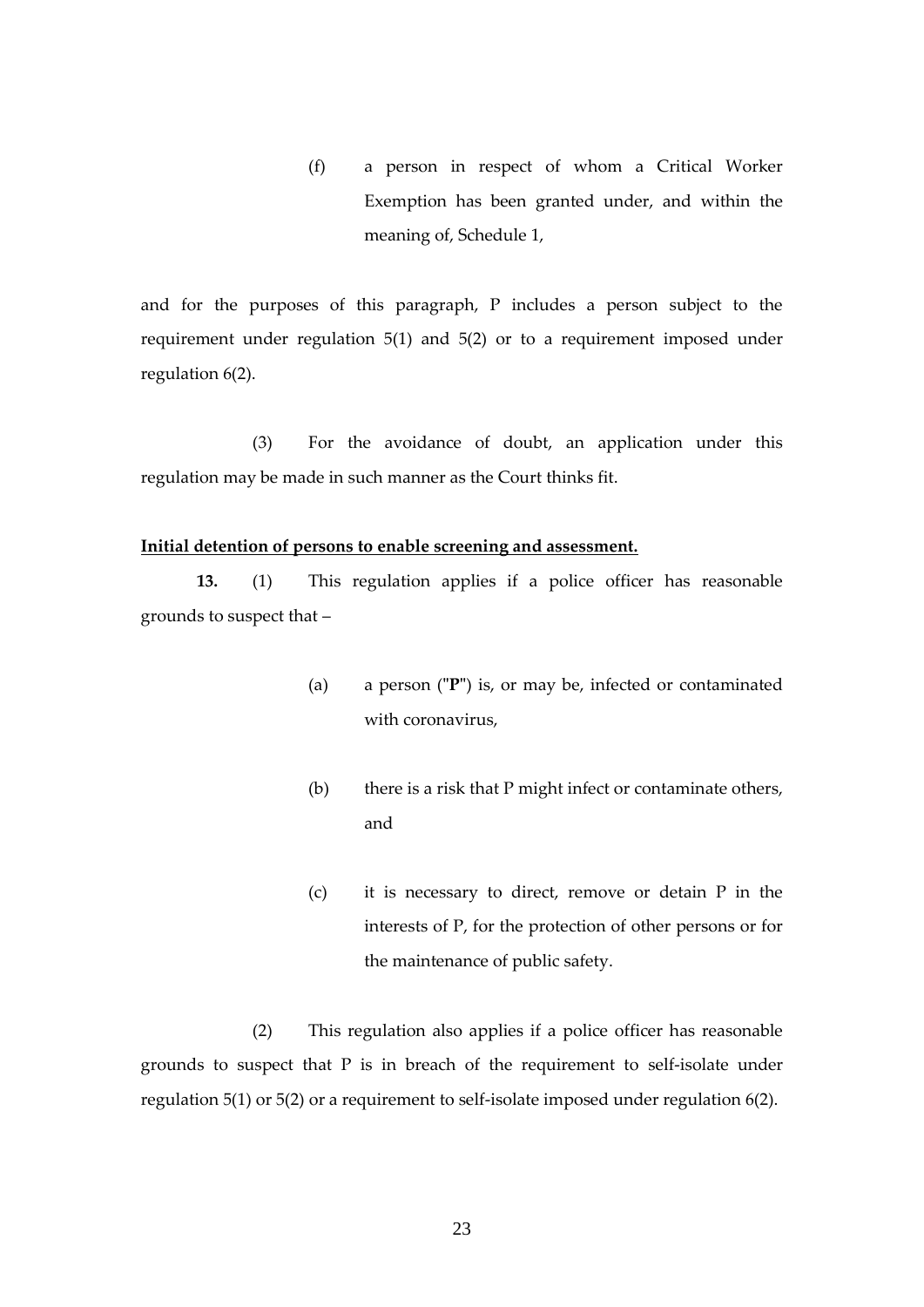## (3) A police officer may –

- (a) direct P to go immediately to a hospital or other suitable place for the purposes of the imposition of any restrictions or requirements under regulation 3,
- (b) remove P to a hospital or other suitable place for the purposes of the imposition of any restrictions or requirements under regulation 3, or
- (c) if P is already at a hospital or other suitable place, keep P at that place or remove P to another hospital or other suitable place for the purpose of the imposition of any restrictions or requirements under regulation 3.
- (4) The power in paragraph (3) may be exercised when  $P$  is at any place.

(5) For the purpose of exercising the power in paragraph (3), a police officer may enter any place.

(6) Before exercising the power in paragraph (3), the police officer must –

- (a) so far as is reasonably practicable, consult the MOH and have due regard to the views of the MOH and any information provided by the MOH in relation to P,
- (b) have due regard to any guidance issued by the MOH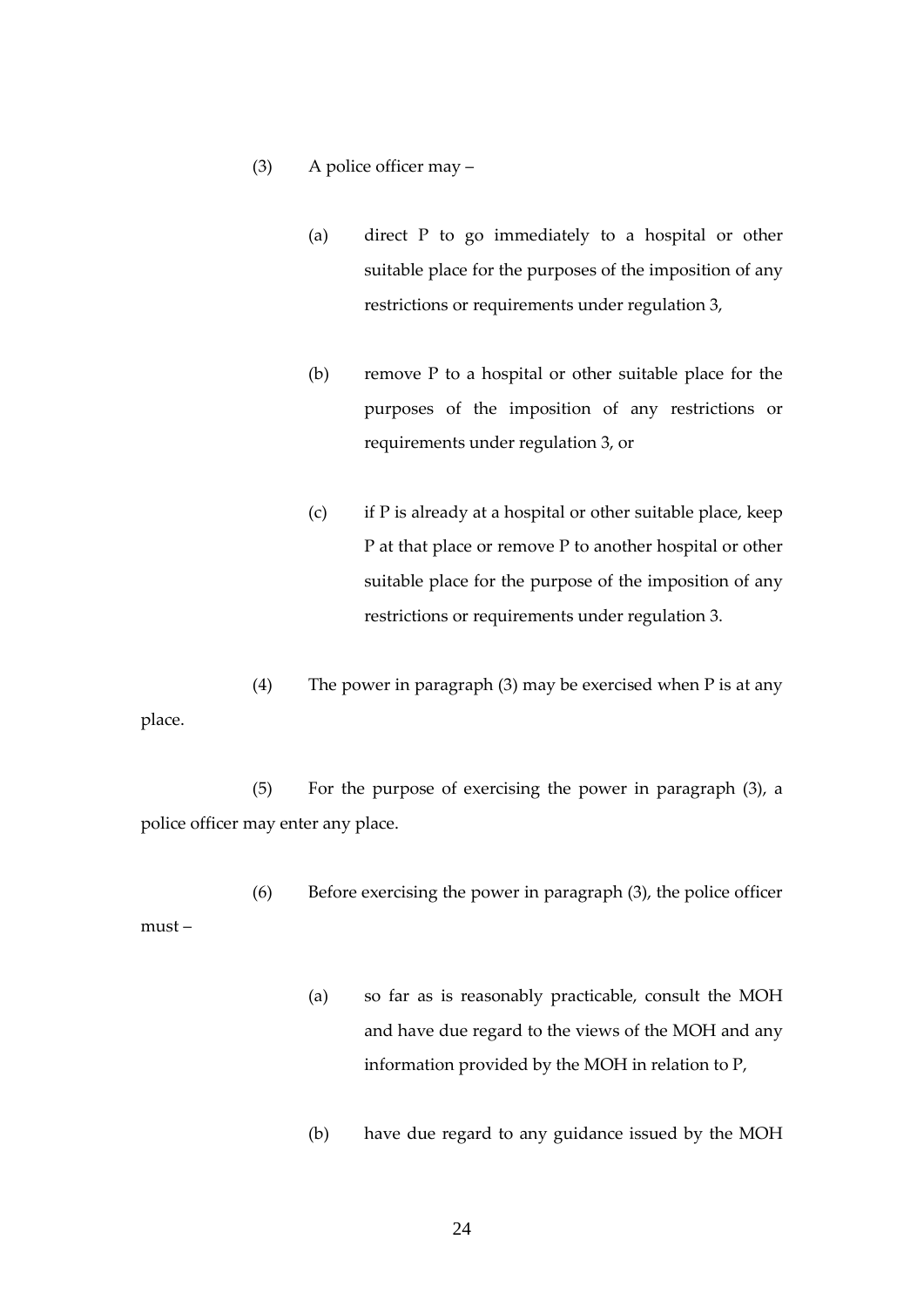and the Chief Officer of the Island Police Force,

- (c) where consultation has not been carried out under subparagraph (a) –
	- (i) consult the MOH as soon as reasonably practicable after the power in paragraph (3) has been exercised, and
	- (ii) have due regard to the views of the MOH and information provided by the MOH in relation to P.

(7) A person removed to or kept in a hospital or other suitable place under this regulation may be detained there for a period not exceeding the permitted period of detention.

(8) A police officer or the MOH, or a person authorised by either of them for the purposes of this paragraph, may, before the end of the permitted period of detention, take a person detained in a hospital or other suitable place to one or more other hospitals or other suitable places.

(9) A person taken to a hospital or other suitable place under paragraph (8) may be detained there for a period ending no later than the permitted period of detention.

(10) A police officer may use reasonable force, if necessary, in the exercise of a power under this regulation.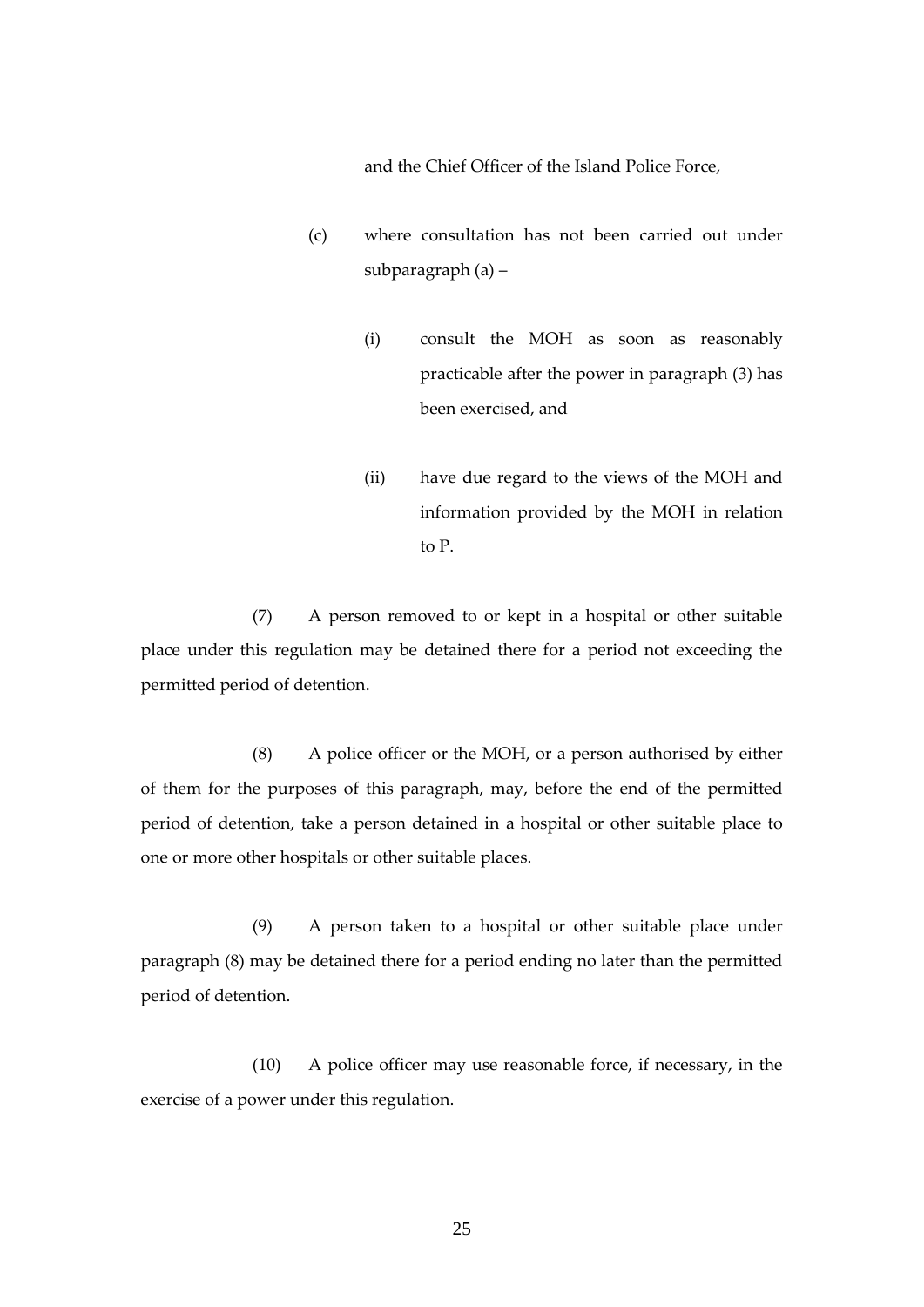(11) The MOH may, at any time before the expiry of the initial period, authorise the detention of a person for a further period not exceeding 24 hours (beginning immediately at the end of the initial period).

(12) An authorisation under paragraph (11) may be given only if the MOH considers that the authorisation is necessary because it is not reasonably practicable for the imposition of any restrictions or requirements under regulation 3 to be completed before the end of the initial period.

(13) In this regulation –

**"authorised extended period"** means such further period as is specified in an authorisation under paragraph (11),

**"initial period"** means the period of 24 hours beginning with –

- (a) in a case where the person is removed to a hospital or other suitable place, the time when the person arrives at that place, or
- (b) in a case where the person is kept at a hospital or other suitable place, the time when the police officer decides to keep the person at that place, and

**"permitted period of detention"** means the initial period of detention and the authorised extended period.

# <span id="page-25-0"></span>**Offences and enforcement.**

**14.** (1) A person commits an offence if the person –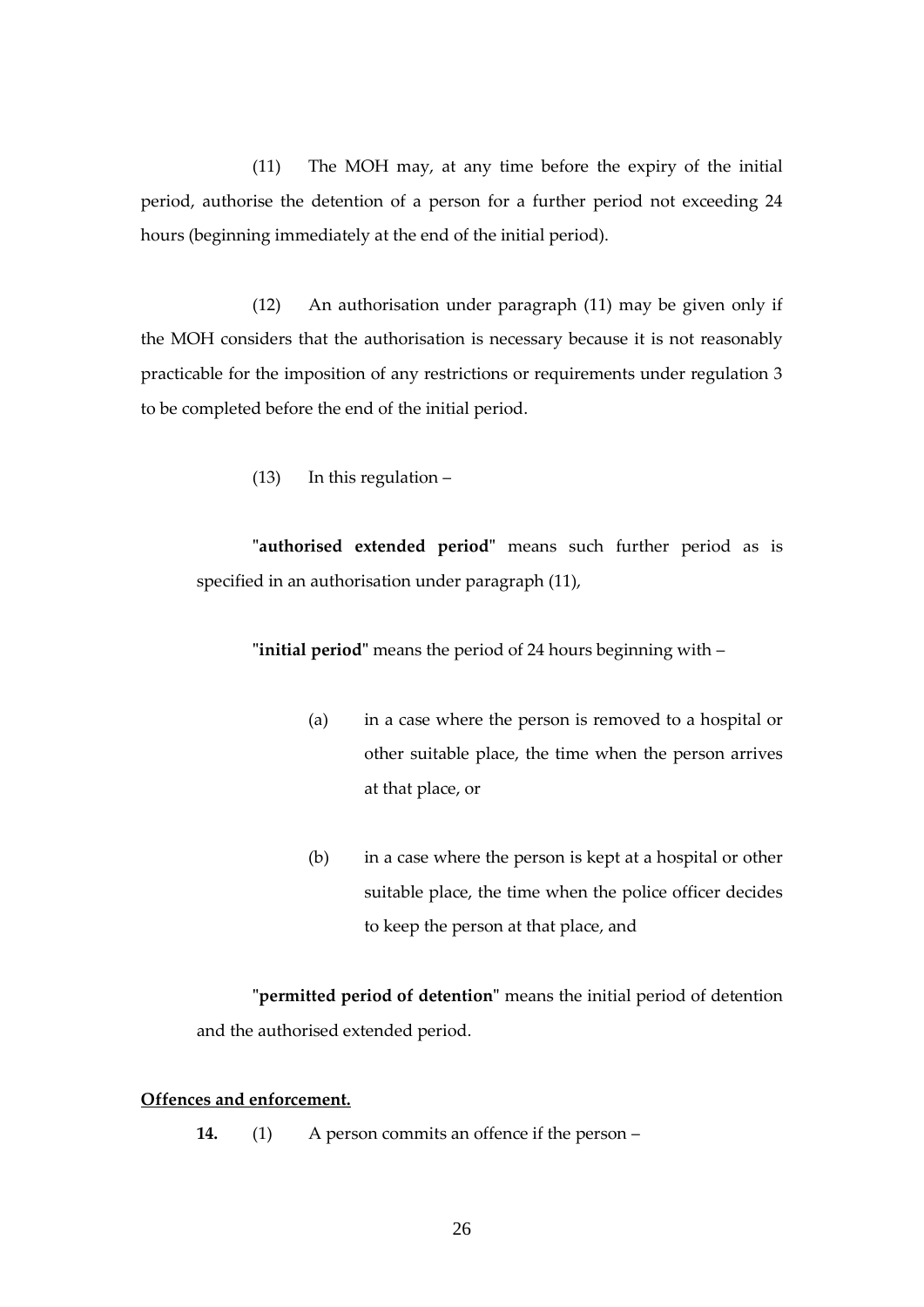- (a) fails, without reasonable excuse, to comply with a restriction, condition or requirement imposed under regulation 2(2), 9(2), 9(4) or 10(5), or a direction under regulation 13(3)(a),
- (b) fails, without reasonable excuse, to comply with a requirement that the person be detained under regulation 9(3), 13(7), 13(9) or 13(11).

(2) A person (D), and subject to paragraph (3), any person who is D's employer, commits an offence if D fails, without reasonable excuse, to comply with the requirement to self-isolate under regulation 5(1) or 5(3) or a restriction or requirement imposed under regulation 5(4) or regulation 6(2); including, for the avoidance of doubt, a requirement to self-isolate for any specified period of less than 14 days or 21 days (as the case may be), or until a specified event occurs –

- (a) imposed by a variation of the requirement under regulation 5(1) or 5(3), or of a requirement under regulation 6(2), by the MOH in relation to a particular case, or
- (b) imposed by or under Schedule 1.

(3) It is a defence for an employer charged with an offence under paragraph (2) to prove that he or she has taken all reasonable precautions to avoid the commission of an offence.

(4) A person who obstructs, without reasonable excuse, any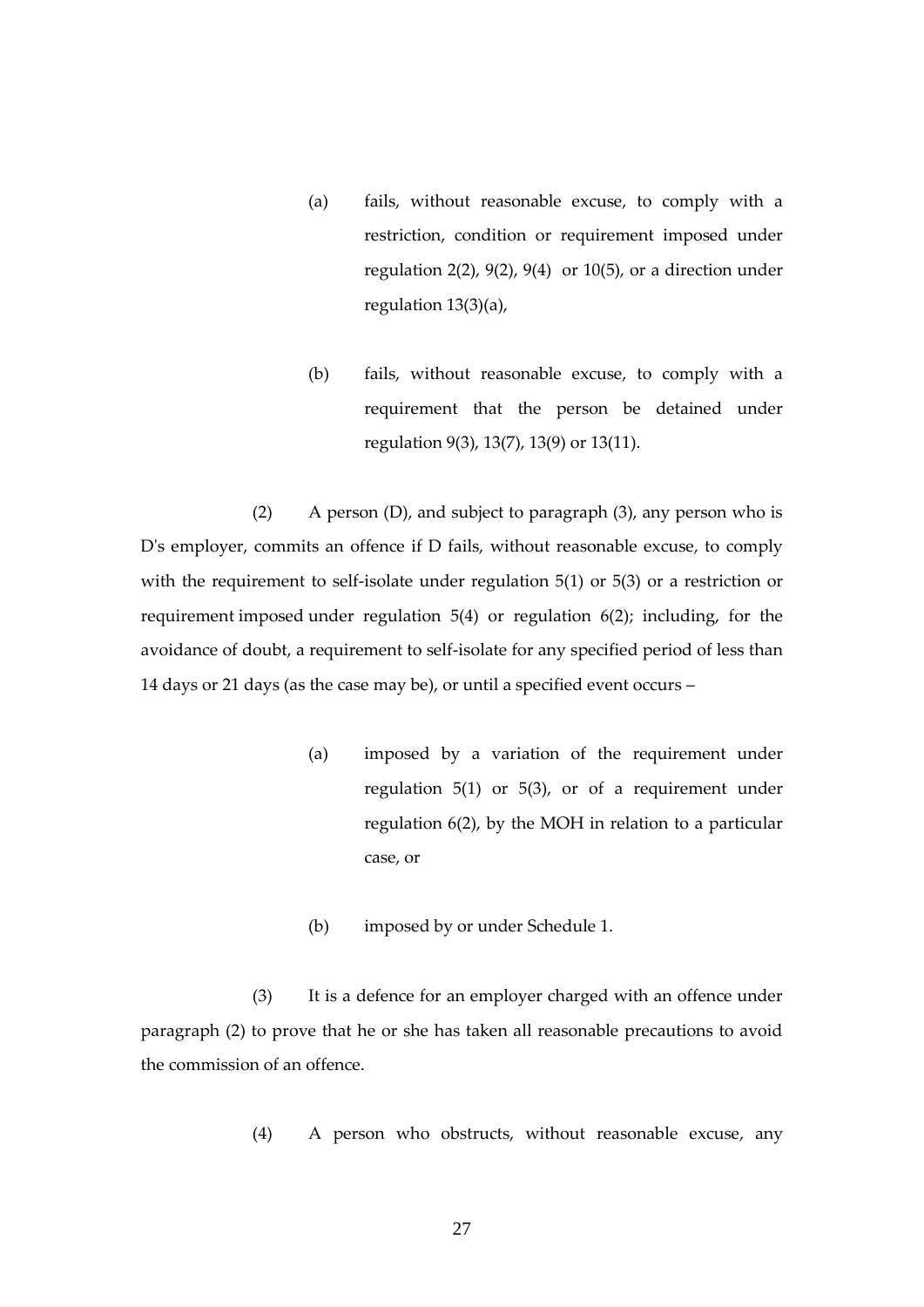person carrying out a function under these Regulations commits an offence.

(5) A person commits an offence if the person fails, without reasonable excuse, to comply with a restriction, condition or requirement imposed under regulation 3(1) that falls within regulation  $3(2)(b)$ , (c) or (d).

(6) A person commits an offence if the person fails, without reasonable excuse, to comply with a restriction, condition or requirement imposed under –

- (a) regulation 3(1), other than an offence falling within paragraph (5), or
- (b) regulation 8(1), 9(4), or 10(4).

(7) A responsible adult who fails without reasonable excuse to comply with regulation 6(7), 7(2), 8(9) or 9(6) commits an offence.

(8) A person guilty of an offence under paragraph (1), (2), (4) or (5) is liable on conviction to a fine not exceeding level 5 on the uniform scale, to imprisonment for a term not exceeding 3 months, or to both.

(9) A person guilty of an offence under paragraph (6) or (7) is liable on conviction to a fine not exceeding level 3 on the uniform scale.

(10) The investigation of an offence under this Part shall be treated as an assigned matter within the meaning of section 1 of the Customs and Excise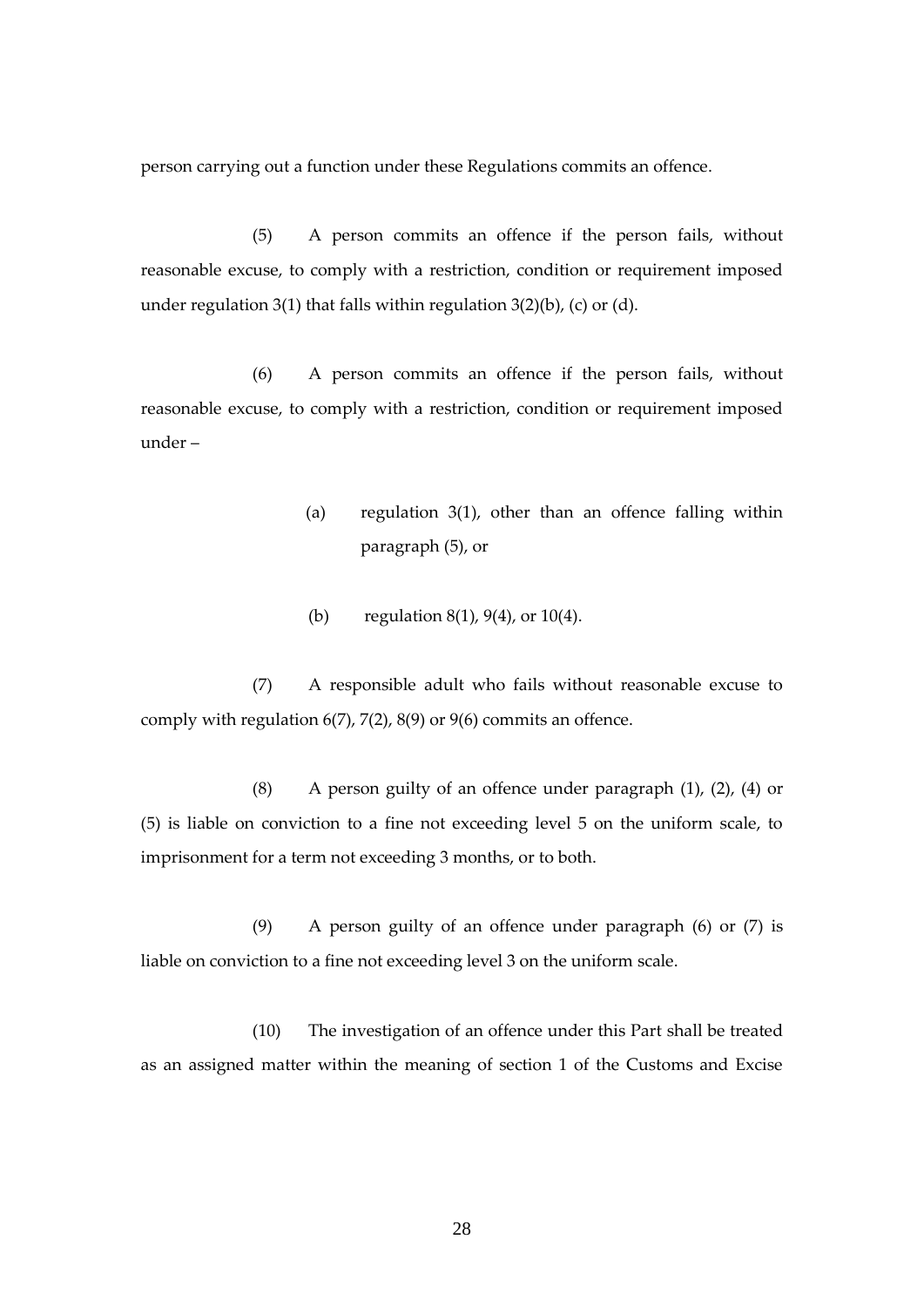(General Provisions) (Bailiwick of Guernsey) Law, 1972**<sup>f</sup>** (including, for the avoidance of doubt, for the purposes of paragraph 1(a) of Schedule 5 to PPACE, and consequently the provisions of PPACE which relate to the investigation of offences conducted by police officers apply to the investigation of offences under this Part conducted by customs officers).

## <span id="page-28-0"></span>**False or misleading information.**

- **15.** (1) If a person to whom paragraph (2) applies
	- (a) makes a statement which he or she knows or has reasonable cause to believe to be false, deceptive or misleading in a material particular,
	- (b) recklessly makes a statement, dishonestly or otherwise, which is false, deceptive or misleading in a material particular,
	- (c) produces or furnishes, or causes or permits to be produced or furnished, any information or document which he or she knows or has reasonable cause to believe to be false, deceptive or misleading in a material particular, or
	- (d) recklessly produces or furnishes or recklessly causes or

**<sup>f</sup>** Ordres en Conseil Vol. XXIII, p. 573; amended by Ordres en Conseil Vol. XXIV, p. 87; Vol. XXXI, p. 278; Vol. XXXIII, p. 217; Order in Council No. X of 2004; No. II of 2010; No. XIV of 2007; No. XV of 2012; No. VI of 2019; Ordinance No. XXXIII of 2003; No. XXIX of 2004; Nos. XLVIII and XXXV of 2007; No. VII of 2008; No. XLIII of 2013; No. XL of 2014; and No. IX of 2016.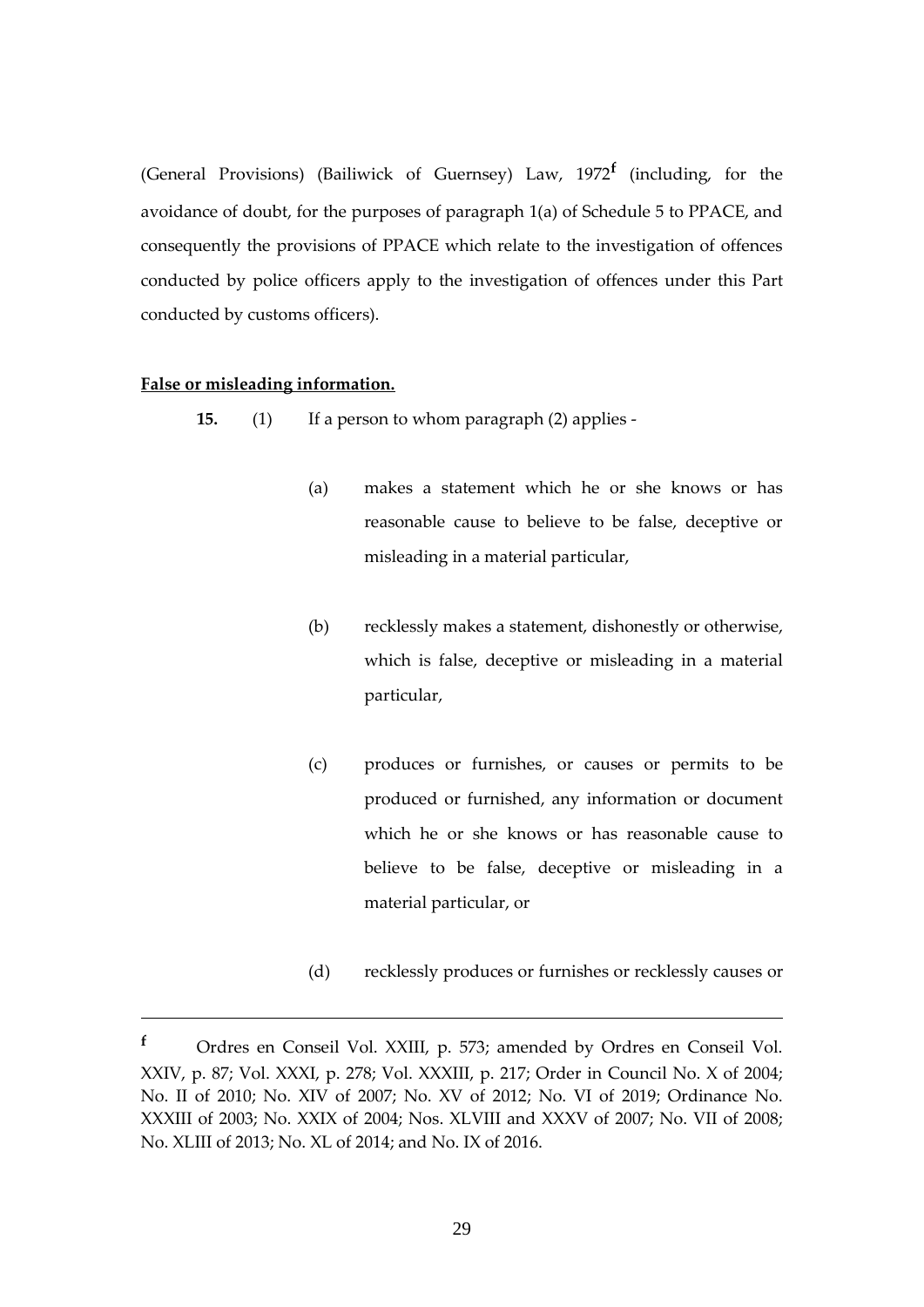permits to be produced or furnished, dishonestly or otherwise, any information or document which is false, deceptive or misleading in a material particular,

he or she is guilty of an offence.

- (2) This paragraph applies to a person who
	- (a) makes any statement or provides any information or document to a relevant officer, when acting in the exercise of his or her functions under this Part,
	- (b) otherwise than as mentioned in paragraph (a) makes any statement or provides any information or document to a relevant officer in circumstances in which he or she knows or could reasonably be expected to know that the statement, information or document would or might be used by a relevant officer for the purpose of exercising his or her functions under this Part, or
	- (c) makes any statement or provides any information or document to a determining officer or reviewing officer under Schedule 1, in circumstances in which he or she knows or could reasonably be expected to know that the statement, information or document would or might be used by that officer for the purpose of exercising his or her functions under that Schedule.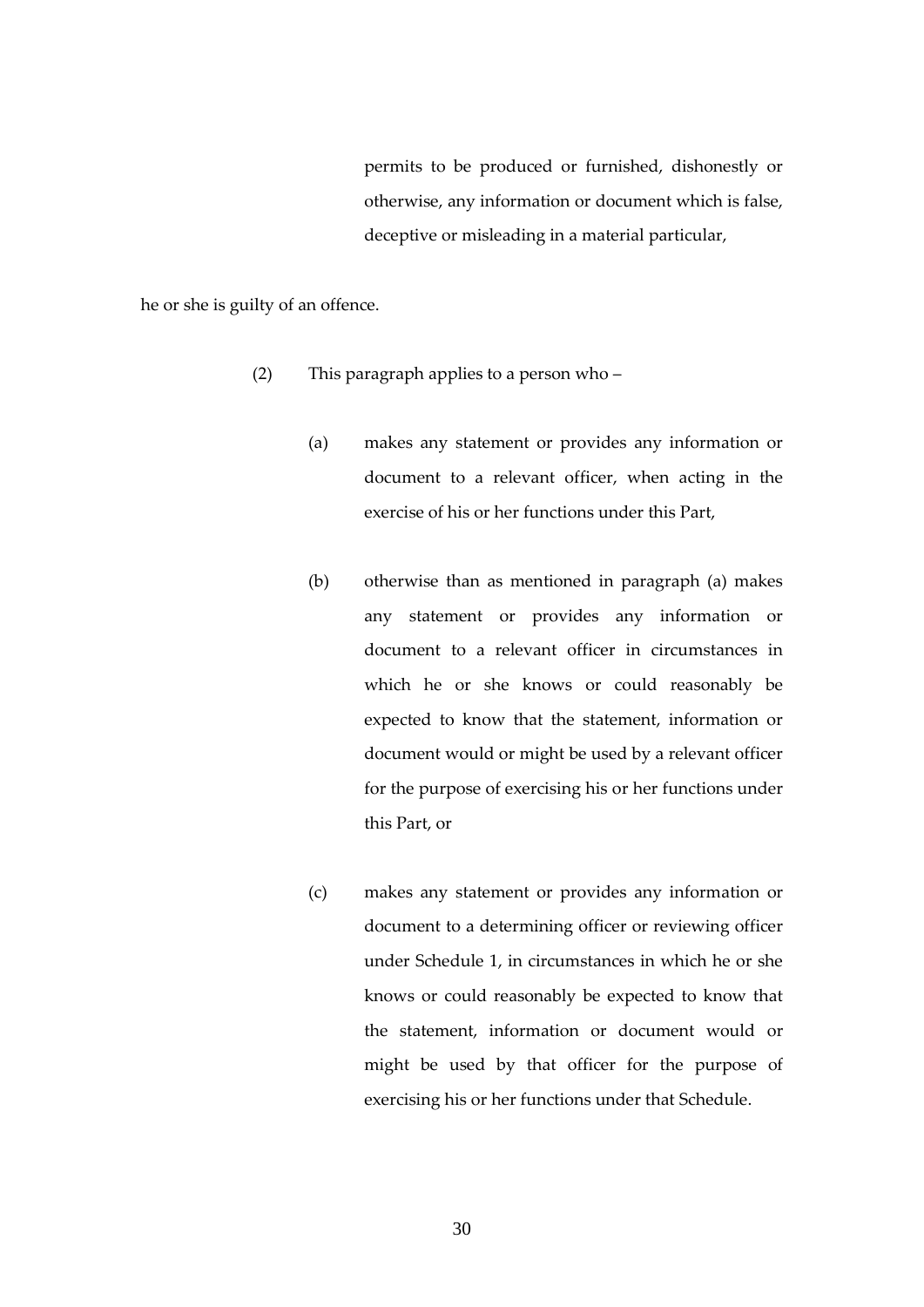(3) A person guilty of an offence under this regulation is liable on conviction to a fine not exceeding level 5 on the uniform scale, to imprisonment for a term not exceeding 3 months, or to both.

#### <span id="page-30-0"></span>**Interpretation of this Part: general.**

**16.** (1) In this Part, unless the context otherwise requires –

**"child"** means a person under the age of 18 years,

**"customs officers"** has the meaning given by section 89(6) of PPACE, and "customs officer" shall be construed accordingly,

the **"employer"** of a person (A) includes (but is not limited to) a person who has engaged the services of A by way of a contract or other arrangement entered into with a third party (and for the avoidance of doubt, that third party may be resident or established outside Guernsey),

# **"hospital"** means –

- (a) any hospital regulated or operated by the States Committee for Health & Social Care (including, for the avoidance of doubt, Le Mignot Memorial Hospital in Alderney), or
- (b) the Sark Medical Centre,

**"infected area"** means an area specified by the MOH as an infected area for the purposes of these Regulations on the relevant States of Guernsey website, or otherwise reasonably considered by the MOH to be an area where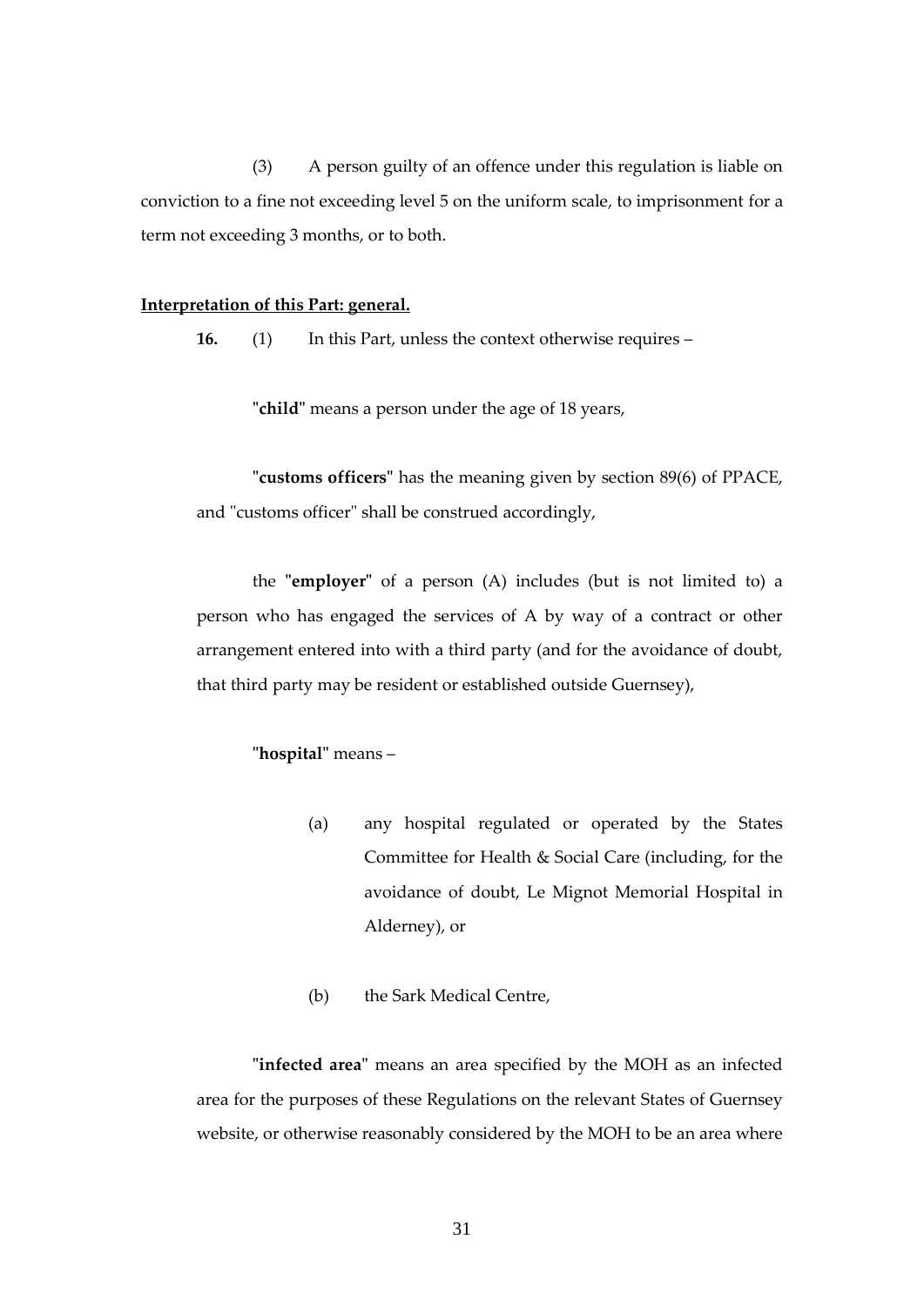there is sustained human-to-human transmission of coronavirus, or from which there is a high risk of importation of infection or contamination (with coronavirus) via travel from that area to the Bailiwick or any part thereof,

**"police officer"** includes a customs officer,

**"PPACE"** means the Police Powers and Criminal Evidence (Bailiwick of Guernsey) Law, 2003**<sup>g</sup>** ,

**"responsible adult"** means, in relation to a child, a person with parental responsibility for the child, within the meaning of the Children (Guernsey and Alderney) Law, 2008, the Children (Sark) Law, 2016, or the Child Protection (Sark) Law, 2020 as the case may be, or a person who has the care or charge of the child for the time being,

**"relevant officer"** means a police officer, the MOH, and any other person or category of person authorised by the Chief Officer of Customs and Excise to exercise functions under regulation 6(1),

**"requirement"** means a requirement imposed under this Part (including the requirement to self-isolate under regulation 5(1) and 5(2)),

**"restriction"** means a restriction imposed under this Part,

**"Royal Court"** means the Royal Court sitting as an Ordinary Court, which shall be constituted by the Bailiff sitting alone,

<u>.</u>

**<sup>g</sup>** Order in Council No. XIV of 2009; amended by Order in Council No. XVI of 2009; No. XV of 2011; Ordinance No. XXXIII of 2003; No. XXIX of 2011; No. XXXIX of 2015; No. IX of 2016; and No. XXVI of 2018.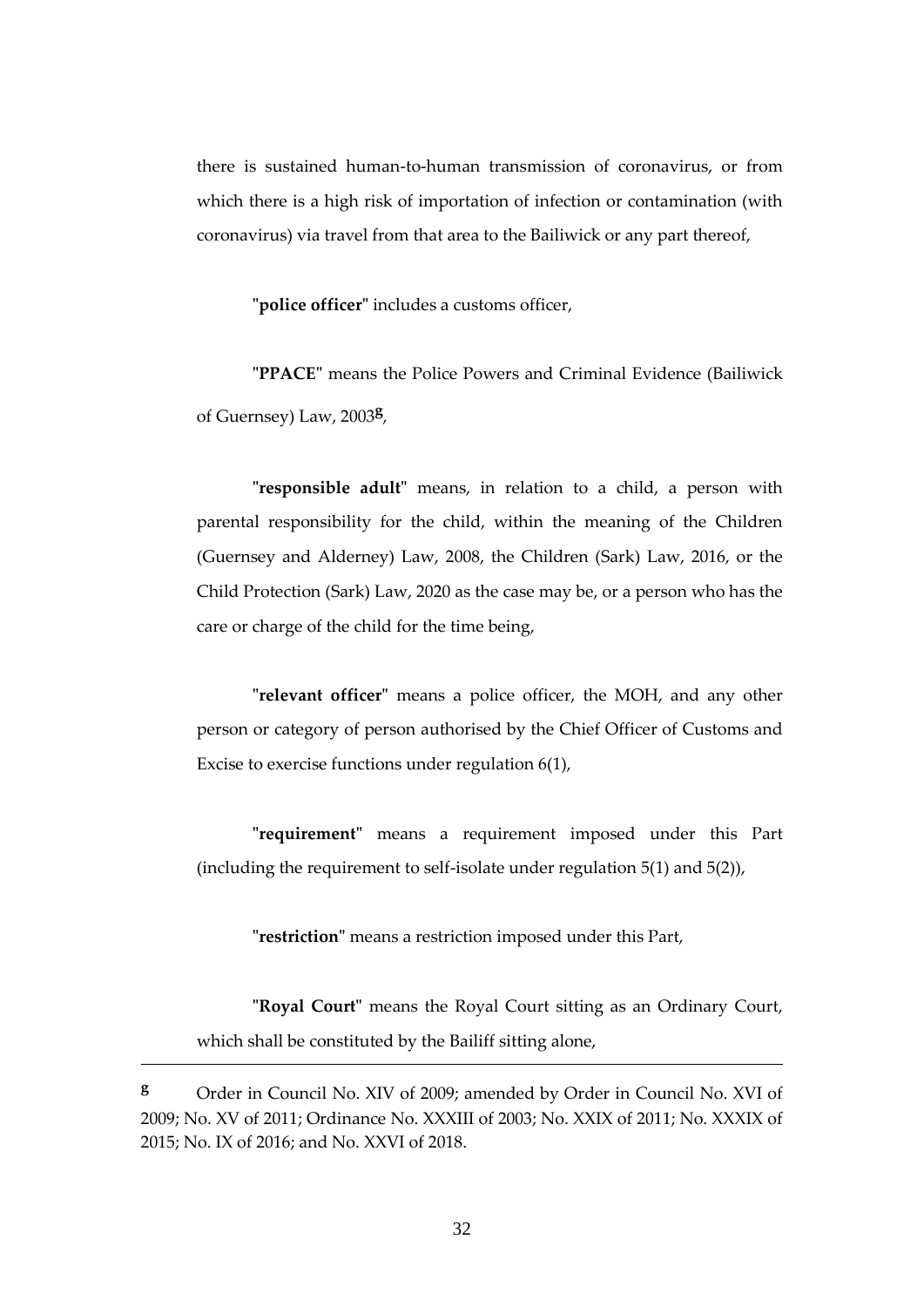**"screening requirements"** means the requirements set out in regulation 7(1), and

**"travel document"** means anything that is or appears to be –

- (a) a passport,
- (b) an identity card, or
- (c) a ticket or other document that permits a person to make a journey, including such a ticket or document that is in wholly electronic form.

(2) In this Part, a reference to infection or contamination, however expressed, is a reference to infection or contamination with coronavirus, and related expressions are to be construed accordingly.

## <span id="page-32-0"></span>**Definition of "self-isolate".**

**17.** (1) In these regulations, **"self-isolate"** in relation to a person (**"P"**) means for P to keep himself or herself separated from any other person in such a manner as to prevent infection or contamination, in accordance with such directions as may be given by the MOH from time to time; and such directions may be given both generally (by publication on the relevant States of Guernsey website) and in respect of any particular case (in such manner as the MOH thinks fit).

(2) For the avoidance of doubt, a direction by the MOH given under paragraph (1) may include, amongst other things, a requirement that P remain within and not leave notified premises other than in accordance with –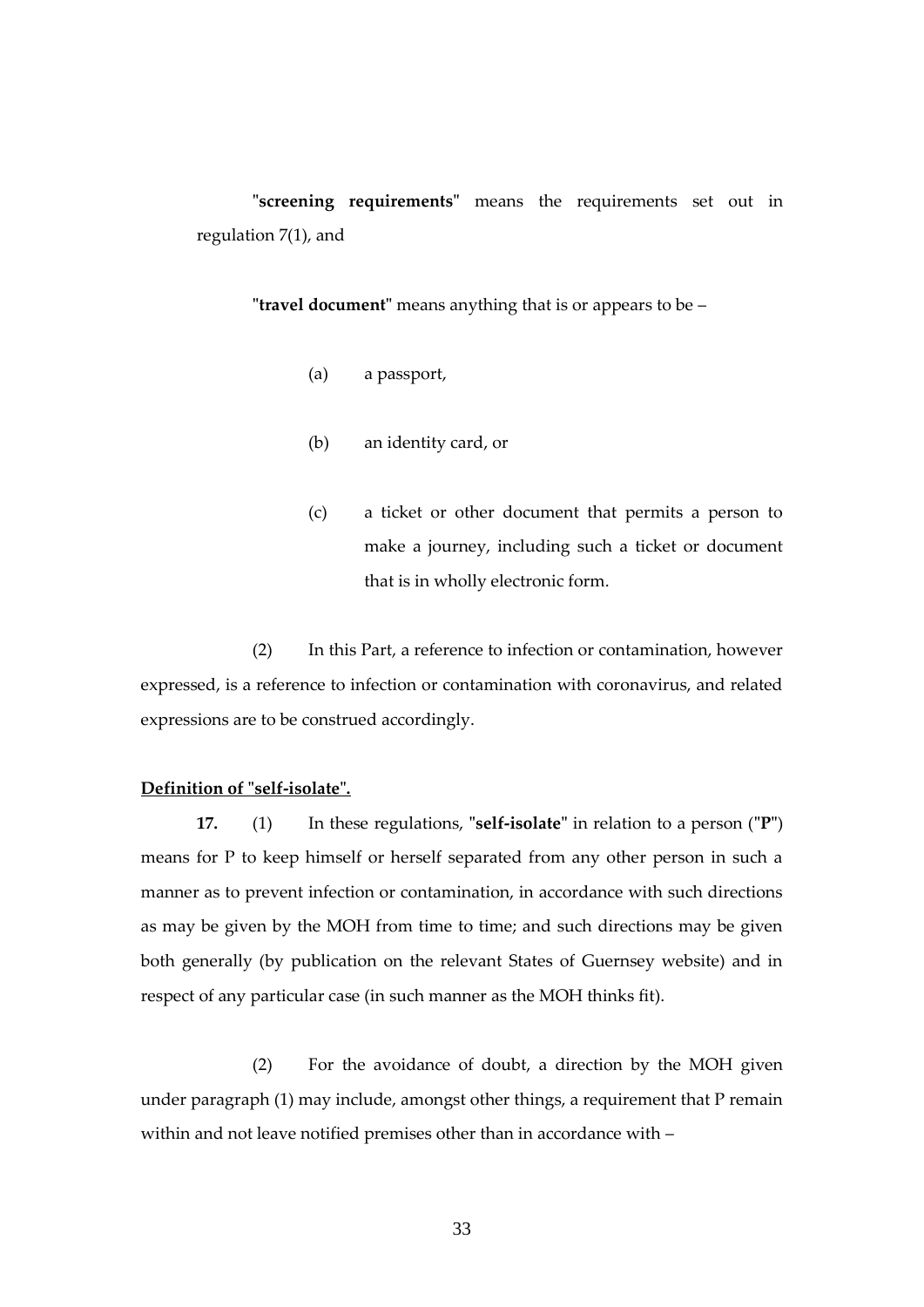- (a) the terms of the direction, or
- (b) a permission granted by the MOH to P,

and a permission under paragraph (b) may be granted in such manner as the MOH thinks fit.

(3) For the avoidance of doubt, a direction including a requirement of the type referred to in paragraph (2) may, amongst other things, specify that P may not enter a garden, yard, passage, outhouse or other appurtenance of such notified premises, or may do so only for a specified period of time each day, where the MOH considers that such a restriction is necessary to protect P, or other persons, from the risk of infection.

<span id="page-33-0"></span>(4) In paragraph (2), **"notified premises"** means premises at an address to be notified by P to the States of Guernsey at such time, and in such manner, as the MOH may from time to time require; and for the avoidance of doubt, the MOH may require such an address to be notified before, or on, P's arrival in the Bailiwick.

## PART II

## MISCELLANEOUS AND FINAL

## **Modification of legislation relating to mental health.**

**18.** Schedule 2 modifies –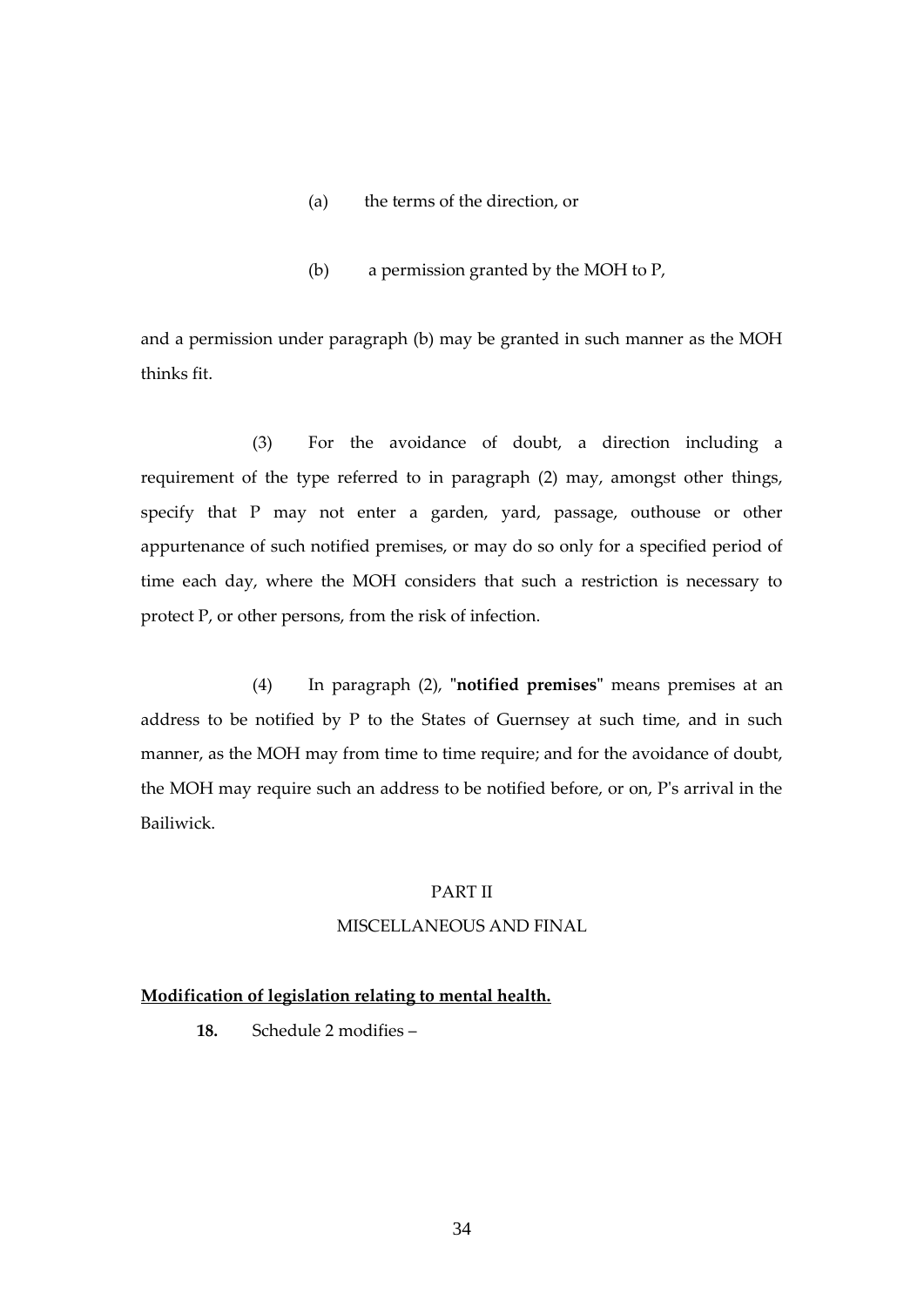- (a) the Mental Health (Bailiwick of Guernsey) Law, 2010**<sup>h</sup>** , and
- (b) the Mental Health Review Tribunal Procedure Rules, 2012**<sup>i</sup>** ,

which modifications shall have effect for the period of validity of these Regulations.

#### **Population Management Law: Employment Permits.**

**19.** (1) The holder of an Employment Permit may, during the period of validity of that Permit –

- (a) be resident without being employed,
- (b) be employed by an employer other than the employer or category of employer specified in the Permit, and
- (c) be employed by the employer or category of employer specified in the Permit on a part-time basis.

(2) Without prejudice to the generality of paragraph (1), the holder of an Open Market Employment Permit may, during the period of validity of that Permit, be accommodated at a dwelling or property other than -

- (a) the dwelling specified on the face of the Permit, or
- (b) a property inscribed in Part B or Part C,

**<sup>h</sup>** Order in Council No. XV of 2011; amended by Ordinance No. IX of 2016; and No. I of 2017.

**<sup>i</sup>** O.R.C. No. I of 2012; as amended by O.R.C. No. III of 2018.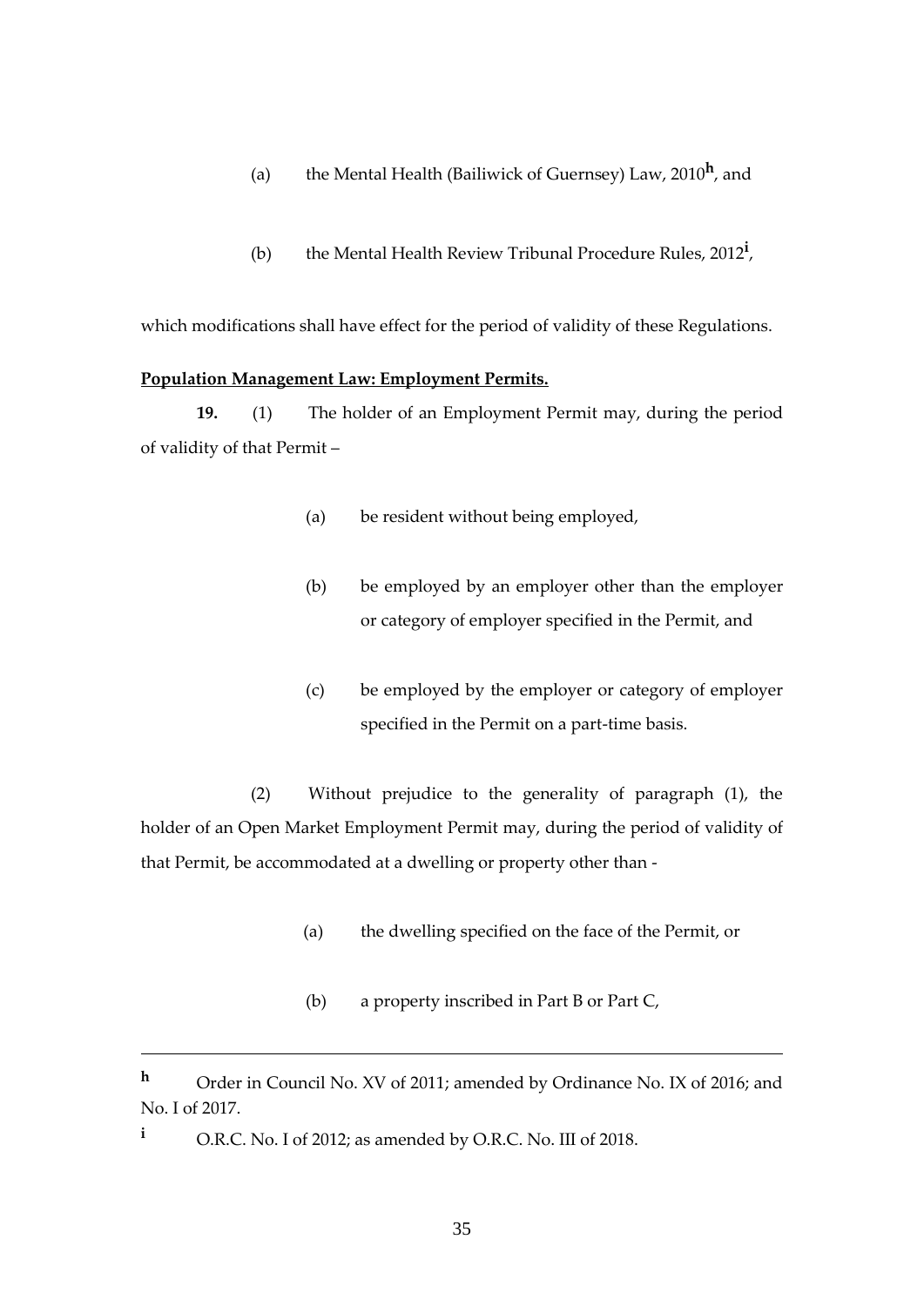as the case may be.

- (3) To the extent necessary to give effect to paragraphs (1) and (2)-
	- (a) Employment Permits (including the conditions set out therein) shall be deemed to be varied, and
	- (b) the provisions of the Population Management Law, any Ordinance and subordinate legislation made under that Law, and any other enactment, shall be deemed to be modified,

and Employment Permits, and those provisions, shall have effect accordingly.

(4) For the avoidance of doubt, this regulation shall not affect the period of validity of any Certificate or Permit issued or granted under the Population Management Law, nor the calculation of time for any purpose under that Law.

(5) The Administrator may issue guidance in respect of this regulation.

(6) In this regulation –

**"the Administrator"** means the Administrator of Population Management under the Population Management Law,

"**Employment Permit**" has the meaning given by section 20(1)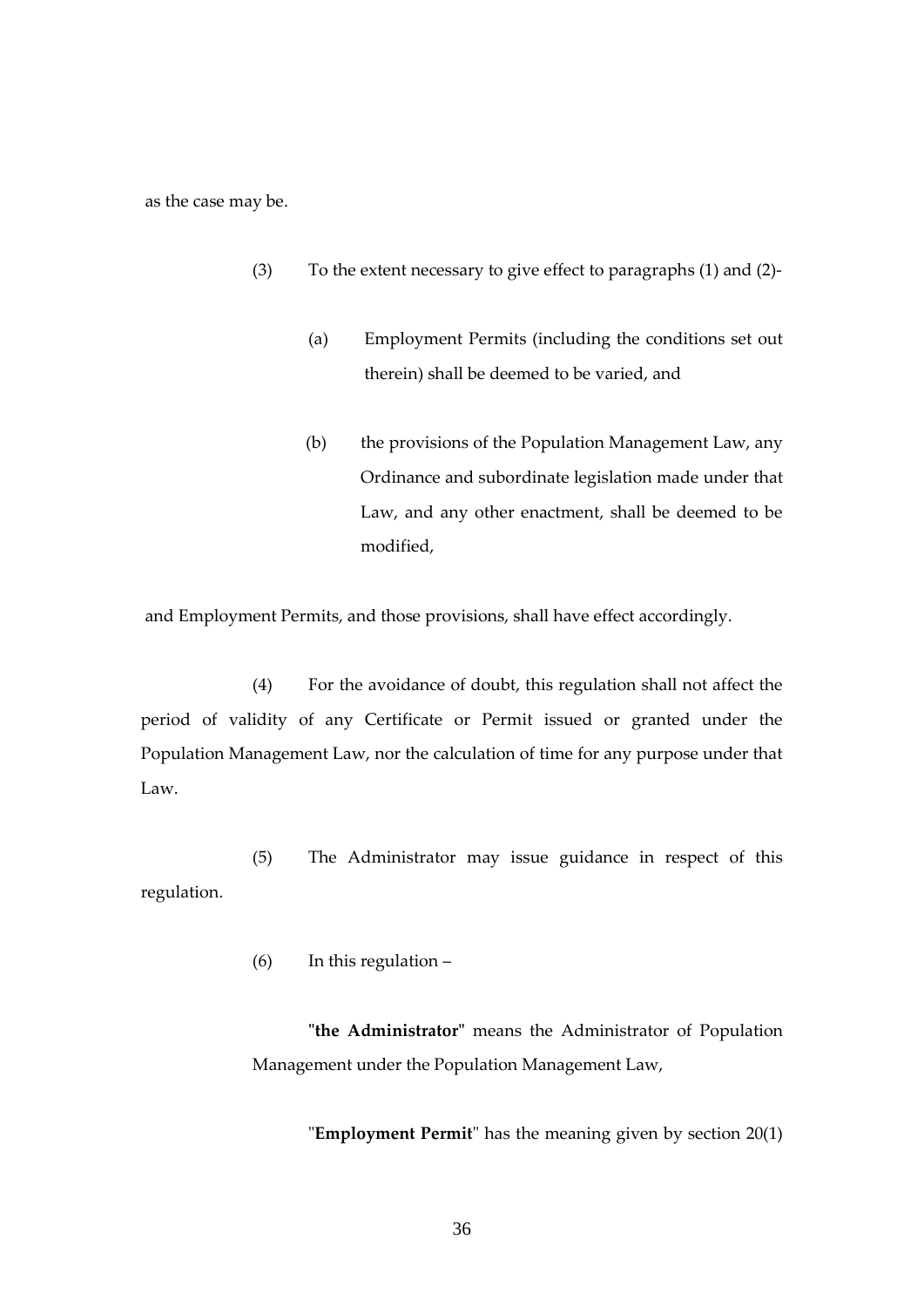of the Population Management Law,

"**Open Market Employment Permit**" has the meaning given by section 20(2) of the Population Management Law,

"**Part B**" and "**Part C**" mean those Parts of the Open Market Housing Register, and

"**the Population Management Law**" means the Population Management (Guernsey) Law, 2016**<sup>j</sup>** .

# <span id="page-36-0"></span>**Court of Appeal.**

1

**20.** (1) Section 7 (Venue) of the Court of Appeal (Guernsey) Law, 1961**<sup>k</sup>** is disapplied.

(2) The Court of Appeal may sit for the hearing of appeals in or outside the Bailiwick.

(3) For the avoidance of doubt, the Bailiff or presiding judge may give directions as to how the proceedings of the Court of Appeal shall be conducted, including (but not limited to) a direction that the proceedings, or part thereof, shall be conducted by way of telephone, live television link or any other means of telecommunications or electronic communications.

**<sup>j</sup>** Order in Council No. VI of 2016; as amended by No. IV of 2018; Ordinance No. VII of 2017; and Ordinance No. XXVII of 2018.

**<sup>k</sup>** Ordres en Conseil Vol. XVIII, p. 315. There are other amendments not material to these Regulations.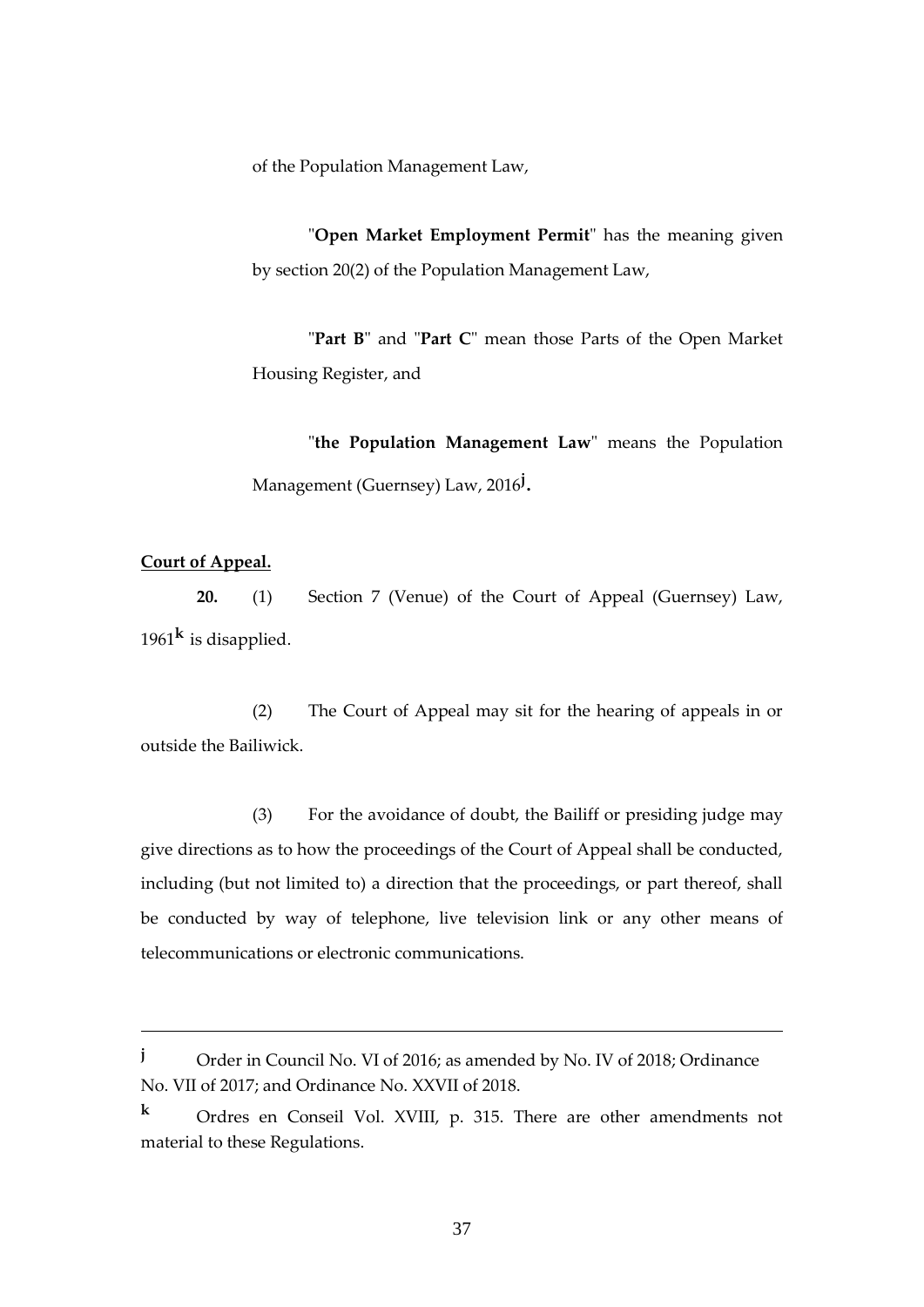#### <span id="page-37-0"></span>**Offences by legal persons and unincorporated bodies.**

**21.** (1) Where a legal person is guilty of an offence under these Regulations, and the offence is proved to have been committed with the consent or connivance of, or to be attributable to any neglect on the part of –

- (a) any director, manager, secretary or other similar officer, or any foundation official, of the legal person, or
- (b) any person purporting to act in any such capacity,

he or she as well as the legal person is guilty of the offence and may be proceeded against and punished accordingly.

(2) Where the affairs of a legal person are managed by its members, paragraph (1) applies in relation to the acts and defaults of a member in connection with his or her functions of management as if he or she were a director.

(3) Where an offence under these Regulations is committed by an unincorporated body and is proved to have been committed with the consent or connivance of, or to be attributable to any neglect on the part of –

- (a) in the case of a partnership, any partner,
- (b) in the case of any other unincorporated body, any officer of that body who is bound to fulfil any duty whereof the offence is a breach or, if there is no such officer, any member of the committee or other similar governing body, or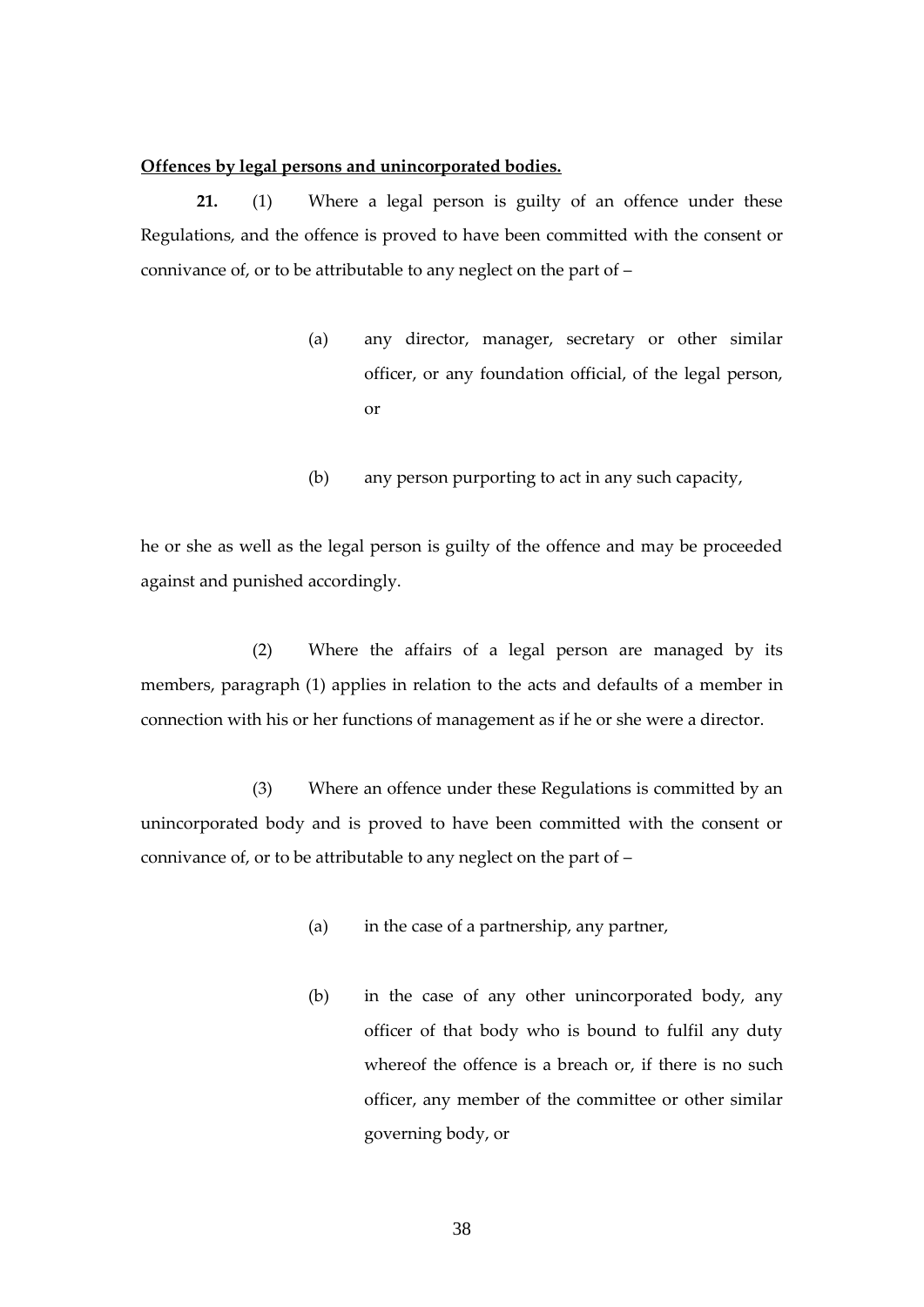(c) any person purporting to act in any capacity described in subparagraph (a) or (b),

that person as well as the unincorporated body is guilty of the offence and may be proceeded against and punished accordingly.

(4) Where an offence under these Regulations is alleged to have been committed by an unincorporated body, proceedings for the offence must be brought in the name of that body and not in the name of any of its members.

(5) A fine imposed on an unincorporated body on its conviction of an offence under these Regulations must be paid from the funds of that body.

#### **Revocation and savings.**

**22.** (1) The Emergency Powers (Coronavirus) (General Provision) (Bailiwick of Guernsey) (No. 3) Regulations, 2021**<sup>l</sup>** , the Emergency Powers (Coronavirus) (General Provision) (Bailiwick of Guernsey) (No. 3) (Amendment) Regulations, 2021**<sup>m</sup>** and the Emergency Powers (Coronavirus) (General Provision) (Bailiwick of Guernsey) (No. 3) (Amendment) (No. 2) Regulations, 2021**<sup>n</sup>** are revoked.

(2) Anything done under or for the purposes of regulations revoked under paragraph (1) ("**the revoked regulations**") before the commencement

1

**<sup>l</sup>** G.S.I. No. 21 of 2021.

**m** G.S.I. No. 22 of 2021.

**<sup>n</sup>** G.S.I. No. 24 of 2021.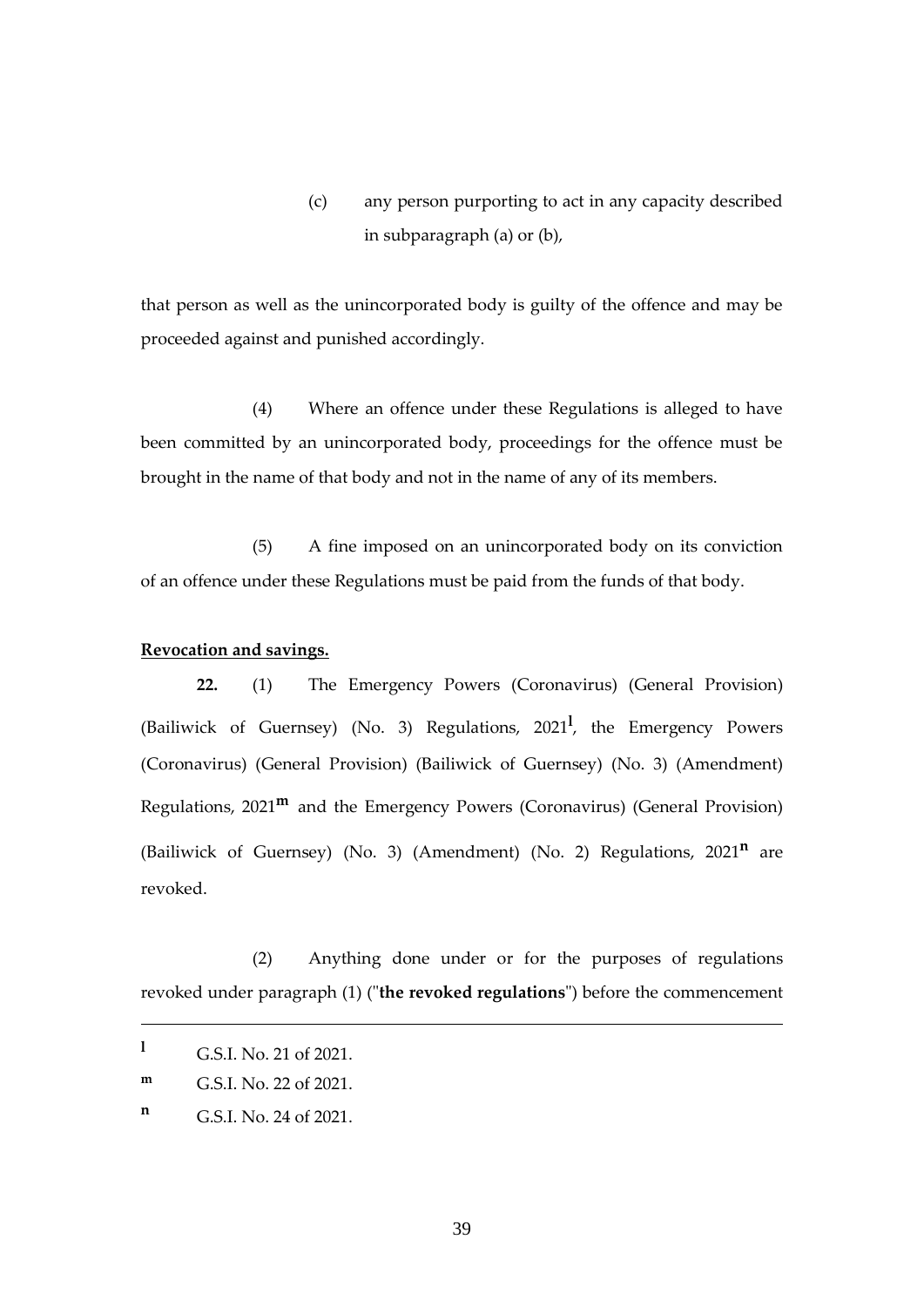of these Regulations shall, to the extent that the same is required or authorised to be done under or for the purposes of these Regulations, have effect as if done under or for the purposes of the equivalent provision of these Regulations; and for the avoidance of doubt, the revocation of the revoked regulations does not affect any restriction, requirement, condition, prohibition, or penalty, imposed thereunder.

(3) Anything in the process of being done under or for the purposes of the revoked regulations before the commencement of these Regulations may, to the extent that the same is required or authorised to be done under or for the purposes of these Regulations, be continued to be done under or for the purposes of the equivalent provision of these Regulations.

(4) Any reference howsoever expressed in any enactment or subordinate legislation to a revoked regulation which is re-enacted (with or without modification) by or under these Regulations shall (unless the contrary intention appears) be construed as a reference to the provision as re-enacted.

(5) In so far as any subordinate legislation made or other thing done (or having effect as if made or done) under or for the purposes of a revoked regulation could be made or done under or for the purposes of these Regulations, it shall (unless the contrary intention appears) have effect as if made or done under or for the purposes of these Regulations.

#### **Interpretation: general.**

**23.** (1) In these Regulations, unless the context requires otherwise –

**"the Authority"**: see regulation 1(2),

**"coronavirus"** means Severe Acute Respiratory Syndrome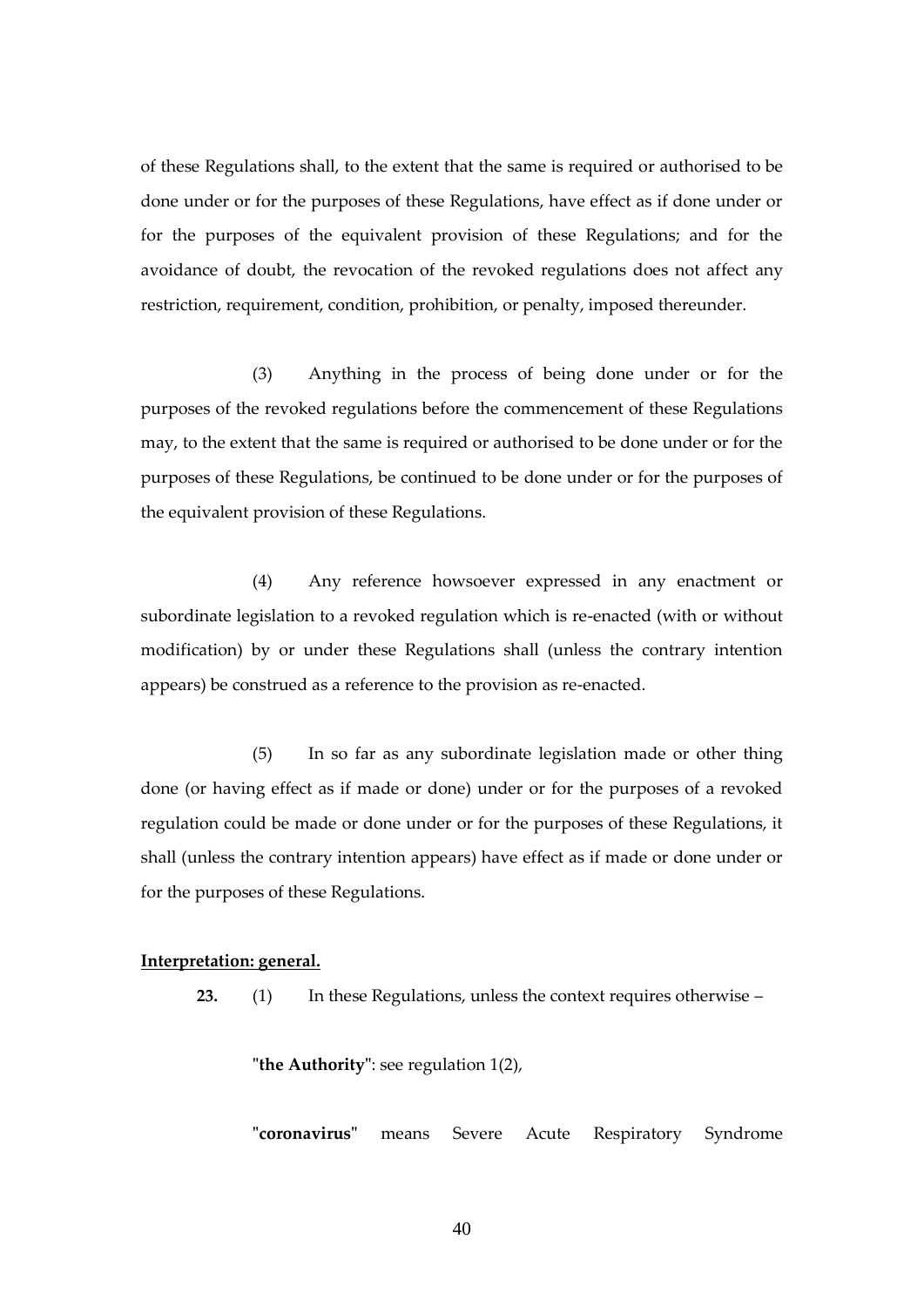Coronavirus 2 and/or COVID-19,

**"Medical Officer of Health"** means the Medical Officer of Health appointed by the States of Guernsey Policy & Resources Committee and includes the Deputy or Acting Medical Officer of Health for the time being, and any officer authorised by the Medical Officer of Health to exercise the Medical Officer of Health's functions under these Regulations, and

**"the MOH"**: see regulation 1(1).

(2) Words and expressions used in Schedule 1 have the meanings given in these Regulations, unless contrary provision is made.

(3) Other terms used in these Regulations in provisions modifying an enactment have the same meaning as in that enactment.

(4) For the avoidance of doubt, the powers of police officers under these Regulations are exercisable in addition to all other powers which police officers may exercise.

## <span id="page-40-0"></span>**Citation.**

**24.** These Regulations may be cited as the Emergency Powers (Coronavirus) (General Provision) (Bailiwick of Guernsey) (No. 4) Regulations, 2021.

#### <span id="page-40-1"></span>**Extent.**

**25.** (1) Subject to paragraph (2), these Regulations shall have effect throughout the Bailiwick.

(2) Regulation 19 (Population Management Law: Employment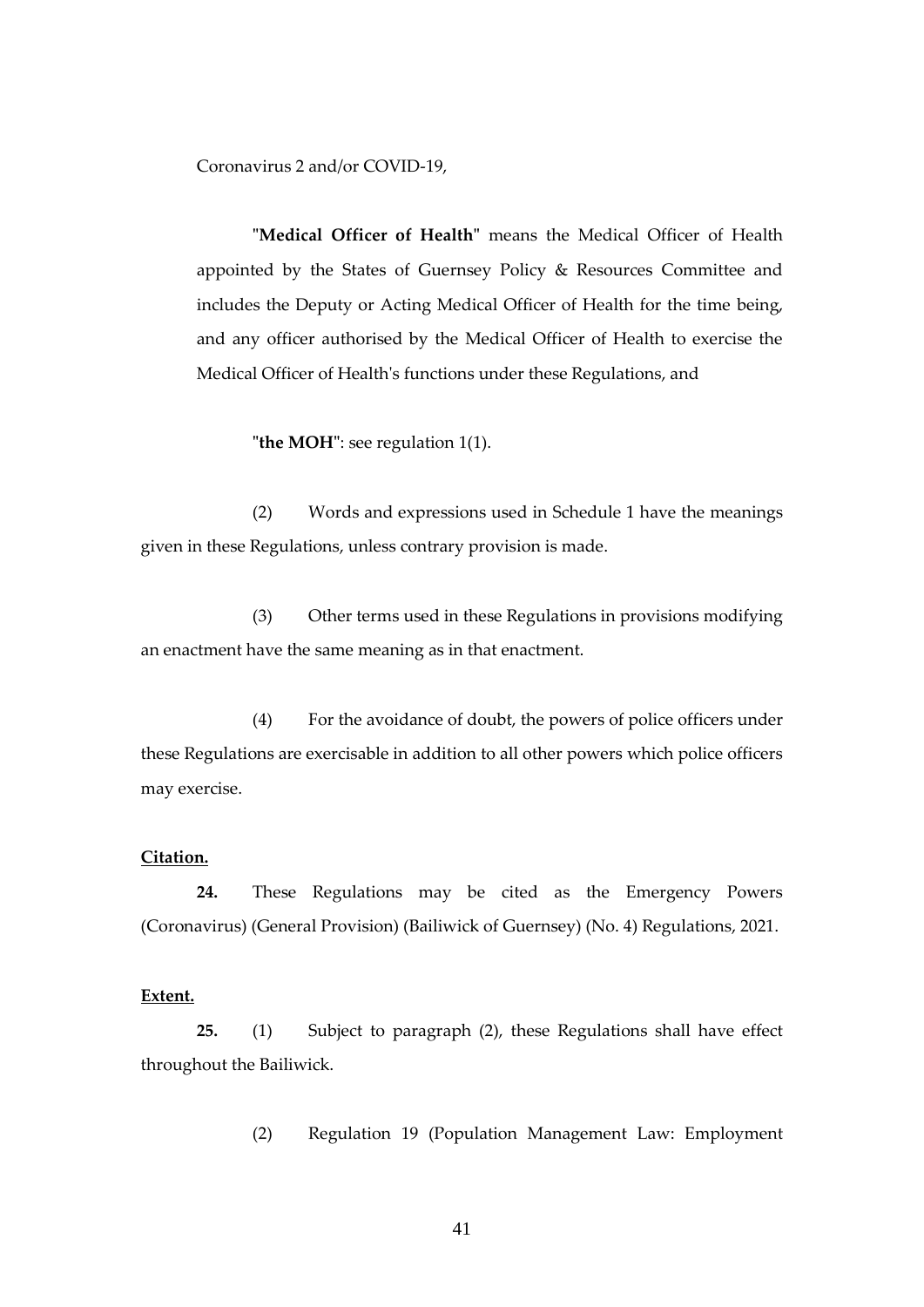<span id="page-41-0"></span>Permits) shall have effect in the Island of Guernsey.

# **Commencement.**

**26.** These Regulations shall come into force on 2 nd April, 2021.

Dated this 1<sup>st</sup> day of April, 2021

f ferbracle

P. T.R. FERBRACHE Chairman of the Civil Contingencies Authority For and on behalf of the Authority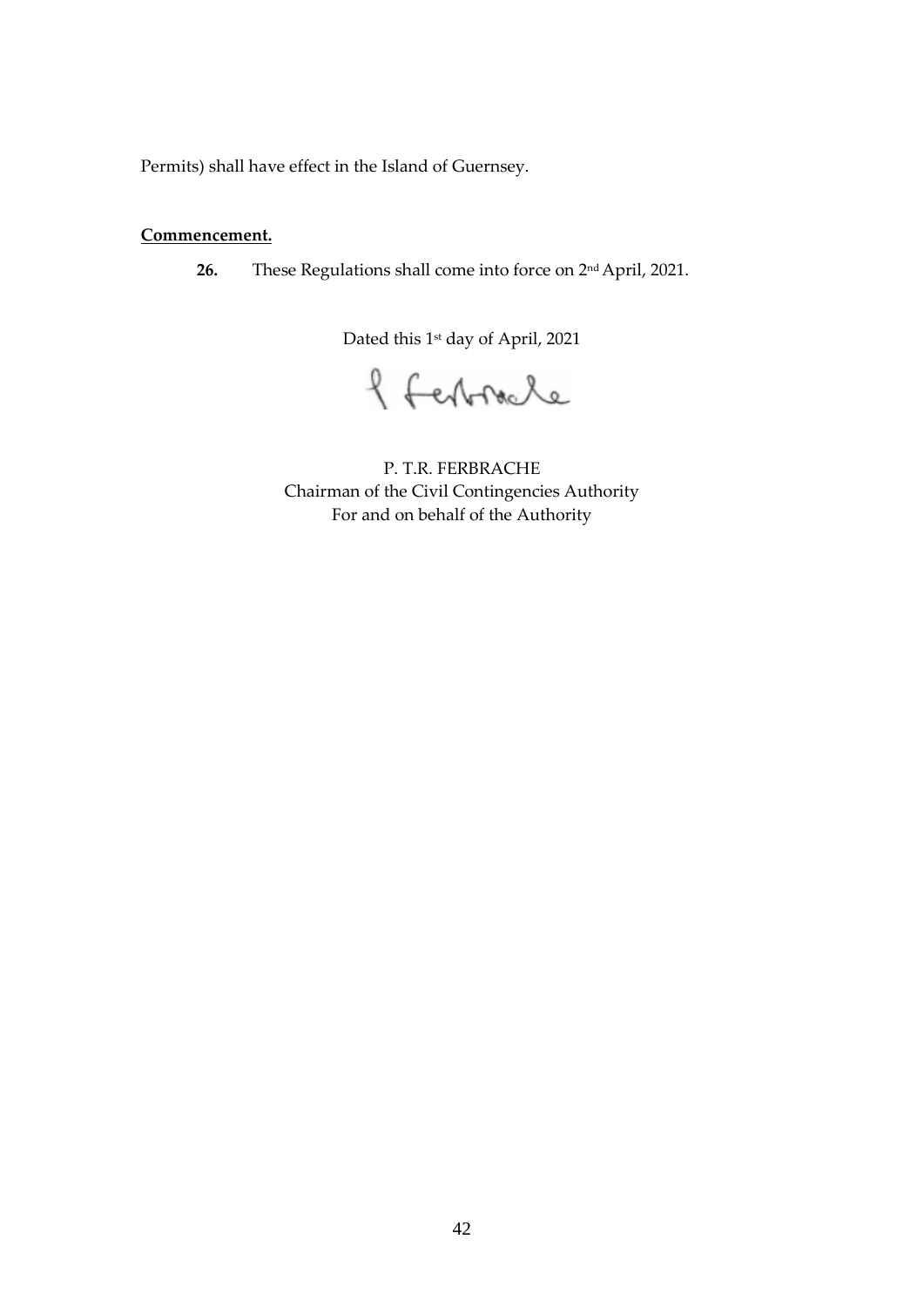#### SCHEDULE 1

Regulation 4.

# EXCEPTION TO THE REQUIREMENT TO SELF-ISOLATE ON ARRIVAL IN THE BAILIWICK: CRITICAL WORKERS

#### **Introductory.**

**1.** (1) This Schedule provides for the granting of exemptions from –

- (a) the requirement to self-isolate at regulation 5(1) and 5(2), and
- (b) a requirement to self-isolate imposed under regulation  $6(2)$ ,

in respect of Critical Workers, within the meaning of that term in this Schedule and only to the extent set out in this Schedule, and such an exemption is referred to in this Schedule as a **"Critical Worker Exemption"**.

(2) Subject to paragraph 2, for the purposes of this Schedule, a Critical Worker means a person whose presence in the Bailiwick is required to keep a critical service running, as further provided for in paragraph 3.

(3) A Critical Worker Exemption may only be granted to a person in respect of whom an application under and in accordance with this Schedule has been made to an officer authorised by the Authority to determine applications under this Schedule (a **"determining officer"**).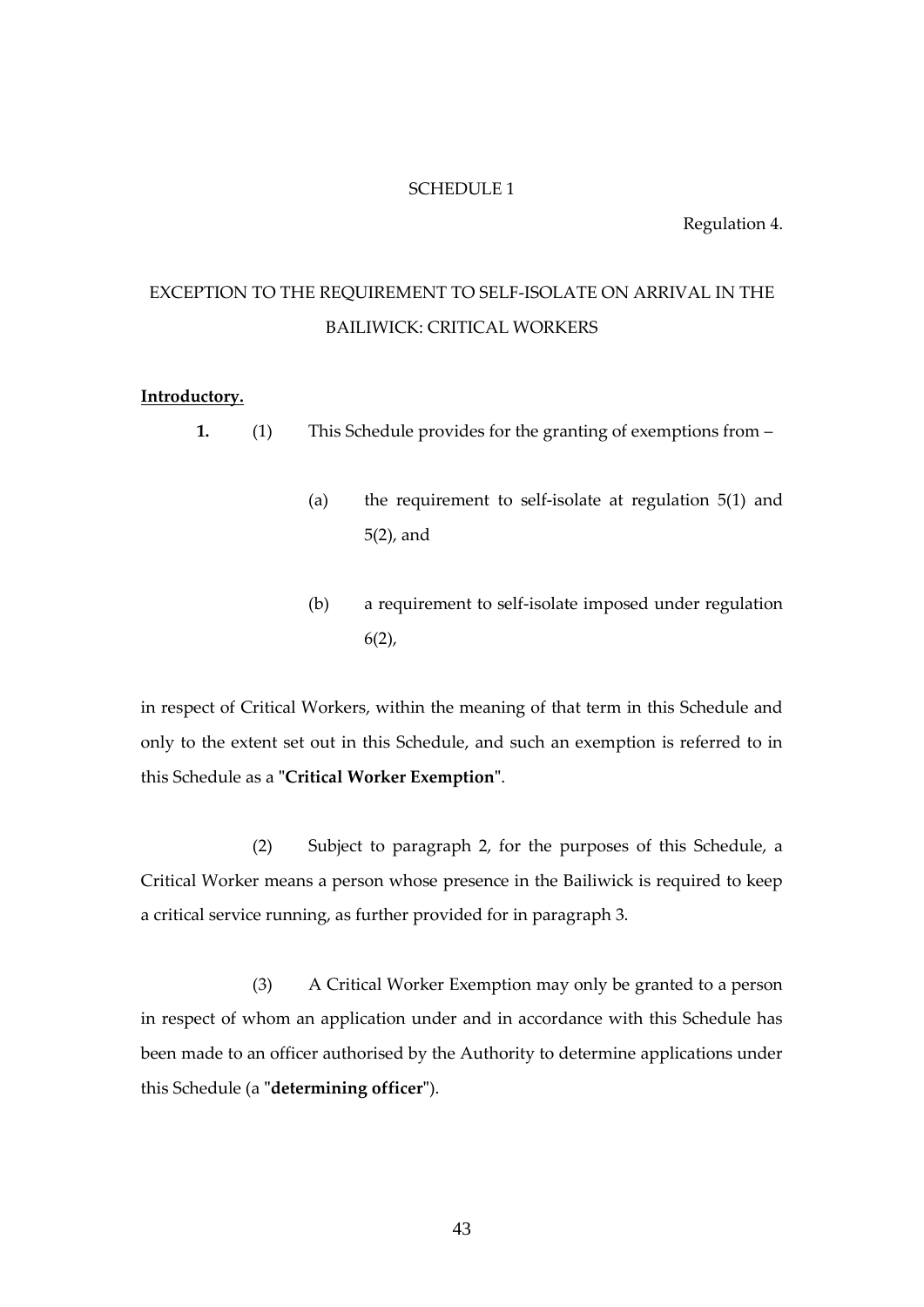(4) Other than in exceptional circumstances to be assessed at the absolute discretion of the determining officer determining the application, a Critical Worker Exemption will not be granted to a person requiring to stay within the Bailiwick for a period greater than eight weeks, and this Schedule shall be construed accordingly.

(5) A person in respect of whom a Critical Worker Exemption has been granted does not have to self-isolate in accordance with the requirement at regulation 5(1) and 5(2) or a requirement imposed under regulation 6(2) but only if that person complies with the conditions that apply to him or her.

(6) If a person in respect of whom a Critical Worker Exemption has been granted fails to comply with the conditions which apply to him or her in respect of the Critical Worker Exemption, the Critical Worker Exemption shall lapse as it applies to that person, and he or she may be liable to prosecution under the Regulations.

(7) Under regulation 14(2), the employer of a person (**"P"**) in respect of whom a Critical Worker Exemption has been granted may be liable to prosecution if P fails to comply with any of the conditions and restrictions which apply to him or her in respect of this exception.

(8) When considering whether to grant a Critical Worker Exemption, a determining officer shall consider all the circumstances of the case, and in particular shall assess and take into account –

> (a) the risk to public health in the Bailiwick or any part thereof that granting the Critical Worker Exemption would create, and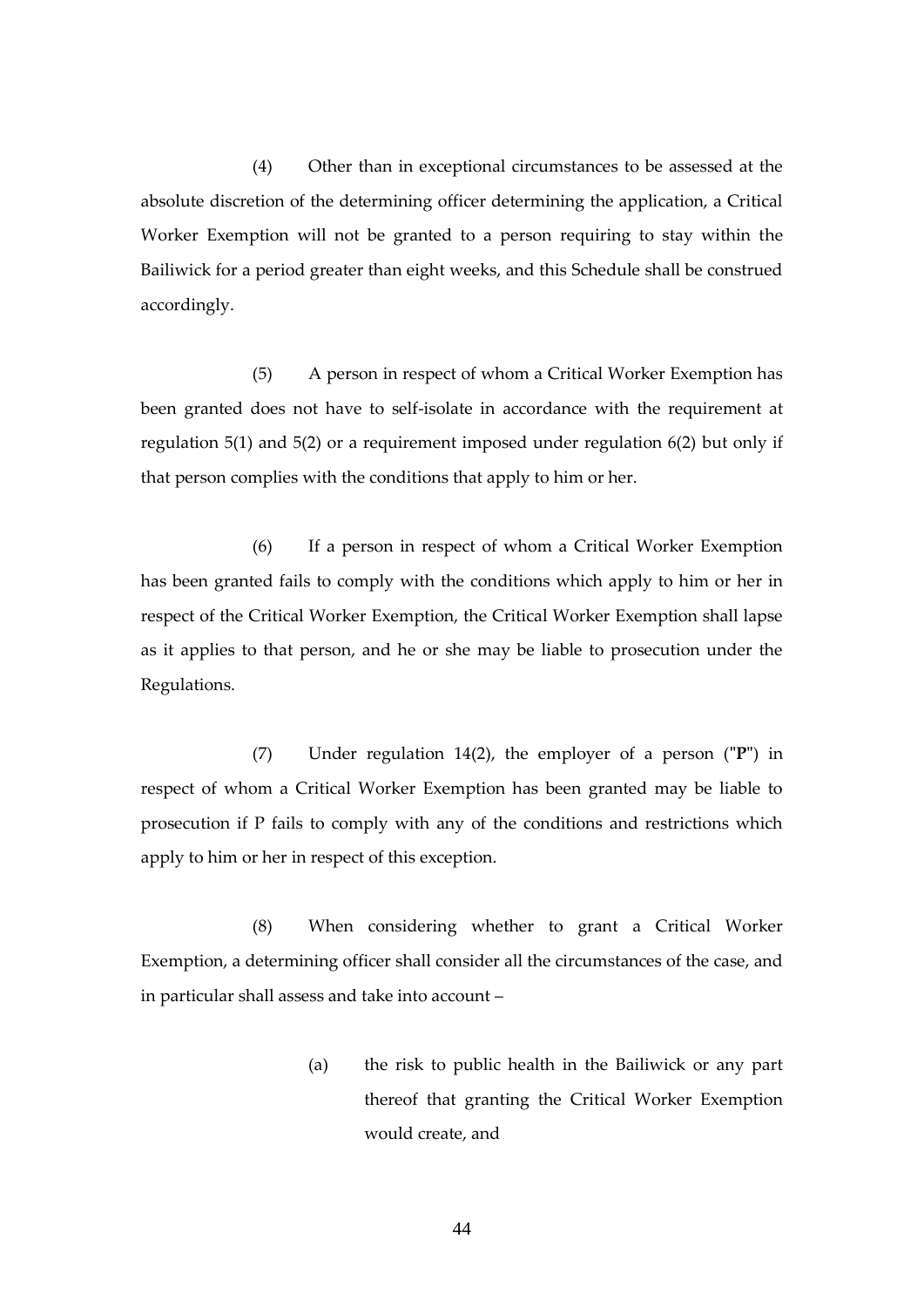- (b) if the Critical Worker Exemption were not granted , the damage (if any) that would be suffered by –
	- (i) the business by or on behalf of which the application has been made, and any other potentially affected business based in the Bailiwick, and
	- (ii) the economy of the Bailiwick or any part or sector thereof.

# **Existential risk to a Bailiwick business.**

**2.** (1) A Critical Worker Exemption may be granted in respect of a person if the determining officer is of the view that either of the conditions set out in subparagraphs (2) and (3) is satisfied.

(2) The condition in this subparagraph is that if the Critical Worker Exemption is not granted, there is a significant risk that, as a consequence, a business based in the Bailiwick will cease trading.

- (3) The condition in this subparagraph is that
	- (a) the application has been made by or on behalf of a business based in the Bailiwick that operates transport links into and out of the Bailiwick (**"the applicant business"**),
	- (b) the application is in respect of a particular journey or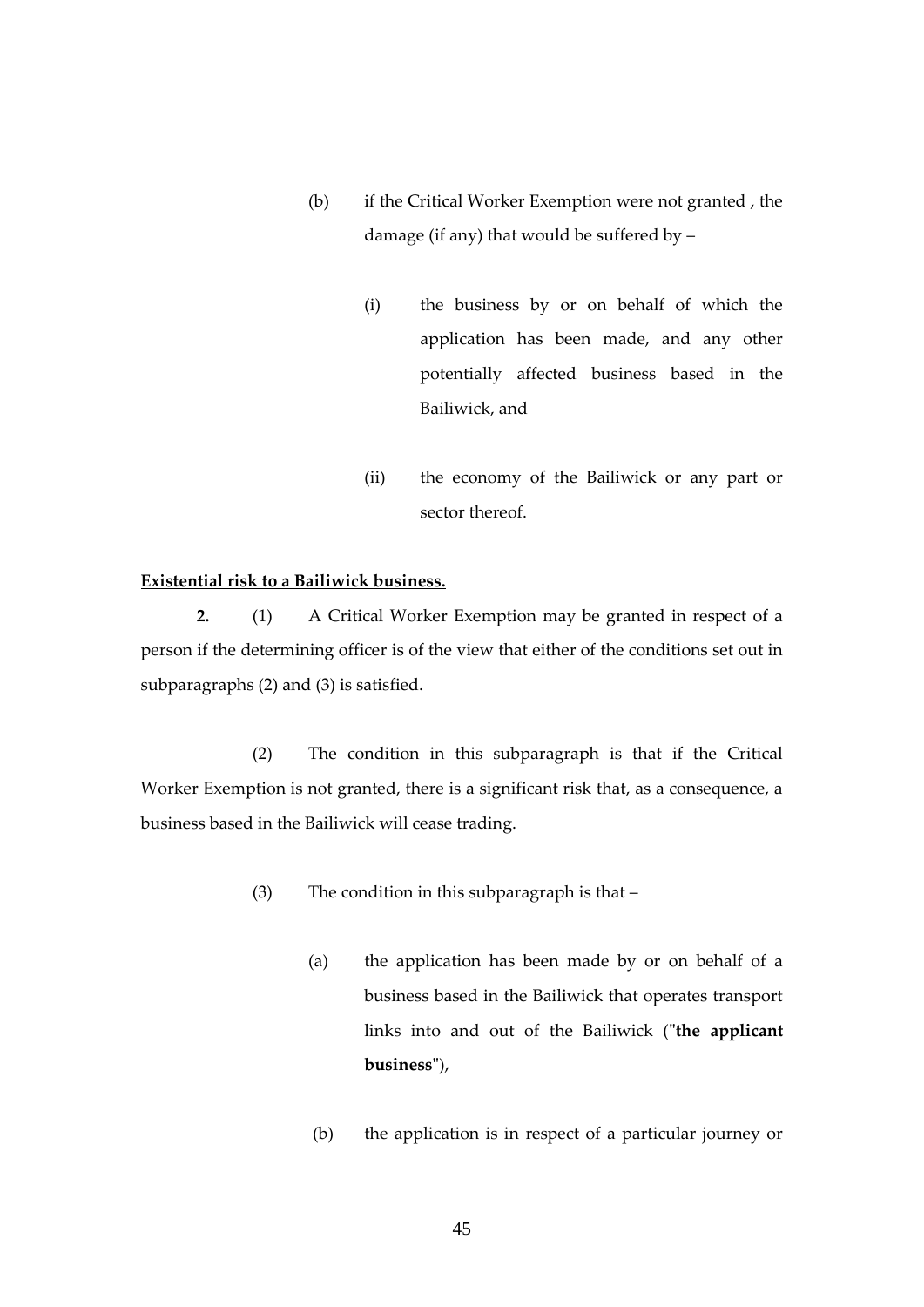journeys into or out of the Bailiwick, to be undertaken for a commercial, or primarily commercial, purpose, and

(c) the undertaking of journeys of the type in respect of which the application is being made is necessary for the continued operation of the applicant business.

*Categories of Critical Worker*

# **Categories of Critical Worker.**

**3.** Subject to paragraph 2, a Critical Worker Exemption may only be granted in respect of a person who –

- (a) satisfies the definition of Critical Worker in paragraph 1(2), and
- (b) falls into one of the following categories (subject to the additional eligibility conditions in respect of business stability and recovery, and technical specialist contractors, specified in paragraphs 4 and 5) –

| <b>BUSINESS CATEGORY INDIVIDUALS</b> |                 |                                                        |                |  |                   |          |
|--------------------------------------|-----------------|--------------------------------------------------------|----------------|--|-------------------|----------|
| Air and Sea Links                    |                 | Those individuals directly involved in maintaining the |                |  |                   |          |
|                                      |                 | Islands' air and sea links.                            |                |  |                   |          |
| Critical                             | <b>National</b> | Those individuals directly involved in maintaining     |                |  |                   |          |
| Infrastructure                       |                 | and                                                    | protecting the |  | Islands' critical | national |
|                                      |                 | infrastructure.                                        |                |  |                   |          |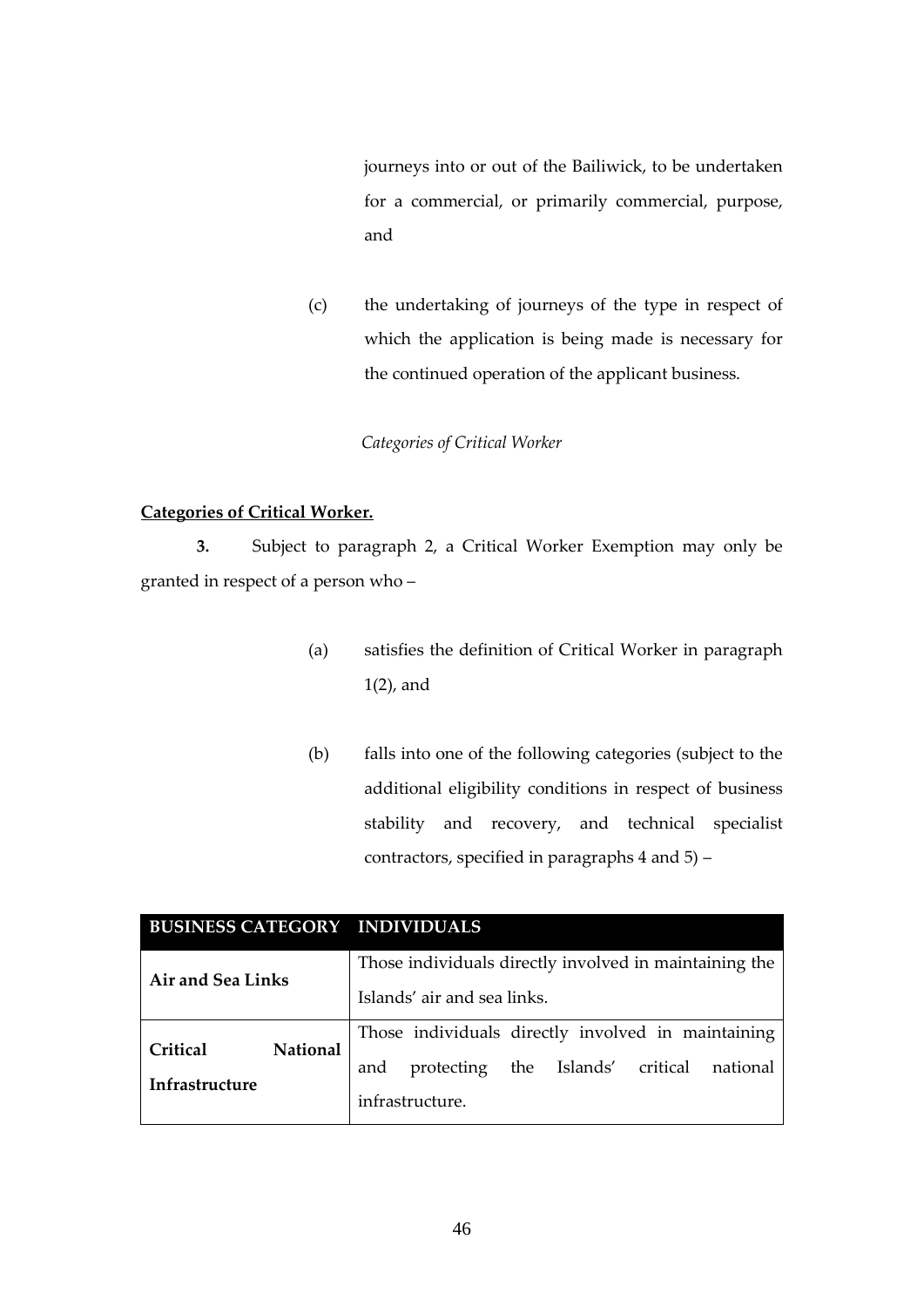|                                | Frontline Health and   Those individuals providing, or directly facilitating, |
|--------------------------------|-------------------------------------------------------------------------------|
| Care and Veterinary            | critical front line health and care, and veterinary,                          |
| <b>Services</b>                | services.                                                                     |
| <b>Emergency Services and</b>  | Those individuals delivering emergency services or                            |
| <b>Justice Administration</b>  | the administration of justice.                                                |
| Education                      | Education professionals delivering critical activity                          |
|                                | within the Islands' schools.                                                  |
| Business Stability and         | Those individuals involved in business continuity                             |
| Recovery                       | and/or business recovery.                                                     |
| Technical<br><b>Specialist</b> | Those skilled individuals required for construction                           |
| <b>Contractors</b>             | projects to continue or begin.                                                |
| <b>Financial Stability</b>     | Those individuals involved in ensuring financial                              |
|                                | stability and resilience.                                                     |

# **Categories of Critical Workers: business stability and recovery.**

**4.** (1) A person (**"P"**) falls into the business stability and recovery category of Critical Workers –

- (a) only if both of the following conditions would be satisfied if a Critical Worker Exemption were granted in respect of P –
	- (i) P would provide professionally qualified technical or specialist expertise that is not currently available or accessible on-island, and
	- (ii) P would fill a designated role, or undertake a designated set of tasks, that would be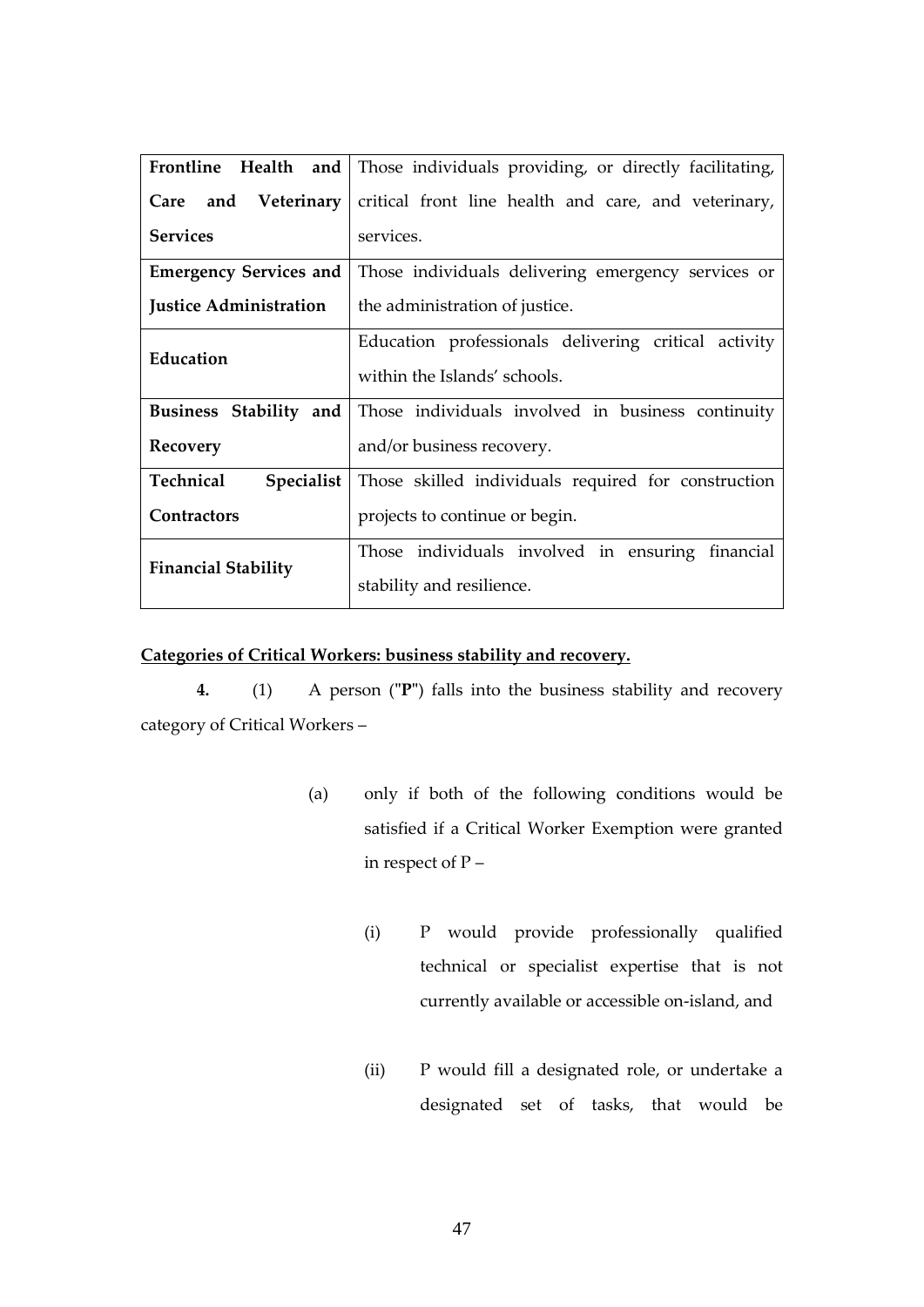completed during a fixed term and would be time-critical, and

- (b) only if any of the following conditions would be satisfied if a Critical Worker Exemption were not granted in respect of P –
	- (i) a business would not be able to continue in operation, or
	- (ii) a business' continuity plan would be undermined in a way that meant it could not comply with regulatory, health and safety or other essential statutory standards, and that this would mean it could not continue to operate some critical functions fully, or
- (c) a business would be unable to resume a project or commercial contract that would either (a) prevent the return to employment of on-island works, or (b) lead to the curtailing of employment for current on-island workers.

### **Categories of Critical Workers: technical specialist contractors.**

**5.** A person falls into the technical specialist contractor category of Critical Worker only if there is a specified start and end to the period of work required by the person under the Critical Worker Exemption, and he or she –

(a) provides a service or set of skills that cannot feasibly be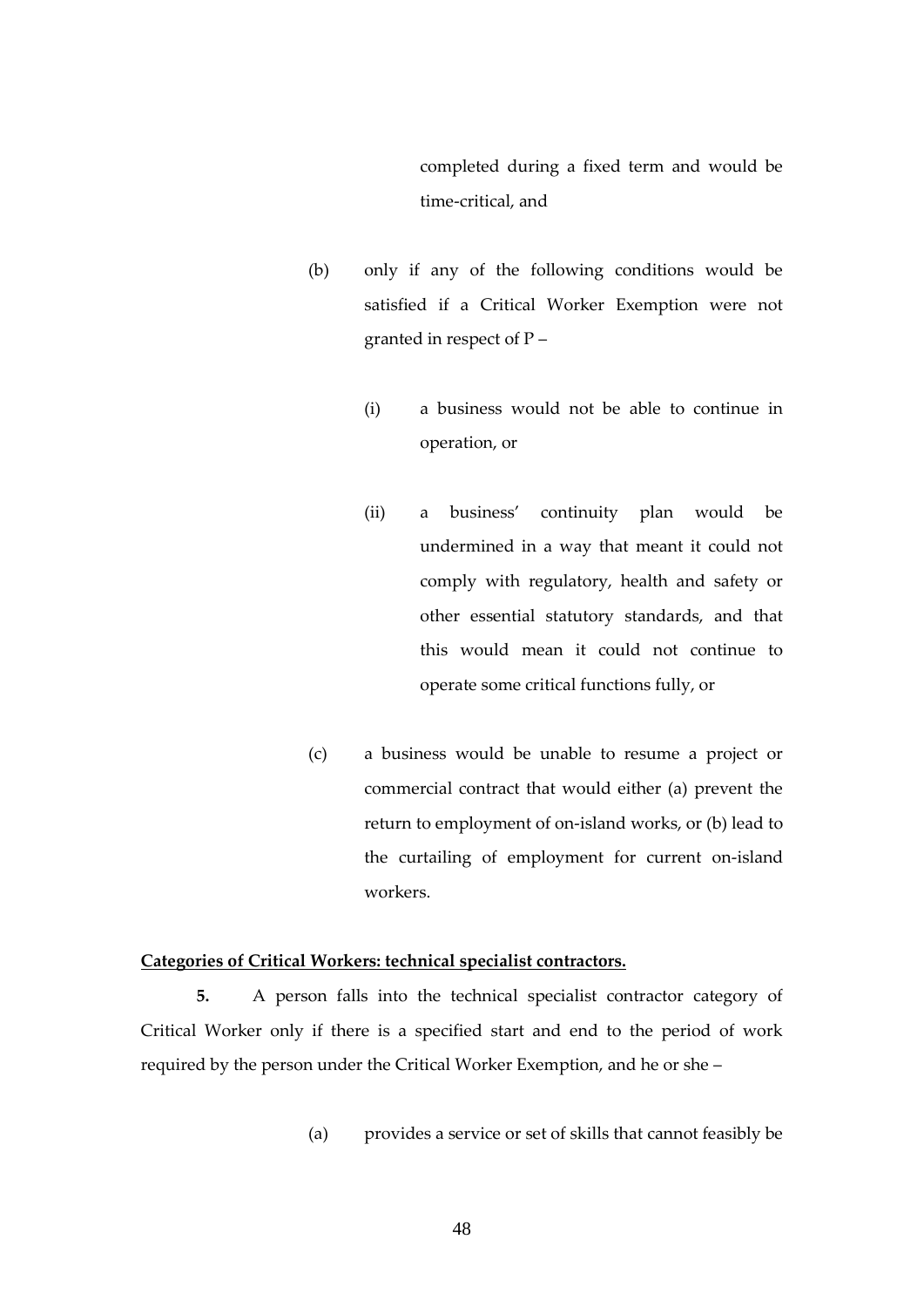secured on-island,

- (b) performs a role that is critical to the progression of the project,
- (c) has relevant formal professional qualifications to undertake their role, and
- (d) has health insurance which covers COVID-19 related matters.

## *Risk mitigation conditions: general and sector-specific*

#### **Risk mitigation conditions: general.**

**6.** (1) Each successful applicant for a Critical Worker Exemption must –

- (a) not travel to the Bailiwick if they have any symptoms of COVID-19, no matter how mild,
- (b) self-isolate as directed by the MOH,
- (c) undertake tests for COVID-19 as directed by MOH. If the result of any test is positive, the applicant must self-isolate in accordance with instructions from the MOH and comply with all other restrictions and requirements imposed by the MOH,
- (d) not attend the place of work if he or she has any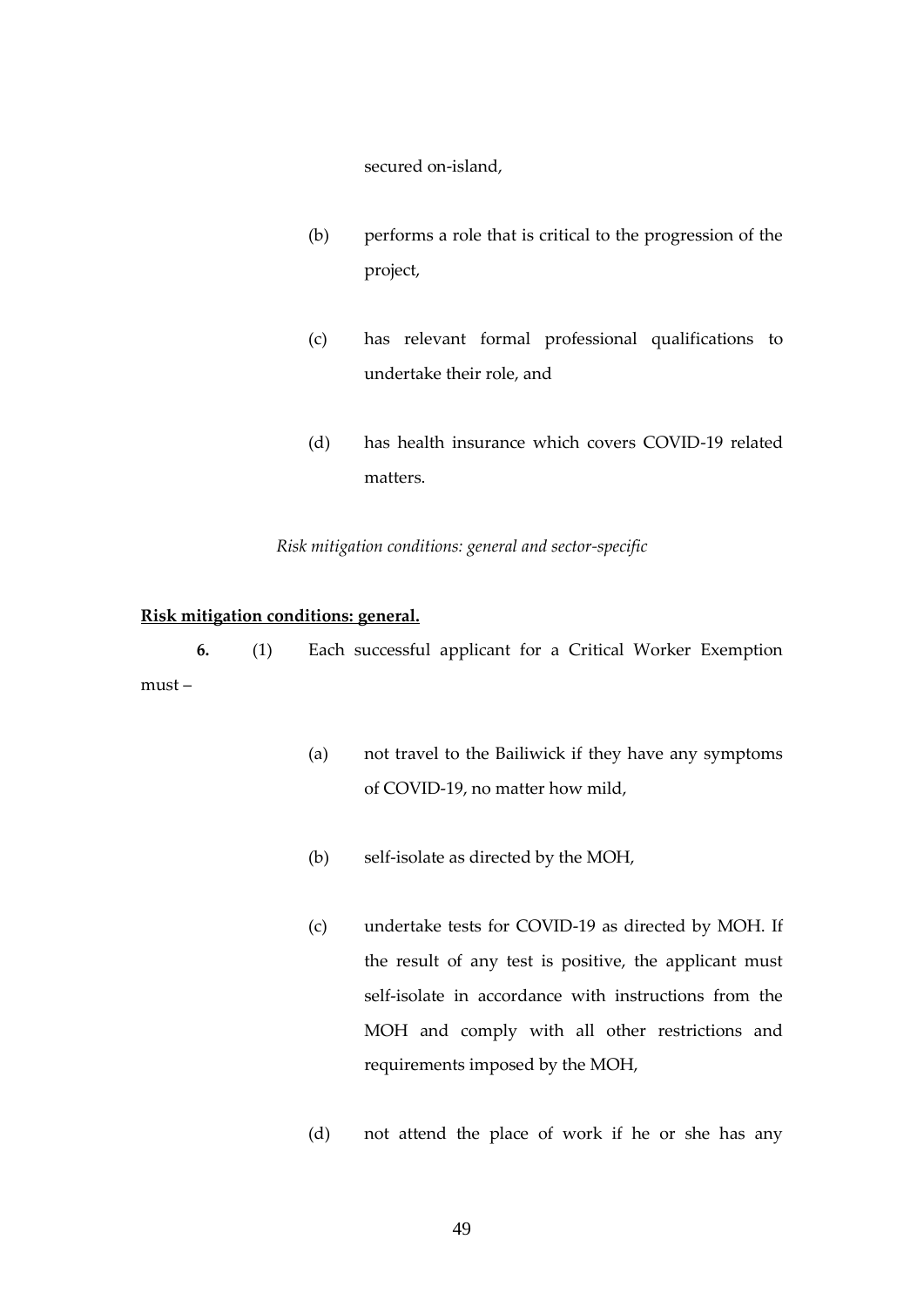symptoms of COVID-19, no matter how mild,

- (e) stop working immediately and withdraw from the workplace if any symptoms of COVID-19, no matter how mild, develop whilst working and arrange for testing for COVID-19,
- (f) adhere to good standards of hygiene and respiratory etiquette,
- (g) wear a face covering, that complies with any guidance in respect of face coverings issued by MOH, within two metres of other people,
- (h) if staying overnight, have a confirmed address at which they are staying,
- (i) use only pre-arranged transport where the details of the driver are fully recorded or a hire car to move between the workplace and their place of residence,
- (j) remain on-island for the duration of their work, and
- (k) comply with any direction given or requirement imposed by the MOH.
- (2) Further specific conditions may be imposed in particular

cases.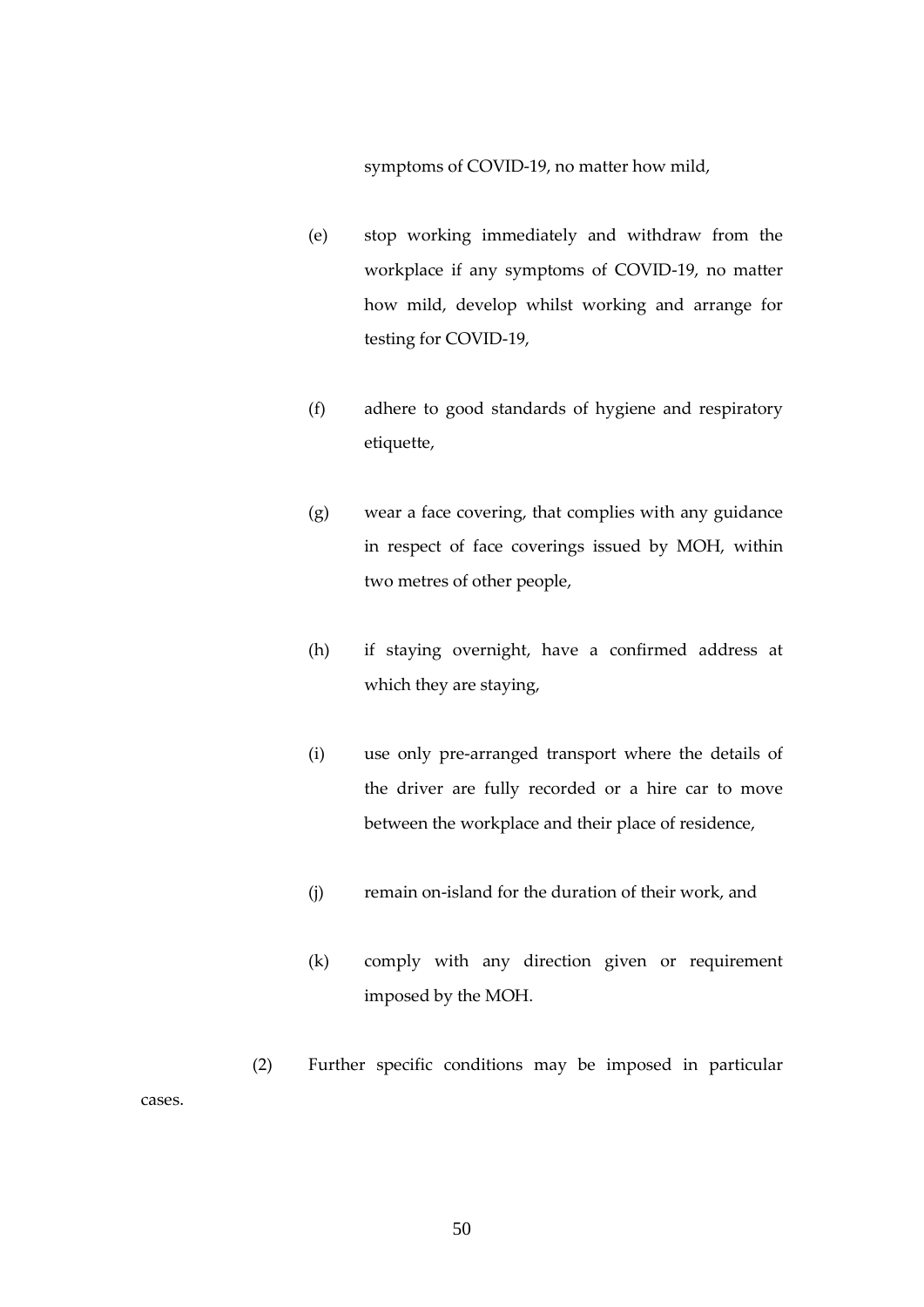#### **Additional risk mitigation conditions: business stability and recovery.**

**7.** (1) The conditions in this paragraph apply to a person falling into the business stability and recovery category of Critical Workers.

(2) For the avoidance of doubt, when these conditions apply they apply in addition to the general risk mitigation conditions set out in paragraph 6.

(3) The conditions in this paragraph are that the Critical Worker's business must –

- (a) provide a method statement of how it will meet social distancing and hygiene standards, and
- (b) meet the cost of any testing undertaken and any associated medical treatment that is required, including hospital treatment for COVID-19.

# **Additional risk mitigation conditions: technical specialist contractors in the construction sector.**

**8.** (1) The conditions in this paragraph apply to the following subcategory of persons falling into the technical specialist contractor category of Critical Workers (and referred to in the table at subparagraph (3) as "workers"): specialist technical consultants required in situ on-island to support projects considered necessary to support business recovery work in the construction sector, where there is a clear requirement to augment on-island capacity and capability for a designated period.

(2) For the avoidance of doubt, when these conditions apply they apply in addition to the general risk mitigation conditions set out in paragraph 6.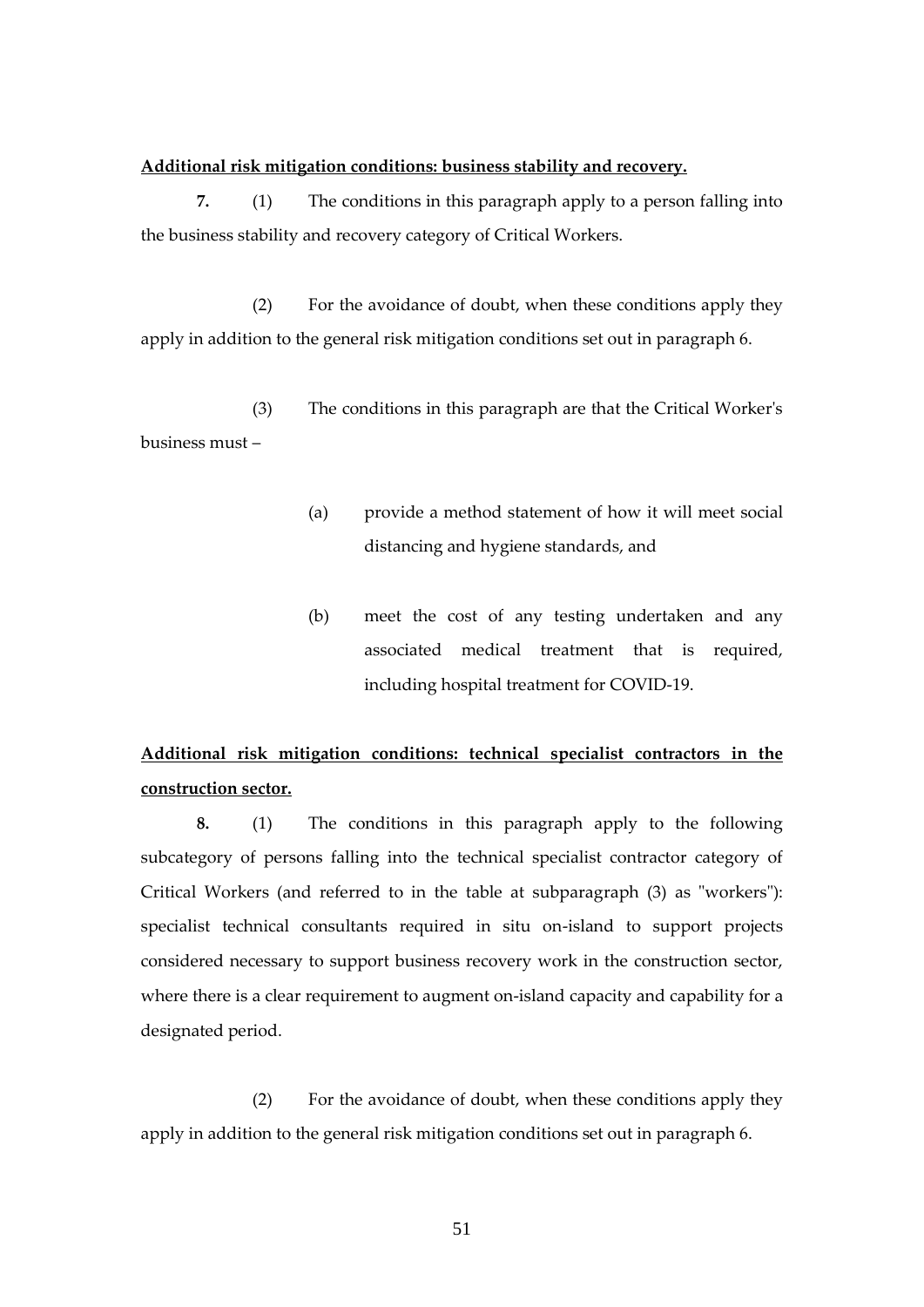(3) The conditions in this paragraph are those set out in the following table –

| Movement on-island | Any worker who is not resident in the Bailiwick may only       |
|--------------------|----------------------------------------------------------------|
|                    | travel between their place of work and a specified place of    |
|                    | residence.                                                     |
|                    | The worker must be able to self-isolate at the specified place |
|                    | of residence when not at work.                                 |
| Site precautions   | During works the site must be zoned, i.e. the areas of work    |
|                    | must be isolated using fencing and barriers, with a separate   |
|                    | vehicular entrance for the worker.                             |
|                    | The name of a designated contact person for the site must be   |
|                    | provided to the States of Guernsey.                            |
|                    | All elements of work must be an outside activity and a         |
|                    | distance of over 10 metres from all other persons must be      |
|                    | maintained at all times.                                       |
|                    | Dedicated toilet and hand washing facilities must be           |
|                    | provided to each of the work areas for the sole use of         |
|                    | workers. Spray disinfectant must be supplied for use on        |
|                    | handles for before and after each use. Running water and       |
|                    | hand washing points must be located in each of the work        |
|                    | areas. Hand sanitiser must be provided to be used regularly    |
|                    | throughout the day.                                            |
| Accommodation      | Workers on a single project must stay in one hotel or set of   |
|                    | self-catering units.                                           |
|                    | Food must be supplied either via the hotel as cooked meals     |
|                    | or groceries delivered to the door of the self-catering unit.  |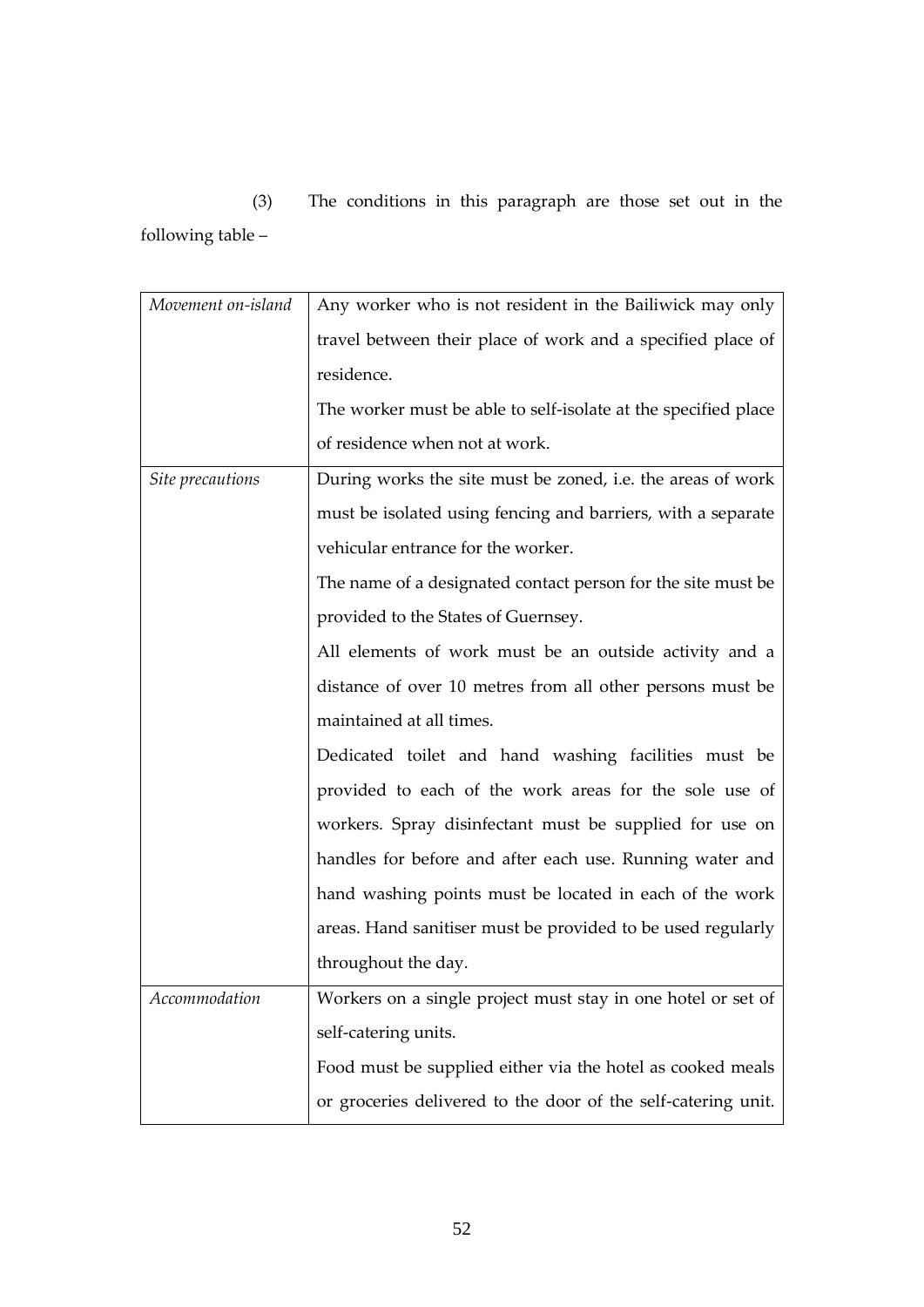|                     | The cooked food must be supplied on a 'closed tray' system.             |
|---------------------|-------------------------------------------------------------------------|
|                     | Collection of the used plates will be at pre-arranged times.            |
|                     | Towelling and bedding must be left outside self-catering                |
|                     | units if used in a sealed bag to all direct loading into a              |
|                     | washing machine.                                                        |
|                     | At the end of the self-isolation period a specialist cleaner            |
|                     | must be employed to complete a deep clean using a ULV                   |
|                     | Microbial fogging method.                                               |
| Health requirements | No-one in the worker's household has, nor has had during                |
|                     |                                                                         |
|                     | the previous 14 days, any of the symptoms of COVID-19.                  |
|                     | Workers must undertake testing at an accredited testing                 |
|                     | centre 72 hours prior to travel.                                        |
|                     | Workers must undertake a test for COVID-19 on the $5th$ day             |
|                     | and the 13 <sup>th</sup> day after arrival in the Bailiwick, or on such |
|                     | other days as the MOH may require.                                      |

# *Applications and reviews*

# **Application process.**

**9.** An applicant for a Critical Worker Exemption must make an application in such form and providing such information as may from time to time be required, both generally by the Authority by publication on the States of Guernsey website, and by a determining officer in the applicant's particular case including (but not limited to) information sufficient to allow a determination to be made as to whether –

> (a) the person named in the application meets the definition of a Critical Worker as set out in this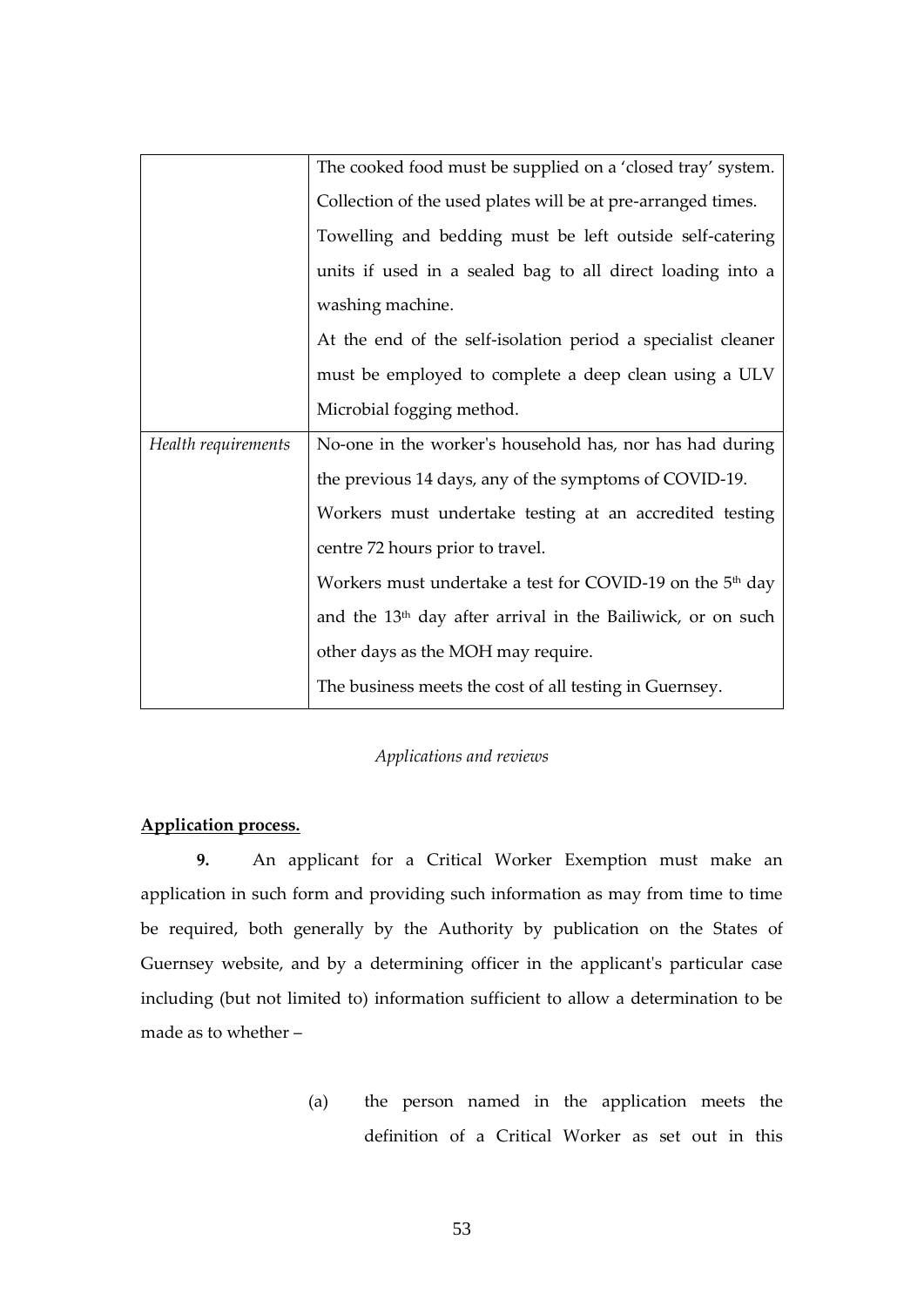Schedule,

- (b) the resource the applicant represents is not already available in the Bailiwick, and
- (c) the person named in the application does not have, and has not had during the previous 14 days, any of the symptoms of COVID-19, however mild.

#### **Amendment, revocation and review.**

**10.** A determining officer may amend a Critical Worker Exemption on a request being made by the holder, or on the officer's own volition.

**11.** An officer authorised by the Authority to review the determination of applications under this Schedule (a **"reviewing officer"**) may revoke a Critical Worker Exemption if he or he is satisfied that –

- (a) it was granted in error,
- (b) any false, deceptive or misleading statement was made, or information or document provided or furnished, by the applicant in the course of his or her application, or
- (c) any condition of it has been contravened.

**12.** (1) An applicant for a Critical Worker Exemption who is aggrieved by a decision to refuse the application, to grant the application subject to the imposition of further specific conditions under paragraph 6(2), and a holder of a Critical Worker Exemption who is aggrieved by a decision to amend it under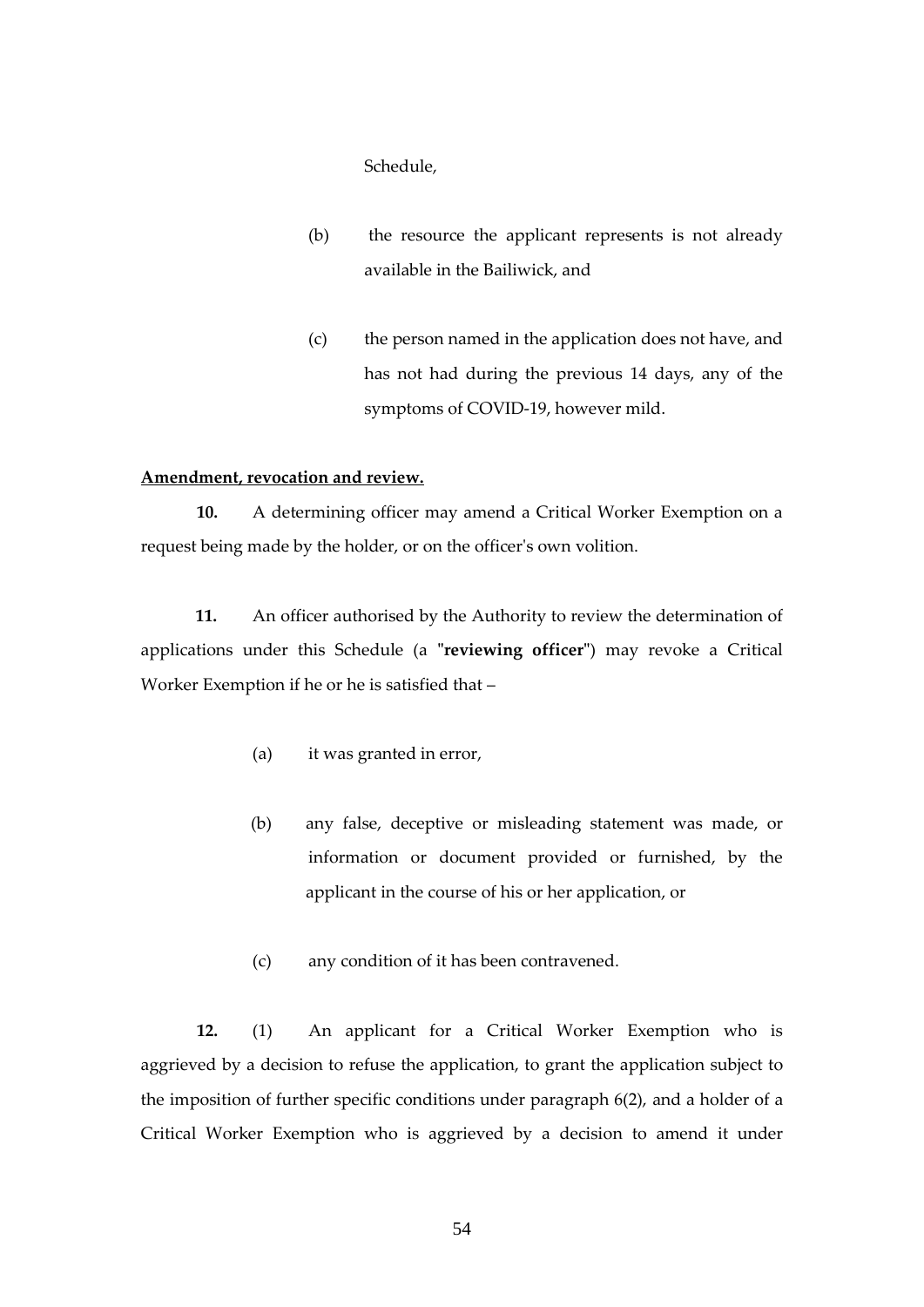paragraph 10 or to revoke it under paragraph 11, may make written representations to an officer authorised by the Authority to review the determination of applications under this Schedule (a **"reviewing officer"**) concerning the outcome of his her application within 14 days of being notified of that decision, by emailing those representations to [critical.travel@gov.gg.](mailto:critical.travel@gov.gg)

(2) If a person exercises his or her right under subparagraph (1), the reviewing officer must consider those representations and shall –

- (a) uphold the decision of the determining officer, or
- (b) make a different decision (including the imposition of different, or no, specific conditions),

and must, within 14 days of receipt of the applicant's written representations, inform the applicant in writing of –

- (i) his or her decision,
- (ii) the reasons for that decision, and
- (iii) if the decision is to impose different specific conditions, the applicant's right to make an application to the Royal Court under regulation 12 to vary or revoke those conditions.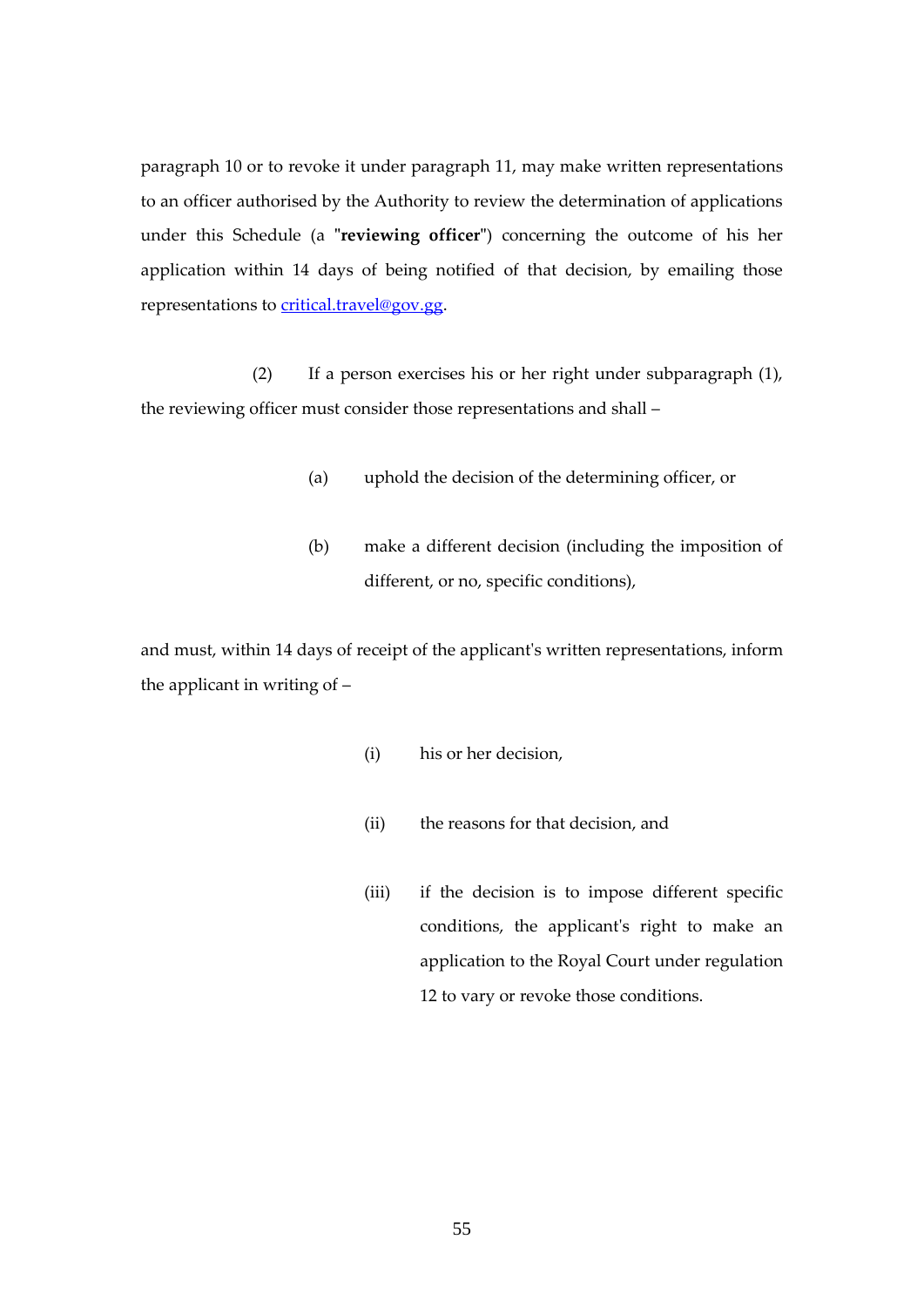#### <span id="page-55-0"></span>SCHEDULE 2

#### Regulation 18.

## MODIFICATION OF LEGISLATION RELATING TO MENTAL HEALTH

#### **Interpretation.**

- **1.** References in this Schedule to
	- (a) sections are to sections of the Mental Health (Bailiwick of Guernsey) Law, 2010 (**"the 2010 Law"**), and
	- (b) rules are to rules of the Mental Health Review Tribunal Procedure Rules, 2012 (**"the 2012 Rules"**).

**2.** Expressions in this Schedule and in the 2010 Law or the 2012 Rules shall have the same meaning as in that Law or those Rules (as the case may be).

## **Forms.**

**3.** Where any form prescribed in the Mental Health (Treatment and Forms) Regulations, 2013 or under the 2012 Rules is inconsistent with a modification made by these Regulations, the form –

- (a) may, in connection with that modification, be used with appropriate amendments, and
- (b) is otherwise, for use in that connection, to be read with such amendments as are necessary to reflect that modification.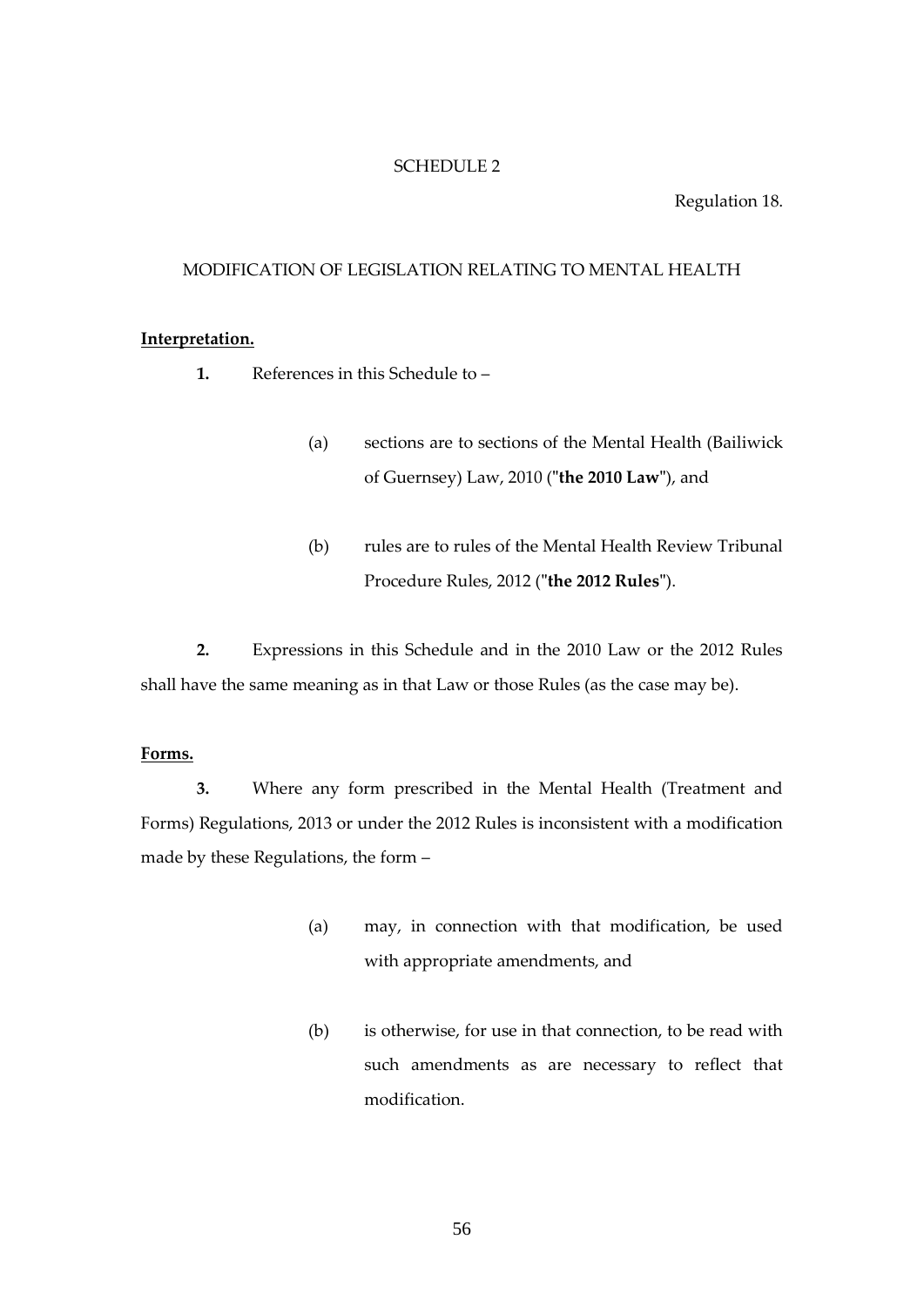#### **Modification of the 2010 Law.**

**4.** Where section 56(1)(b) applies (administration of medicine for more than three months), an approved medical practitioner (other than the responsible medical officer of the patient) may give a certificate under section 56(3)(b) (appropriateness of treatment without understanding or consent) if the responsible medical officer is of the opinion that complying with the requirement under that provision for the certificate to be given by a second opinion approved doctor is not reasonably practicable or would involve unreasonable delay.

#### **Modification of the 2012 Rules.**

- **5.** For the purposes of any hearing subject to the 2012 Rules
	- (a) the Tribunal is deemed to be properly constituted by the members of the Tribunal sitting within or without the Bailiwick, or a combination thereof,
	- (b) where the legally qualified member is of the opinion that it is not reasonably practicable or would involve unreasonable delay for one, or both, of the other members of the Tribunal to participate in the hearing, the Tribunal is deemed to be properly constituted by the legally qualified member –
		- (i) sitting with the other member able to participate, or
		- (ii) sitting alone,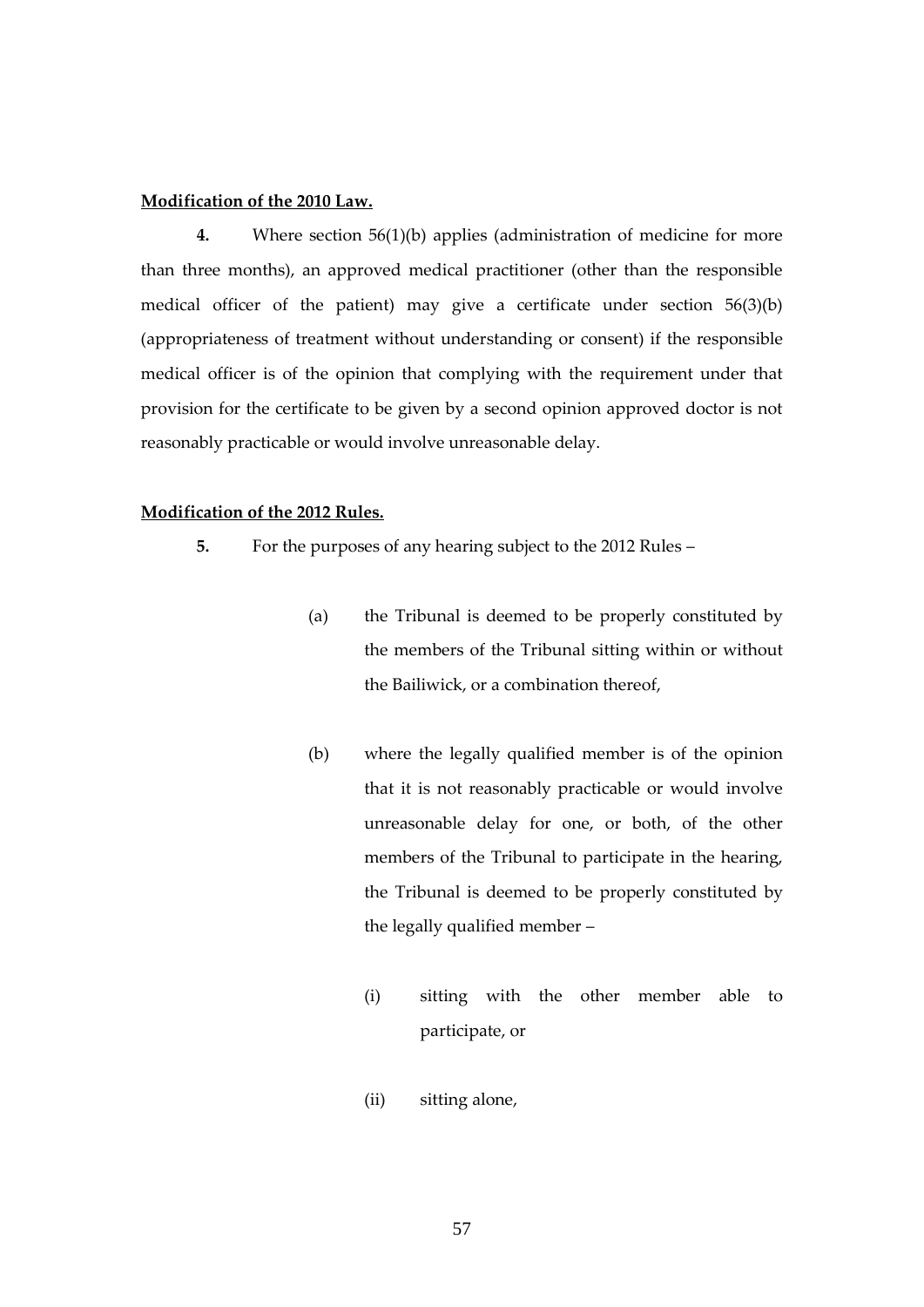(as the case may be),

- (c) notwithstanding subparagraph (b), where, after hearing from the patient's legal representative or the patient (if unrepresented), the legally qualified member is of the opinion that it is in the patient's interests that the hearing takes place before a single member of the Tribunal (including, but not limited to, where the patient's mental disorder might be adversely affected by the participation of multiple members of the Tribunal by telephone), the Tribunal is deemed to be properly constituted by the legally qualified member sitting alone, and that member may consult with the other members of the Tribunal where it is in the interests of justice to do so, and
- (d) for the avoidance of doubt, the Tribunal may exercise any or all of its powers under the 2010 Law where it is constituted in accordance with this paragraph.

**6.** Any hearing which takes place in accordance with paragraph 5 shall be deemed for all purposes (including that of determining the *lex fori*) to have taken place in Guernsey and the courts of Guernsey accordingly have jurisdiction in accordance with Part VI of the Law, and sections 46 and 47 have effect accordingly.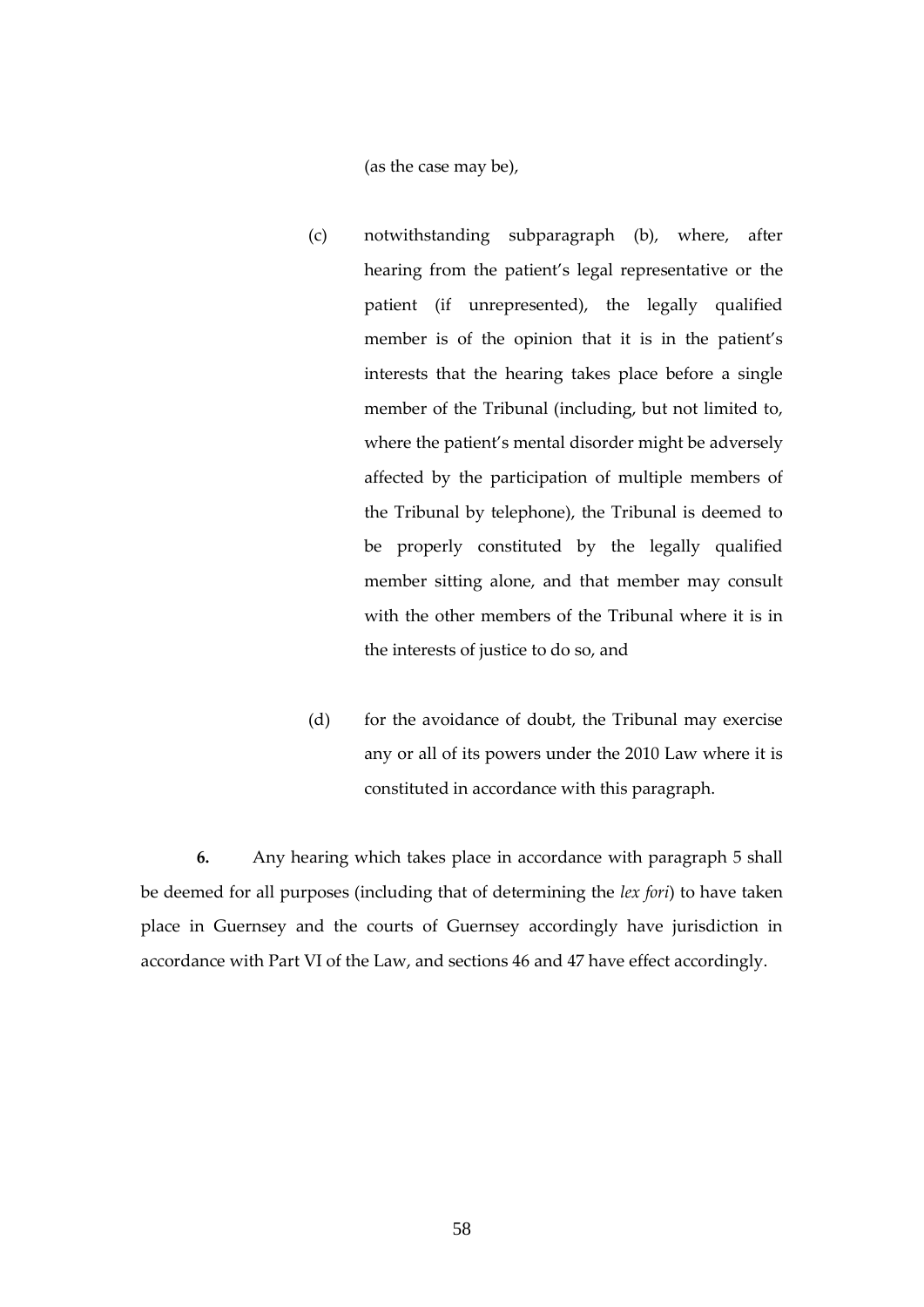# **EXPLANATORY NOTE**

# (*This note is not part of the Regulations*)

<span id="page-58-0"></span>These Regulations are emergency regulations made by the Civil Contingencies Authority under Part 3 of the Civil Contingencies (Bailiwick of Guernsey) Law, 2012 (**"the Law"**). They are made on the occurrence of an emergency, within the meaning of the Law, in the Bailiwick, arising from the urgent need to prevent, control or mitigate the spread of the virus Severe Acute Respiratory Syndrome Coronavirus 2 and the disease caused thereby, COVID-19 (referred to together in these regulations as coronavirus). They are prefaced with a statement by the Civil Contingencies Authority, as required by section 12(2) of the Law. COVID-19 was made a notifiable disease for the purposes of the Public Health Ordinance, 1936 on 10th February 2020.

These Regulations revoke and re-enact (with modifications) regulations previously made by the Civil Contingencies Authority in respect of the coronavirus pandemic.

These Regulations will come into force on the  $2<sup>nd</sup>$  April, 2021 and shall have temporary effect only in accordance with the provisions of section 16 (duration and scrutiny of emergency regulations) of the Law.

# *Part I - screening, assessment and powers to detain etc*.

This Part places a requirement to self-isolate on persons arriving in the Bailiwick, enables the Medical Officer of Health to place restrictions and requirements on other persons who are or who may be infected with coronavirus, and makes provision in respect of related matters, including powers for the Medical Officer of Health to impose screening requirements, to detain people and to require people to self-isolate. The provisions also create criminal offences and confer powers of enforcement on police officers, and provide for applications to vary or revoke requirements or restrictions imposed under this part to be made to the Royal Court.

Regulation 4 gives effect to Schedule 1, which makes provision in respect of Critical Workers. A person who has been granted a Critical Worker Exemption will have to self-isolate in accordance with, and otherwise comply with, the provisions of Schedule 1.

Finally, this Part also provides that a person of 12 years or over who chooses not to take both a day of arrival test for COVID-19 and a test on day 13 after arrival will have to self-isolate for 21 days; otherwise, a person who does undergo those tests is required to self-isolate until receipt of a negative result for the day 13 test. A child under 12 has to self-isolate for 14 days after arrival.